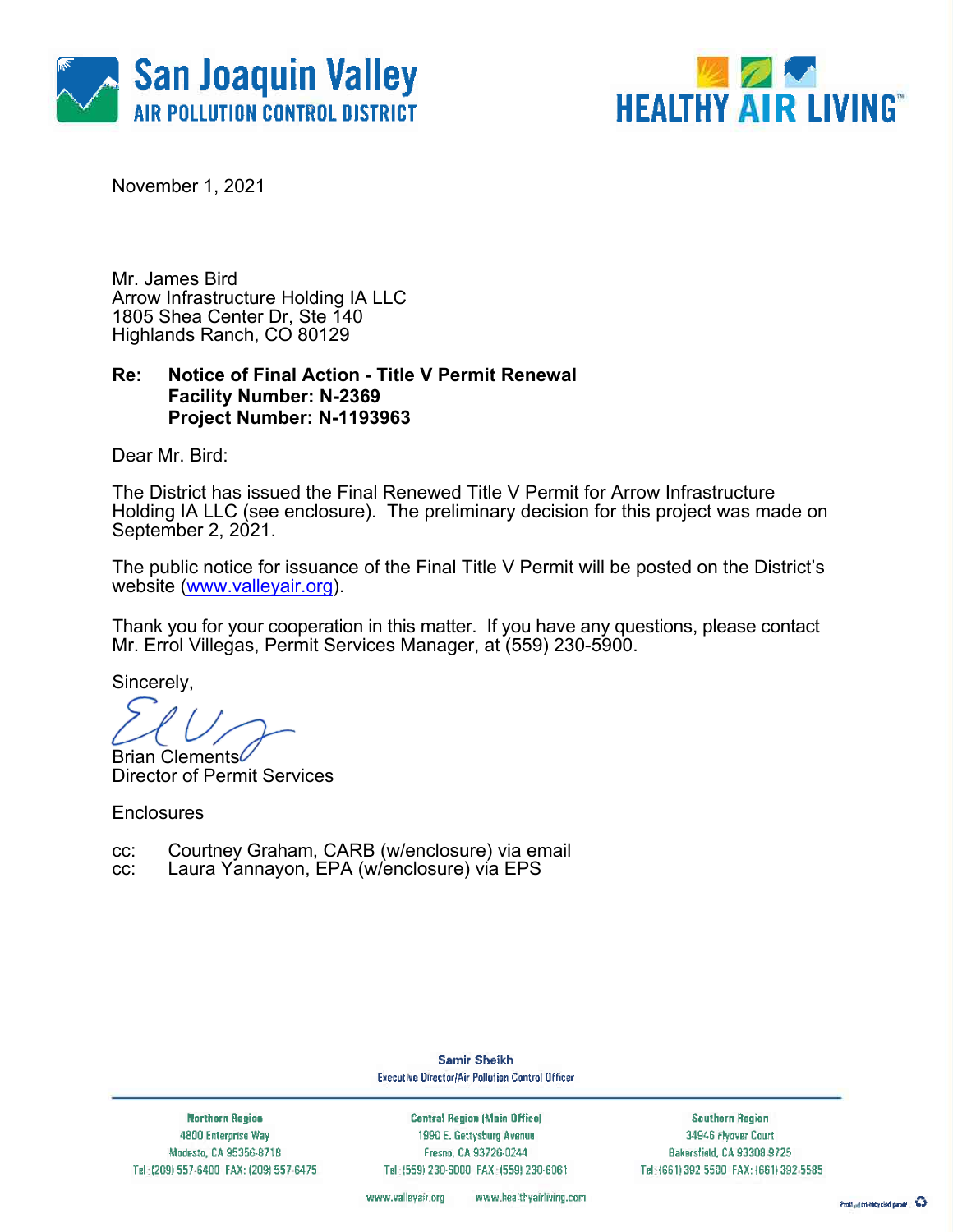



# **Permit to Operate**

**MAILING ADDRESS:** ATTN: JEFF AMEIORSANO

**FACILITY:** N-2369 **EXPIRATION DATE:** 06/30/2026

**LEGAL OWNER OR OPERATOR:** ARROW INFRASTRUCTURE HOLDING IA LLC 1805 SHEA CENTER DR STE 140 HIGHLANDS RANCH, CO 80129

**FACILITY LOCATION:** 2700 W WASHINGTON STREET

**FACILITY DESCRIPTION:** BULK PETROLEUM TERMINAL

STOCKTON, CA 95203

The Facility's Permit to Operate may include Facility-wide Requirements as well as requirements that apply to specific permit units.

This Permit to Operate remains valid through the permit expiration date listed above, subject to payment of annual permit fees and compliance with permit conditions and all applicable local, state, and federal regulations. This permit is valid only at the location specified above, and becomes void upon any transfer of ownership or location. Any modification of the equipment or operation, as defined in District Rule 2201, will require prior District approval. This permit shall be posted as prescribed in District Rule 2010.

**Samir Sheikh**<br>Executive Director / APCO

Director of Permit Services

Nov 1 2021 10:30AM -- MASLOWST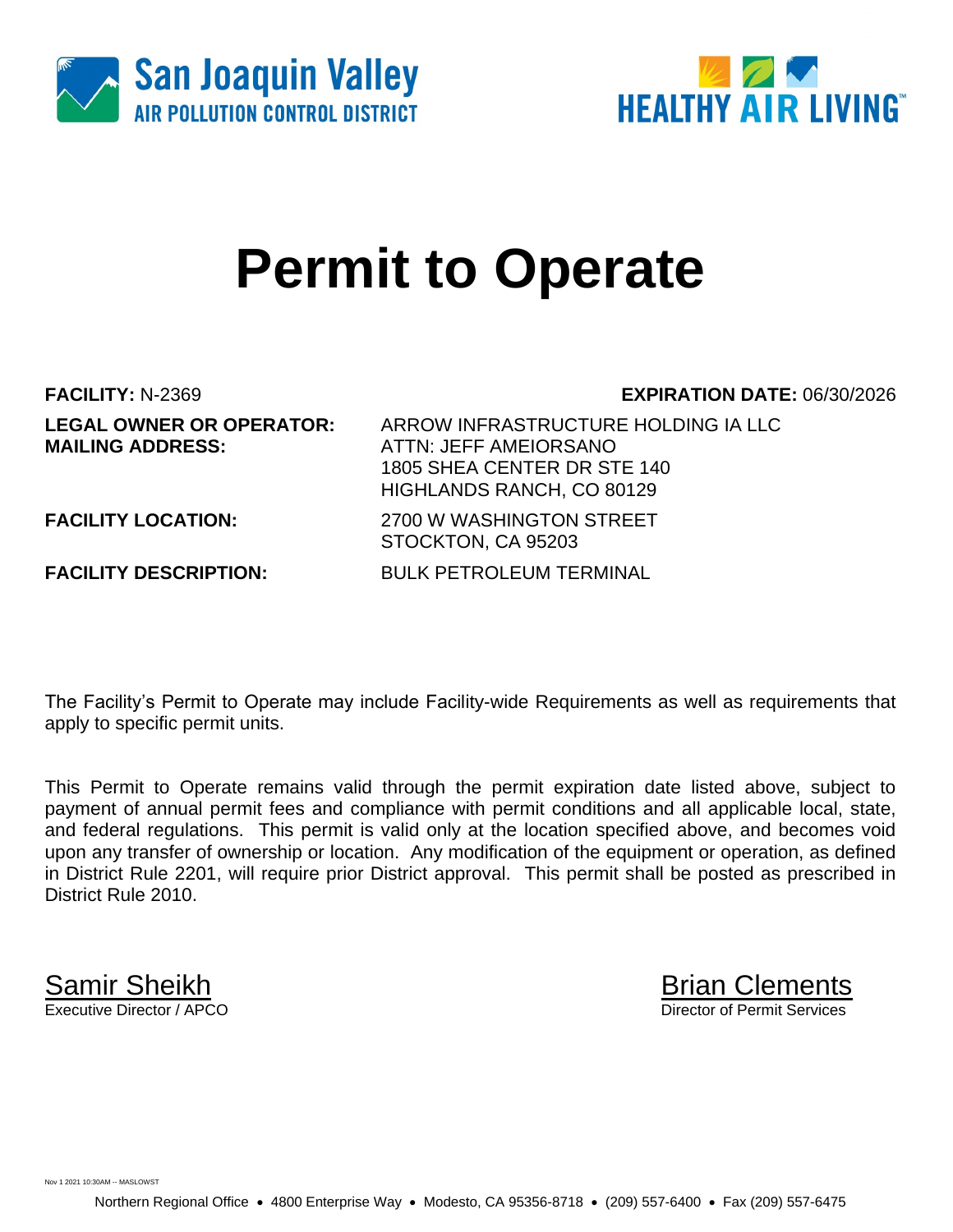### **FACILITY:** N-2369-0-4 **EXPIRATION DATE:** 06/30/2026

## **FACILITY-WIDE REQUIREMENTS**

- 1. The owner or operator shall notify the District of any breakdown condition as soon as reasonably possible, but no later than one hour after its detection, unless the owner or operator demonstrates to the District's satisfaction that the longer reporting period was necessary. [District Rule 1100, 6.1; County Rules 110 (Fresno, Stanislaus, San Joaquin); 109 (Merced); 113 (Madera); and 111 (Kern, Tulare, Kings)] Federally Enforceable Through Title V Permit
- 2. The District shall be notified in writing within ten days following the correction of any breakdown condition. The breakdown notification shall include a description of the equipment malfunction or failure, the date and cause of the initial failure, the estimated emissions in excess of those allowed, and the methods utilized to restore normal operations. [District Rule 1100, 7.0; County Rules 110 (Fresno, Stanislaus, San Joaquin); 109 (Merced); 113 (Madera); and 111 (Kern, Tulare, Kings)] Federally Enforceable Through Title V Permit
- 3. The owner or operator of any stationary source operation that emits more than 25 tons per year of nitrogen oxides or reactive organic compounds, shall provide the District annually with a written statement in such form and at such time as the District prescribes, showing actual emissions of nitrogen oxides and reactive organic compounds from that source. [District Rule 1160, 5.0] Federally Enforceable Through Title V Permit
- 4. Any person building, altering or replacing any operation, article, machine, equipment, or other contrivance, the use of which may cause the issuance of air contaminants or the use of which may eliminate, reduce, or control the issuance of air contaminants, shall first obtain an Authority to Construct (ATC) from the District unless exempted by District Rule 2020 (12/20/07). [District Rule 2010, 3.0 and 4.0; and 2020] Federally Enforceable Through Title V Permit
- 5. The permittee must comply with all conditions of the permit including permit revisions originated by the District. All terms and conditions of a permit that are required pursuant to the Clean Air Act (CAA), including provisions to limit potential to emit, are enforceable by the EPA and Citizens under the CAA. Any permit noncompliance constitutes a violation of the CAA and the District Rules and Regulations, and is grounds for enforcement action, for permit termination, revocation, reopening and reissuance, or modification; or for denial of a permit renewal application. [District Rules 2070, 7.0; 2080; and 2520, 9.8.1 and 9.13.1] Federally Enforceable Through Title V Permit
- 6. A Permit to Operate or an Authority to Construct shall not be transferred unless a new application is filed with and approved by the District. [District Rule 2031] Federally Enforceable Through Title V Permit
- 7. Every application for a permit required under Rule 2010 (12/17/92) shall be filed in a manner and form prescribed by the District. [District Rule 2040] Federally Enforceable Through Title V Permit
- 8. The operator shall maintain records of required monitoring that include: 1) the date, place, and time of sampling or measurement; 2) the date(s) analyses were performed; 3) the company or entity that performed the analysis; 4) the analytical techniques or methods used; 5) the results of such analysis; and 6) the operating conditions at the time of sampling or measurement. [District Rule 2520, 9.4.1] Federally Enforceable Through Title V Permit
- 9. The operator shall retain records of all required monitoring data and support information for a period of at least 5 years from the date of the monitoring sample, measurement, or report. Support information includes copies of all reports required by the permit and, for continuous monitoring instrumentation, all calibration and maintenance records and all original strip-chart recordings. [District Rule 2520, 9.4.2] Federally Enforceable Through Title V Permit

FACILITY-WIDE REQUIREMENTS CONTINUE ON NEXT PAGE

These terms and conditions are part of the Facility-wide Permit to Operate. Any amendments to these Facility-wide Requirements that affect specific Permit Units may constitute modification of those Permit Units.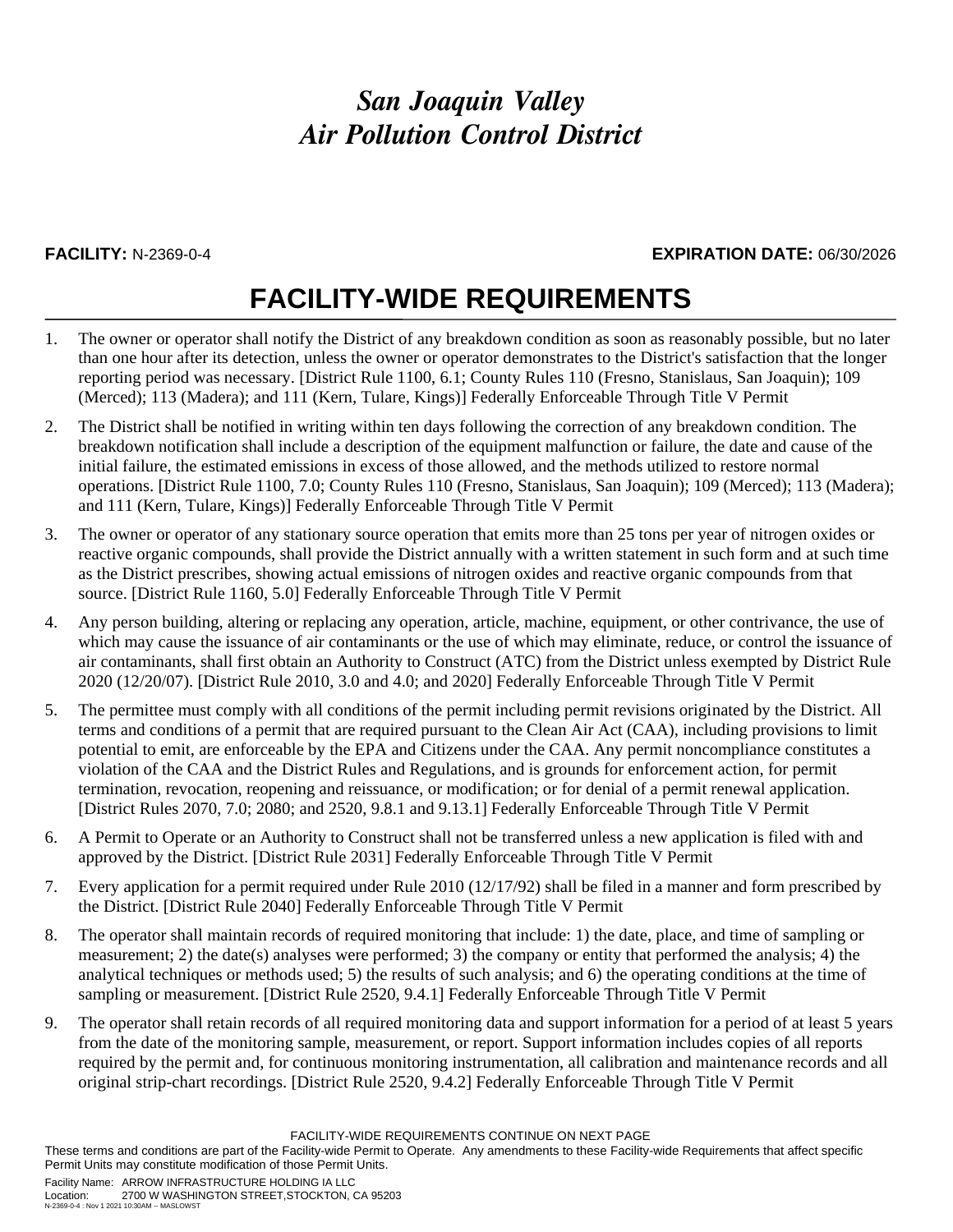Facility-wide Requirements for N-2369-0-4 (continued) Page 2 of 4

- 10. The operator shall submit reports of any required monitoring at least every six months unless a different frequency is required by an applicable requirement. All instances of deviations from permit requirements must be clearly identified in such reports. [District Rule 2520, 9.5.1] Federally Enforceable Through Title V Permit
- 11. Deviations from permit conditions must be promptly reported, including deviations attributable to upset conditions, as defined in the permit. For the purpose of this condition, promptly means as soon as reasonably possible, but no later than 10 days after detection. The report shall include the probable cause of such deviations, and any corrective actions or preventive measures taken. All required reports must be certified by a responsible official consistent with section 10.0 of District Rule 2520 (6/21/01). [District Rules 2520, 9.5.2 and 1100, 7.0] Federally Enforceable Through Title V Permit
- 12. If for any reason a permit requirement or condition is being challenged for its constitutionality or validity by a court of competent jurisdiction, the outcome of such challenge shall not affect or invalidate the remainder of the conditions or requirements in that permit. [District Rule 2520, 9.7] Federally Enforceable Through Title V Permit
- 13. It shall not be a defense for a permittee in an enforcement action that it would have been necessary to halt or reduce the permitted activity in order to maintain compliance with the conditions of the permit. [District Rule 2520, 9.8.2] Federally Enforceable Through Title V Permit
- 14. The permit may be modified, revoked, reopened and reissued, or terminated for cause. The filing of a request by the permittee for a permit modification, revocation and reissuance, or termination, or a notification of planned changes or anticipated noncompliance does not stay any permit condition. [District Rule 2520, 9.8.3] Federally Enforceable Through Title V Permit
- 15. The permit does not convey any property rights of any sort, or any exclusive privilege. [District Rule 2520, 9.8.4] Federally Enforceable Through Title V Permit
- 16. The Permittee shall furnish to the District, within a reasonable time, any information that the District may request in writing to determine whether cause exists for modifying, revoking and reissuing, or terminating the permit or to determine compliance with the permit. Upon request, the permittee shall also furnish to the District copies of records required to be kept by the permit or, for information claimed to be confidential, the permittee may furnish such records directly to EPA along with a claim of confidentiality. [District Rule 2520, 9.8.5] Federally Enforceable Through Title V Permit
- 17. The permittee shall pay annual permit fees and other applicable fees as prescribed in Regulation III of the District Rules and Regulations. [District Rule 2520, 9.9] Federally Enforceable Through Title V Permit
- 18. Upon presentation of appropriate credentials, a permittee shall allow an authorized representative of the District to enter the permittee's premises where a permitted source is located or emissions related activity is conducted, or where records must be kept under condition of the permit. [District Rule 2520, 9.13.2.1] Federally Enforceable Through Title V Permit
- 19. Upon presentation of appropriate credentials, a permittee shall allow an authorized representative of the District to have access to and copy, at reasonable times, any records that must be kept under the conditions of the permit. [District Rule 2520, 9.13.2.2] Federally Enforceable Through Title V Permit
- 20. Upon presentation of appropriate credentials, a permittee shall allow an authorized representative of the District to inspect at reasonable times any facilities, equipment, practices, or operations regulated or required under the permit. [District Rule 2520, 9.13.2.3] Federally Enforceable Through Title V Permit
- 21. Upon presentation of appropriate credentials, a permittee shall allow an authorized representative of the District to sample or monitor, at reasonable times, substances or parameters for the purpose of assuring compliance with the permit or applicable requirements. [District Rule 2520, 9.13.2.4] Federally Enforceable Through Title V Permit
- 22. No air contaminants shall be discharged into the atmosphere for a period or periods aggregating more than 3 minutes in any one hour which is as dark or darker than Ringelmann #1 or equivalent to 20% opacity and greater, unless specifically exempted by District Rule 4101 (02/17/05). If the equipment or operation is subject to a more stringent visible emission standard as prescribed in a permit condition, the more stringent visible emission limit shall supersede this condition. [District Rule 4101, and County Rules 401 (in all eight counties in the San Joaquin Valley)] Federally Enforceable Through Title V Permit

FACILITY-WIDE REQUIREMENTS CONTINUE ON NEXT PAGE

These terms and conditions are part of the Facility-wide Permit to Operate.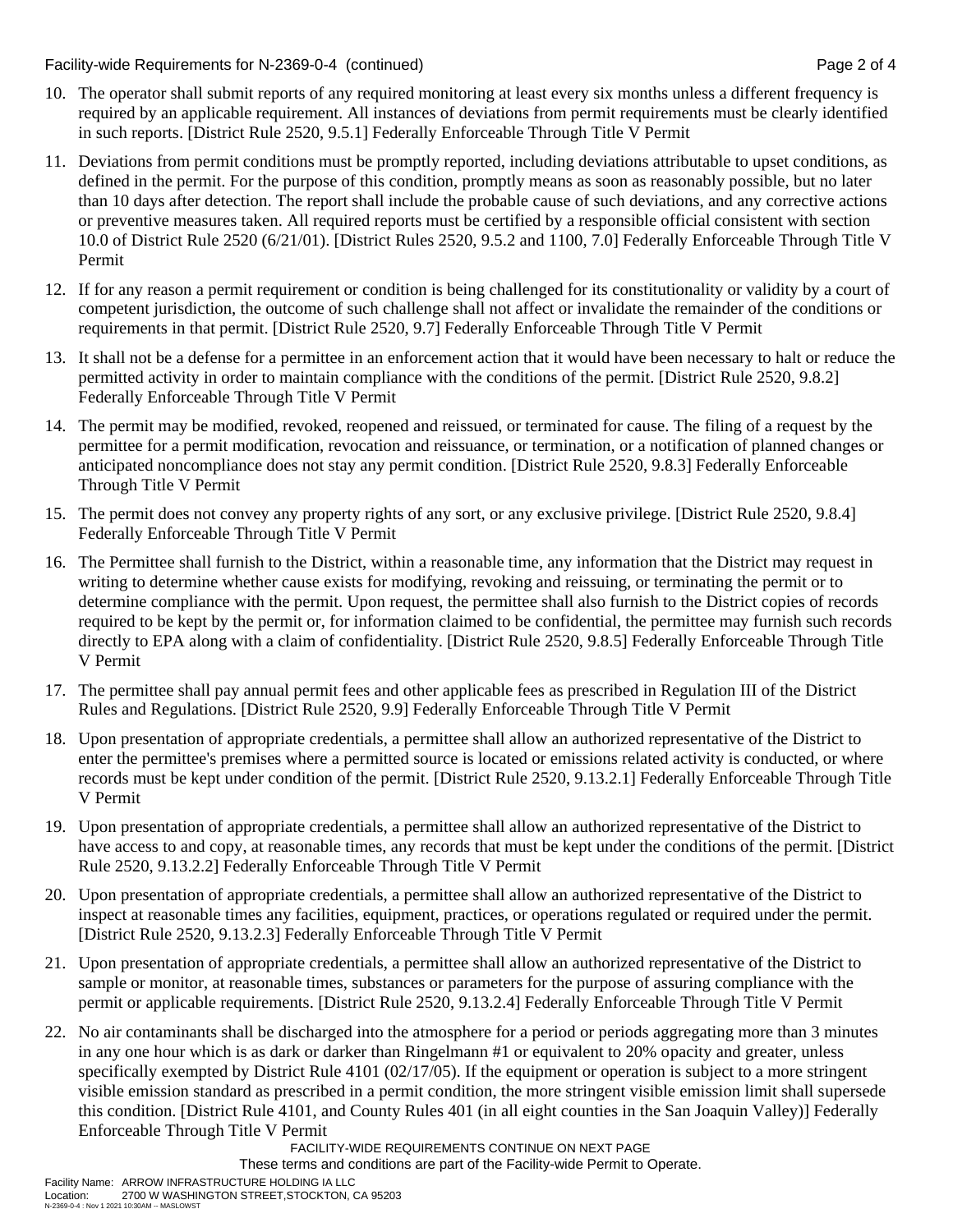Facility-wide Requirements for N-2369-0-4 (continued) Page 3 of 4

- 23. No person shall manufacture, blend, repackage, supply, sell, solicit or apply any architectural coating with a VOC content in excess of the corresponding limit specified in Table of Standards 1 effective until 12/30/10 or Table of Standards 2 effective on and after 1/1/11 of District Rule 4601 (12/17/09) for use or sale within the District. [District Rule 4601, 5.1] Federally Enforceable Through Title V Permit
- 24. All VOC-containing materials subject to Rule 4601 (12/17/09) shall be stored in closed containers when not in use. [District Rule 4601, 5.4] Federally Enforceable Through Title V Permit
- 25. The permittee shall comply with all the Labeling and Test Methods requirements outlined in Rule 4601 sections 6.1 and 6.3 (12/17/09). [District Rule 4601, 6.1 and 6.3] Federally Enforceable Through Title V Permit
- 26. With each report or document submitted under a permit requirement or a request for information by the District or EPA, the permittee shall include a certification of truth, accuracy, and completeness by a responsible official. [District Rule 2520, 9.13.1 and 10.0] Federally Enforceable Through Title V Permit
- 27. If the permittee performs maintenance on, or services, repairs, or disposes of appliances, the permittee shall comply with the standards for Recycling and Emissions Reduction pursuant to 40 CFR Part 82, Subpart F. [40 CFR 82 Subpart F] Federally Enforceable Through Title V Permit
- 28. If the permittee performs service on motor vehicles when this service involves the ozone-depleting refrigerant in the motor vehicle air conditioner (MVAC), the permittee shall comply with the standards for Servicing of Motor Vehicle Air Conditioners pursuant to all the applicable requirements as specified in 40 CFR Part 82, Subpart B. [40 CFR Part 82, Subpart B] Federally Enforceable Through Title V Permit
- 29. Disturbances of soil related to any construction, demolition, excavation, extraction, or other earthmoving activities shall comply with the requirements for fugitive dust control in District Rule 8021 unless specifically exempted under Section 4.0 of Rule 8021 (8/19/2004) or Rule 8011 (8/19/2004). [District Rules 8011 and 8021] Federally Enforceable Through Title V Permit
- 30. Outdoor handling, storage and transport of any bulk material which emits dust shall comply with the requirements of District Rule 8031, unless specifically exempted under Section 4.0 of Rule 8031 (8/19/2004) or Rule 8011 (8/19/2004). [District Rules 8011 and 8031] Federally Enforceable Through Title V Permit
- 31. An owner/operator shall prevent or cleanup any carryout or trackout in accordance with the requirements of District Rule 8041 Section 5.0, unless specifically exempted under Section 4.0 of Rule 8041 (8/19/2004) or Rule 8011 (8/19/2004). [District Rules 8011 and 8041] Federally Enforceable Through Title V Permit
- 32. Whenever open areas are disturbed, or vehicles are used in open areas, the facility shall comply with the requirements of Section 5.0 of District Rule 8051, unless specifically exempted under Section 4.0 of Rule 8051 (8/19/2004) or Rule 8011 (8/19/2004). [District Rules 8011 and 8051] Federally Enforceable Through Title V Permit
- 33. Any paved road or unpaved road shall comply with the requirements of District Rule 8061 unless specifically exempted under Section 4.0 of Rule 8061 (8/19/2004) or Rule 8011 (8/19/2004). [District Rules 8011 and 8061] Federally Enforceable Through Title V Permit
- 34. Any unpaved vehicle/equipment area that anticipates more than 50 Average annual daily Trips (AADT) shall comply with the requirements of Section 5.1.1 of District Rule 8071. Any unpaved vehicle/equipment area that anticipates more than 150 vehicle trips per day (VDT) shall comply with the requirements of Section 5.1.2 of District Rule 8071. On each day that 25 or more VDT with 3 or more axles will occur on an unpaved vehicle/equipment traffic area, the owner/operator shall comply with the requirements of Section 5.1.3 of District Rule 8071. On each day when a special event will result in 1,000 or more vehicles that will travel/park on an unpaved area, the owner/operator shall comply with the requirements of Section 5.1.4 of District Rule 8071. All sources shall comply with the requirements of Section 5.0 of District Rule 8071 unless specifically exempted under Section 4.0 of Rule 8071 (9/16/2004) or Rule 8011 (8/19/2004). [District Rules 8011 and 8071] Federally Enforceable Through Title V Permit
- 35. Any owner or operator of a demolition or renovation activity, as defined in 40 CFR 61.141, shall comply with the applicable inspection, notification, removal, and disposal procedures for asbestos containing materials as specified in 40 CFR 61.145 (Standard for Demolition and Renovation). [40 CFR 61 Subpart M] Federally Enforceable Through Title V Permit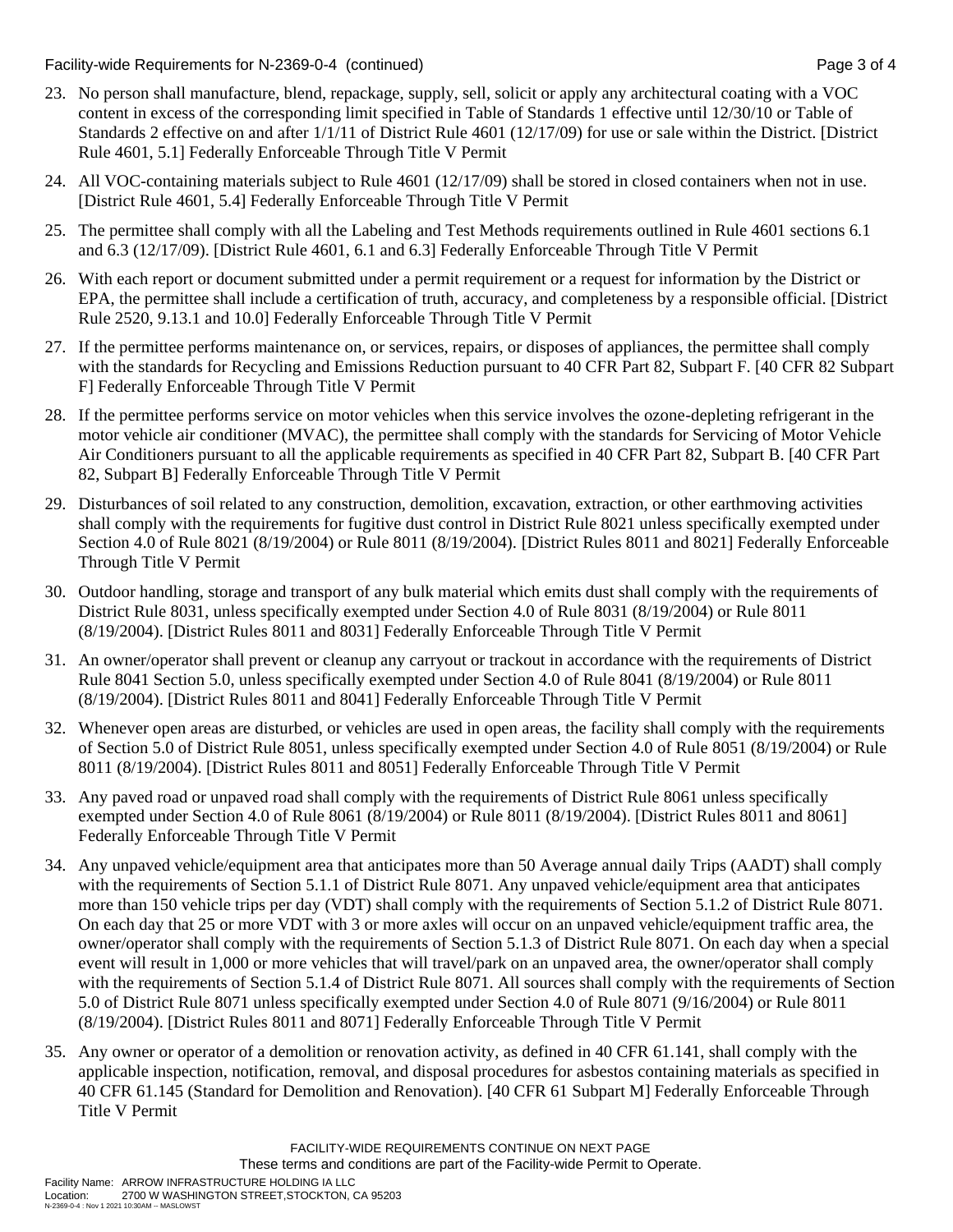Facility-wide Requirements for N-2369-0-4 (continued) Page 4 of 4

- 36. The permittee shall submit certifications of compliance with the terms and standards contained in Title V permits, including emission limits, standards and work practices, to the District and the EPA annually (or more frequently as specified in an applicable requirement or as specified by the District). The certification shall include the identification of each permit term or condition, the compliance status, whether compliance was continuous or intermittent, the methods used for determining the compliance status, and any other facts required by the District to determine the compliance status of the source. [District Rule 2520, 9.16] Federally Enforceable Through Title V Permit
- 37. The permittee shall submit an application for Title V permit renewal to the District at least six months, but not greater than 18 months, prior to the permit expiration date. [District Rule 2520, 5.2] Federally Enforceable Through Title V Permit
- 38. When a term is not defined in a Title V permit condition, the definition in the rule cited as the origin and authority for the condition in a Title V permits shall apply. [District Rule 2520, 9.1.1] Federally Enforceable Through Title V Permit
- 39. Compliance with permit conditions in the Title V permit shall be deemed in compliance with the following outdated SIP requirements: Rule 401 (Madera, Fresno, Kern, Kings, San Joaquin, Stanislaus, Tulare and Merced), Rule 110 (Fresno, Stanislaus, San Joaquin), Rule 109 (Merced), Rule 113 (Madera), Rule 111 (Kern, Tulare, Kings), and Rule 202 (Fresno, Kern, Tulare, Kings, Madera, Stanislaus, Merced, San Joaquin). A permit shield is granted from these requirements. [District Rule 2520, 13.2] Federally Enforceable Through Title V Permit
- 40. Compliance with permit conditions in the Title V permit shall be deemed in compliance with the following applicable requirements: SJVUAPCD Rules 1100, sections 6.1 and 7.0 (12/17/92); 2010, sections 3.0 and 4.0 (12/17/92); 2031 (12/17/92); 2040 (12/17/92); 2070, section 7.0 (12/17/92); 2080 (12/17/92); 4101 (2/17/05); 4601 (12/17/09); 8021 (8/19/2004); 8031 (8/19/2004); 8041 (8/19/2004); 8051 (8/19/2004); 8061 (8/19/2004); and 8071 (9/16/2004). A permit shield is granted from these requirements. [District Rule 2520, 13.2] Federally Enforceable Through Title V Permit
- 41. The reporting periods for the Report of Required Monitoring and the Compliance Certification Report begin January 1 of every year, unless alternative dates are approved by the District Compliance Division. These reports are due within 30 days after the end of the reporting period. [District Rule 2520] Federally Enforceable Through Title V Permit
- 42. No air contaminant shall be released into the atmosphere which causes a public nuisance. [District Rule 4102]
- 43. The total stationary source VOC emissions shall be less than 50 tons per year. A year, for this condition, is any 12 month period based on a monthly rolling average. [District Rule 2520] Federally Enforceable Through Title V Permit
- 44. The total stationary source emission limit for combined hazardous air pollutants shall be less than 25 tons per year. A year, for this condition, is any 12 month period based on a monthly rolling average. [District Rule 2520] Federally Enforceable Through Title V Permit
- 45. The total stationary source emission limit for any one hazardous air pollutant shall be less than 10 tons per year. A year, for this condition, is any 12 month period based on a monthly rolling average. [District Rule 2520] Federally Enforceable Through Title V Permit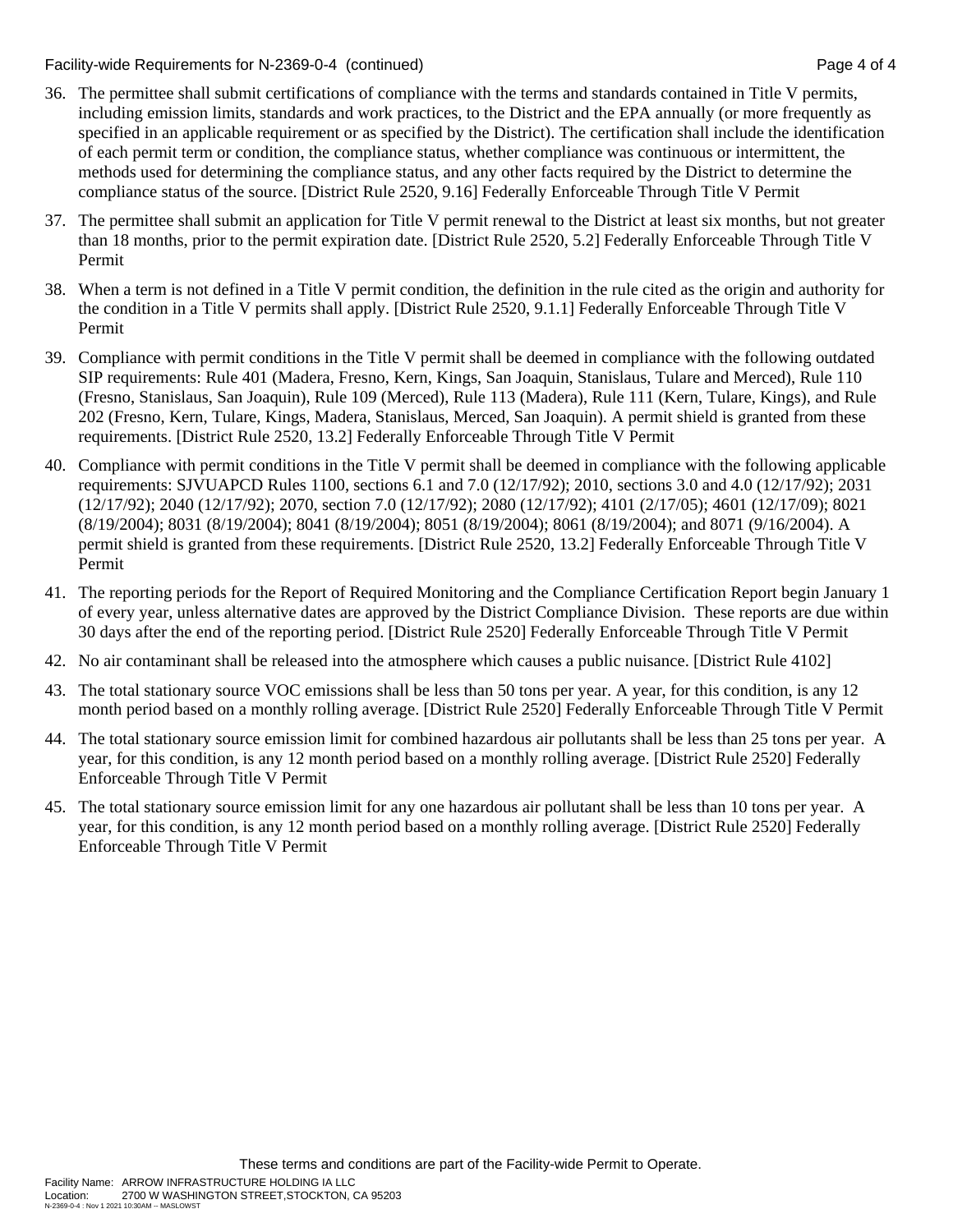#### **PERMIT UNIT:** N-2369-5-6 **EXPIRATION DATE:** 06/30/2026

#### **EQUIPMENT DESCRIPTION:**

1,000,000 GALLON INTERNAL FLOATING ROOF GASOLINE STORAGE TANK #6 UTILIZING A WELDED FLOATING ROOF WITH PRIMARY MECHANICAL SHOE SEAL AND RIM MOUNTED SECONDARY WIPER SEAL

- 1. True vapor pressure of the organic liquid stored shall be less than 11.0 psia. [District Rule 4623] Federally Enforceable Through Title V Permit
- 2. The floating roof shall be floating on the surface of the stored liquid at all times (i.e., off the roof leg supports) except during the initial fill until the roof is lifted off the leg supports and when the tank is completely emptied and subsequently refilled. When the roof is resting on the leg supports the processes of filling or emptying and refilling the tank shall be continuous and shall be accomplished as rapidly as possible. Whenever the permittee intends to land the roof on its legs, the permittee shall notify the APCO in writing at least five calendar days prior to performing the work. The tank must be in compliance with this rule before it may land the roof on its legs. [District Rule 4623 and 40 CFR 60.112b(a)(1)(i)] Federally Enforceable Through Title V Permit
- 3. No gap between the tank shell and the primary seal shall exceed one and one-half (1-1/2) inches. [District Rule 4623] Federally Enforceable Through Title V Permit
- 4. The cumulative length of all gaps between the tank shell and the primary seal: 1) Greater than one-half (1/2) inch shall not exceed 10 percent of the circumference of the tank; and 2) Greater than one-eighth (1/8) inch shall not exceed 30 percent of the circumference of the tank. [District Rule 4623] Federally Enforceable Through Title V Permit
- 5. The primary seal shall have no continuous gap greater than one-eighth (1/8) inch shall exceed 10 percent of the tank circumference. [District Rule 4623] Federally Enforceable Through Title V Permit
- 6. No gap between the tank shell and the secondary seal shall exceed one-half (1/2) inch. [District Rule 4623] Federally Enforceable Through Title V Permit
- 7. The cumulative length of all gaps between the tank shell and the secondary seal, greater than one-eighth (1/8) inch shall not exceed 5 percent of the tank circumference. [District Rule 4623] Federally Enforceable Through Title V Permit
- 8. The metallic shoe-type primary seal shall be installed so that one end of the shoe extends into the stored liquid and the other end extends a minimum vertical distance of 18 inches above the stored liquid surface. [District Rule 4623] Federally Enforceable Through Title V Permit
- 9. The geometry of the metallic-shoe type seal shall be such that the maximum gap between the shoe and the tank shell shall be no greater than 3 inches for a length of at least 18 inches in the vertical plane above the liquid. [District Rule 4623] Federally Enforceable Through Title V Permit
- 10. There shall be no holes, tears, or openings in the secondary seal or in the primary seal envelope that surrounds the annular vapor space enclosed by the roof edge, seal fabric, and secondary seal. [District Rule 4623] Federally Enforceable Through Title V Permit
- 11. The secondary seal shall allow easy insertion of probes of up to one and one-half (1-1/2) inches in width in order to measure gaps in the primary seal. [District Rule 4623] Federally Enforceable Through Title V Permit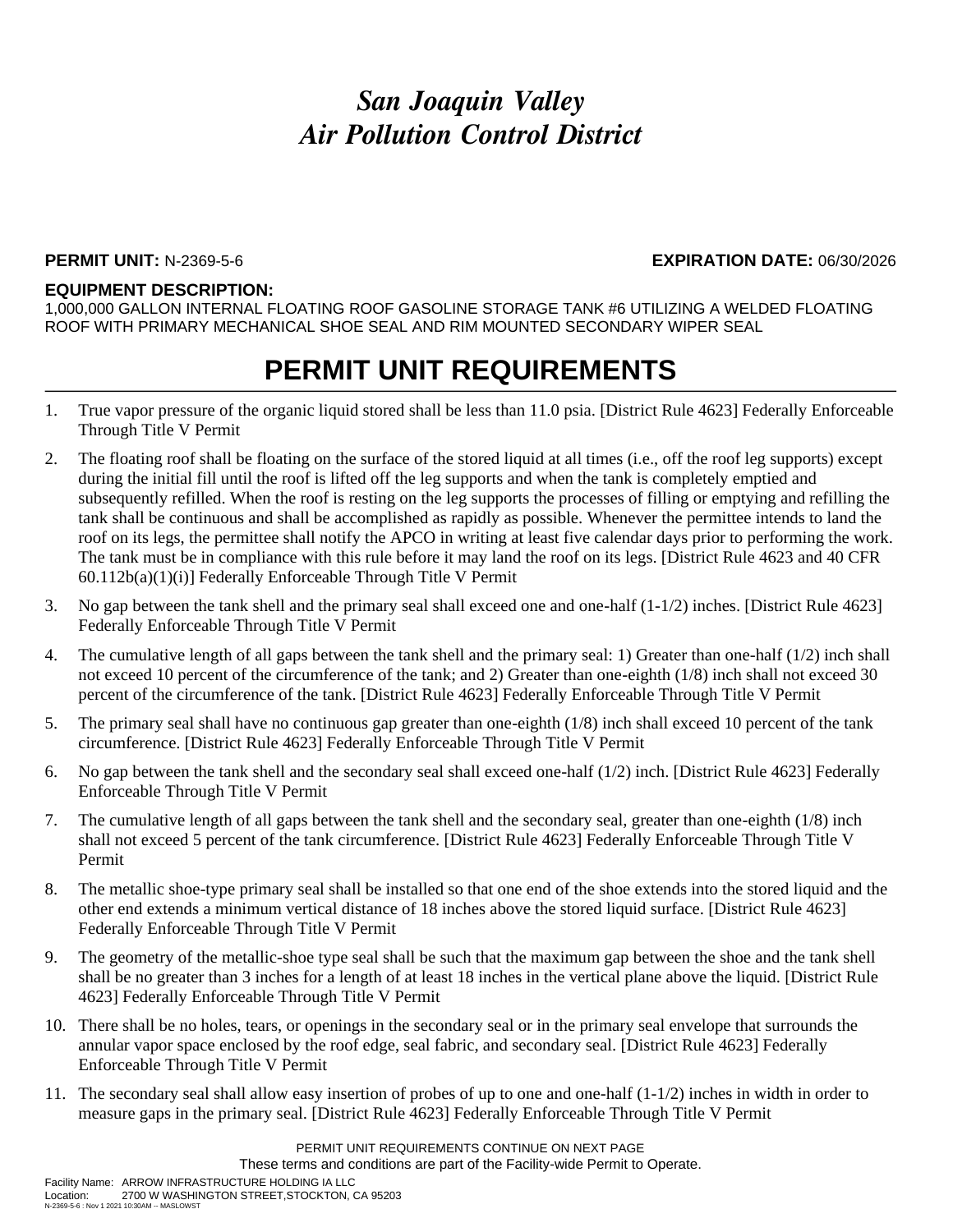Permit Unit Requirements for N-2369-5-6 (continued) Page 2 of 4

- 12. The secondary seal shall extend from the roof to the tank shell and shall not be attached to the primary seal. [District Rule 4623] Federally Enforceable Through Title V Permit
- 13. All openings in the roof used for sampling and gauging shall provide a projection below the liquid surface to prevent belching of liquid and to prevent entrained or formed organic vapor from escaping from the liquid contents of the tank and shall be equipped with a cover, seal or lid. The cover seal or lid shall be in a closed position, with no visible gaps and be leak free, except when the device or appurtenance is in use. [District Rule 4623] Federally Enforceable Through Title V Permit
- 14. A leak-free condition is defined as a condition without a gas or liquid leak. A gas leak is defined as a reading in excess of 10,000 ppmv as methane, above background, as measured by a portable hydrocarbon detection instrument in accordance with the procedures specified in EPA Test Method 21. A liquid leak is defined as a dripping rate of more than three (3) drops per minute. A reading in excess of 10,000 ppmv as methane above background or a liquid leak of greater than three (3) drops per minute is a violation of this permit and Rule 4623 and shall be reported as a deviation. [District Rule 4623] Federally Enforceable Through Title V Permit
- 15. Each opening in a non-contact internal floating roof except for automatic bleeder vents (vacuum breaker vents) and rim space vents shall provide a projection below the liquid surface. [District Rule 4623 and 40 CFR 60.112b(a)(1)(iii)] Federally Enforceable Through Title V Permit
- 16. Each opening in the internal floating roof except for leg sleeves, automatic bleeder vents, rim space vents, column wells, ladder wells, sample wells, and stub drains shall be equipped with a cover, or a lid shall be maintained in a closed position at all times (i.e. no visible gaps) except when the device is in use. The cover or lid shall be equipped with a gasket. Covers on each access hatch and automatic gauge float well shall be bolted in place except when they are in use. [District Rule 4623 and 40 CFR 60.112b(a)(1)(iv)] Federally Enforceable Through Title V Permit
- 17. Automatic bleeder vents shall be equipped with a gasket and shall be closed at all times when the roof is floating except when the roof is being floated off or is being landed on the leg roof supports. [District Rule 4623 and 40 CFR  $60.112b(a)(1)(v)$ ] Federally Enforceable Through Title V Permit
- 18. Rim vents shall be equipped with a gasket and shall be set to open only when the internal floating roof is not floating or at the manufacturer's recommended setting. [District Rule 4623 and 40 CFR 60.112b(a)(1)(vi)] Federally Enforceable Through Title V Permit
- 19. Each penetration of the internal floating roof for the purpose of sampling shall be a sample well. The well shall have a slit fabric cover that covers at least 90 percent of the opening. The fabric cover must be impermeable. [District Rule 4623 and 40 CFR 60.112b(a)(1)(vii)] Federally Enforceable Through Title V Permit
- 20. Each penetration of the internal floating roof that allows for the passage of a column supporting the fixed roof shall have a flexible fabric sleeve seal or a gasketed sliding cover. The fabric sleeve must be impermeable. [District Rule 4623 and 40 CFR 60.112b(a)(1)(viii)] Federally Enforceable Through Title V Permit
- 21. Each penetration of the internal floating roof that allows for the passage of a ladder shall have a gasketed sliding cover.  $[40 \text{ CFR } 60.112b(a)(1)(ix)]$  Federally Enforceable Through Title V Permit
- 22. All slotted sampling or gauging wells, and similar fixed projections through the floating roof shall provide a projection below the liquid surface. [District Rule 4623] Federally Enforceable Through Title V Permit
- 23. The gap between the pole wiper and the slotted guidepole shall be added to the gaps measured to determine compliance with the secondary seal requirement, and in no case shall not exceed one-eighth (1/8) inch. [District Rule 4623] Federally Enforceable Through Title V Permit
- 24. For newly constructed, repaired, or rebuilt internal floating roof tanks, the permittee shall visually inspect the internal floating roof, and its appurtenant parts, fittings, etc. and measure the gaps of the primary seal and/or secondary seal prior to filling the tank. If holes, tears, or openings in the primary seal, the secondary seal, the seal fabric or defects in the internal floating roof or its appurtenant parts, components, fittings, etc., are found, the defects shall be repaired prior to filling the tank. [District Rule 4623 and 40 CFR 60.113b(a)(1] Federally Enforceable Through Title V Permit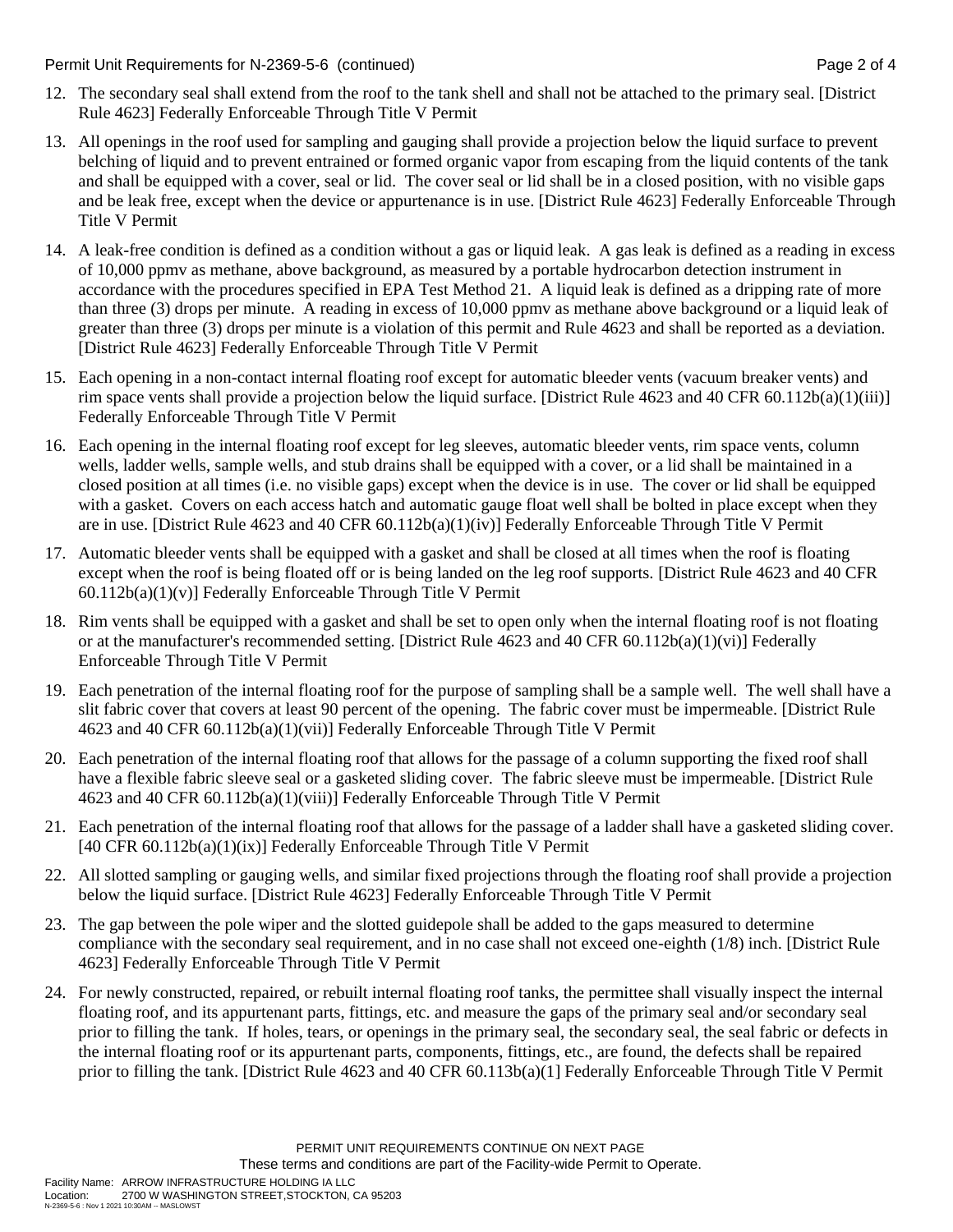#### Permit Unit Requirements for N-2369-5-6 (continued) Page 3 of 4

- 25. The permittee shall visually inspect, through the manholes, roof hatches, or other opening on the fixed roof, the internal floating roof and its appurtenant parts, fittings, etc., and the primary seal and/or secondary seal at least once every 12 months after the tank is initially filled with an organic liquid. There should be no visible organic liquid on the roof, tank walls, or anywhere. Other than the gap criteria specified by this rule, no holes, tears, or other openings are allowed that would permit the escape of vapors. Any defects found are violations of this rule. [District Rule 4623 and 40 CFR 60.113b(a)(2)] Federally Enforceable Through Title V Permit
- 26. If any failure (i.e. visible organic liquid on the internal floating roof, tank walls or anywhere, holes or tears in the seal fabric) is detected during a 12 month visual inspection, the permittee shall repair the items or empty and remove the storage vessel from service within 45 days. If the detected failure cannot be repaired within 45 days and if the vessel cannot be emptied within 45 days, a 30-day extension may be requested from the APCO in the inspection report. Such a request must document that alternate storage capacity is unavailable and specify a schedule of actions the company will take that will assure theat the control equipment will be repaired or the vessel will be emptied as soon as possible. [40 CFR 60.113b(a)(2)] Federally Enforceable Through Title V Permit
- 27. The permittee shall notify the District in writing at least 30 days prior to filling or refilling the tank for which a visual inspection is required by 40 CFR 60.113b(a)(1) and 40 CFR 60.113b(a)(4) so the District can arrange an observer. If the inspection required by paragraph (a)(4) is not planned and the operator could not have known about the inspection 30 days prior to filling the tank, the permittee shall notify the District at least 7 days prior to filling the tank. [40 CFR 60.113b(a)(5)] Federally Enforceable Through Title V Permit
- 28. The permittee shall conduct actual gap measurements of the primary seal and/or secondary seal at least once every 60 months. Other than the gap criteria specified by this permit, no holes, tears, or other openings are allowed that would permit the escape of hydrocarbon vapors. Any defects found shall constitute a violation of this rule. [District Rule 4623] Federally Enforceable Through Title V Permit
- 29. The permittee shall submit the reports of the floating roof tank inspections conducted in accordance with the requirements of Section 6.1 to the APCO within five calendar days after the completion of the inspection only for those tanks that failed to meet the applicable requirements of Rule 4623, Sections 5.2 through 5.5. The inspection report for tanks that that have been determined to be in compliance with the requirements of Sections 5.2 through 5.5 need not be submitted to the APCO, but the inspection report shall be kept on-site and made available upon request by the APCO. The inspection report shall contain all necessary information to demonstrate compliance with the provisions of this rule, including the following: 1) Date of inspection and names and titles of company personnel doing the inspection. 2) Tank identification number and Permit to Operate number. 3) Measurements of the gaps between the tank shell and primary and secondary seals. 4) Leak free status of the tank and floating roof deck fittings. Records of the leak free status shall include the vapor concentration values measured in parts per million by volume (ppmv). 5) Data, supported by calculations, demonstrating compliance with the requirements specified in Sections 5.3.1.3 and 5.5.2.4.3 of Rule 4623. 6) Any corrective actions or repairs performed on the tank in order to comply with rule 4623 and the date(s) such actions were taken. [District Rule 4623] Federally Enforceable Through Title V Permit
- 30. The permittee shall maintain records of the internal floating roof landing activities that are performed pursuant to District Rule 4623, Section 5.3.1.3. The records shall include information on the TVP, API gravity, and type of organic liquid stored in the tank, the purpose of landing the roof on its legs, the date of roof landing, duration the roof was on its legs, the level or height at which the tank roof was set to land on its legs, and the lowest liquid level in the tank. [District Rule 4623] Federally Enforceable Through Title V Permit
- 31. The API gravity of crude oil or petroleum distillate shall be determined by using ASTM Method D 287 (2000) e1 "Standard Test Method for API Gravity of Crude Petroleum and Petroleum Products (Hydrometer Method)." Sampling for API gravity shall be performed in accordance with ASTM Method D 4057 "Standard Practices for Manual Sampling of Petroleum and Petroleum Products." [District Rule 4623] Federally Enforceable Through Title V Permit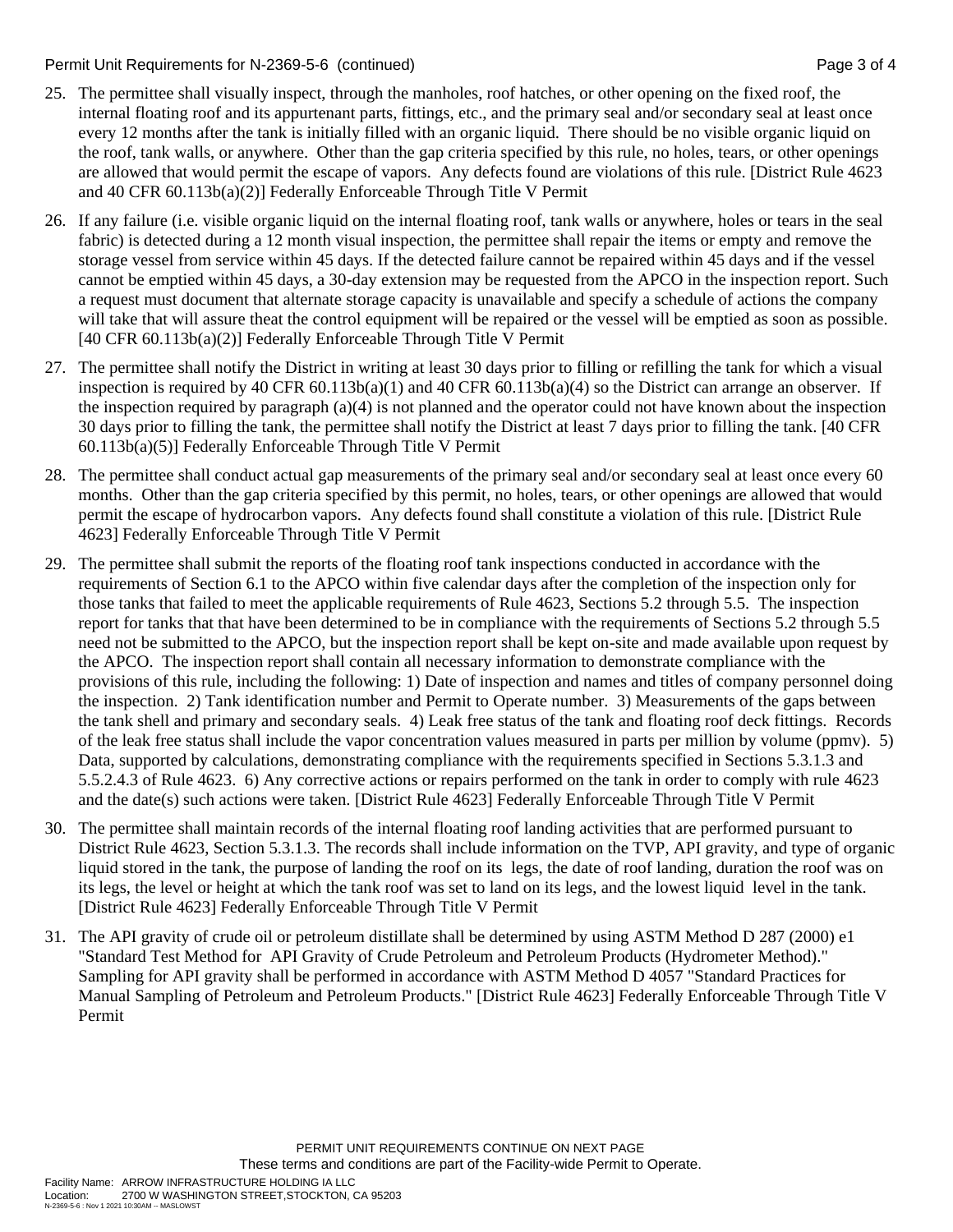Permit Unit Requirements for N-2369-5-6 (continued) Page 4 of 4

- 32. Except for crude oil subject to District Rule 4623, Section 6.4.4, the TVP of any organic liquid shall be determined by measuring the Reid Vapor Pressure (RVP) using ASTM D 323 (Test Method for Vapor Pressure for Petroleum Products), and converting the RVP to TVP at the tank's maximum organic liquid storage temperature. The conversion of RVP to TVP shall be done in accordance with the procedures in Appendix B. Appendix B is an excerpt from the oil and gas section of "California Air Resources Boards (ARB) Technical Guidance Document to the Criteria and Guidelines Regulation for AB 2588", dated August 1989. As an alternative to using ASTM D 323, the TVP of crude oil with an API gravity range of greater than 20ø up to 30ø may be determined by using other equivalent test methods approved by APCO, ARB and EPA. [District Rule 4623] Federally Enforceable Through Title V Permit
- 33. The permittee shall maintain cumulative monthly records of the organic liquid throughput in gallons. Compliance with the daily organic liquid throughput can be determined by dividing the monthly organic liquid throughput by the number of days in the month. [District Rule 2201] Federally Enforceable Through Title V Permit
- 34. The permittee shall keep all records on-site for a period of at least five years. These records shall be made available for District inspection upon request. [District Rules 2201 and 4623] Federally Enforceable Through Title V Permit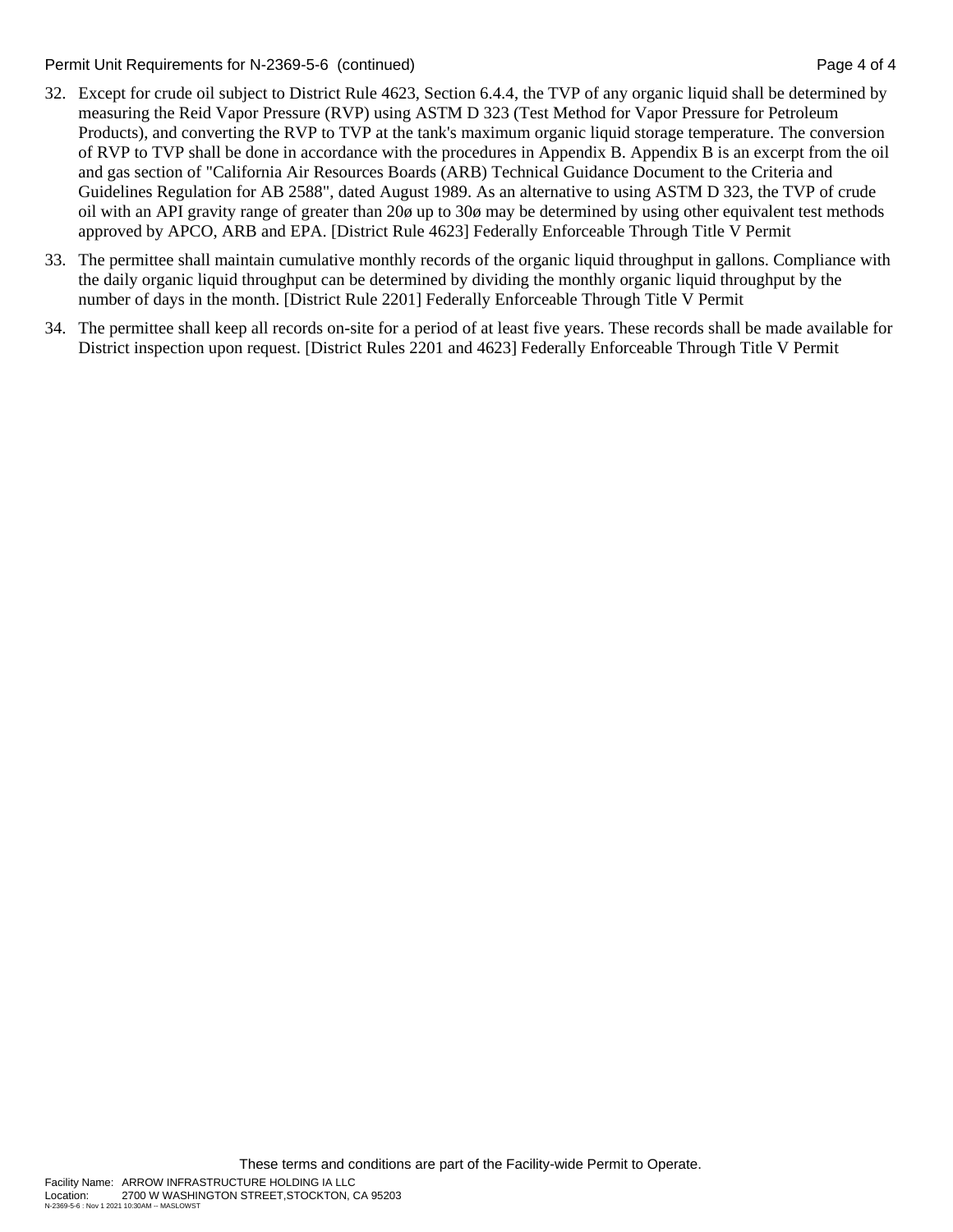#### **PERMIT UNIT:** N-2369-6-5 **EXPIRATION DATE:** 06/30/2026

#### **EQUIPMENT DESCRIPTION:**

672,000 GALLON EXTERNAL FLOATING ROOF GASOLINE STORAGE TANK #8 UTILIZING A WELDED FLOATING ROOF WITH A TOROID PRIMARY SEAL AND A RIM MOUNTED SECONDARY WIPER SEAL

- 1. True vapor pressure of the organic liquid stored shall be less than 11.0 psia. [District Rule 4623] Federally Enforceable Through Title V Permit
- 2. The floating roof shall be floating on the surface of the stored liquid at all times (i.e., off the roof leg supports) except during the initial fill until the roof is lifted off the leg supports and when the tank is completely emptied and subsequently refilled. When the roof is resting on the leg supports the processes of filling or emptying and refilling the tank shall be continuous and shall be accomplished as rapidly as possible. Whenever the permittee intends to land the roof on its legs, the permittee shall notify the APCO in writing at least five calendar days prior to performing the work. The tank must be in compliance with this rule before it may land the roof on its legs. [District Rule 4623, 5.3.1.3 and 40 CFR 60.112b(a)(1)(i)] Federally Enforceable Through Title V Permit
- 3. No gap between the tank shell and the primary seal shall exceed one and one-half (1-1/2) inches. [District Rule 4623] Federally Enforceable Through Title V Permit
- 4. The cumulative length of all gaps between the tank shell and the primary seal: 1) Greater than one-half (1/2) inch shall not exceed 10 percent of the circumference of the tank; and 2) Greater than one-eighth (1/8) inch shall not exceed 30 percent of the circumference of the tank. [District Rule 4623] Federally Enforceable Through Title V Permit
- 5. The primary seal shall have no continuous gap greater than one-eighth (1/8) inch shall exceed 10 percent of the tank circumference. [District Rule 4623] Federally Enforceable Through Title V Permit
- 6. No gap between the tank shell and the secondary seal shall exceed one-half (1/2) inch. [District Rule 4623] Federally Enforceable Through Title V Permit
- 7. The cumulative length of all gaps between the tank shell and the secondary seal, greater than one-eighth (1/8) inch shall not exceed 5 percent of the tank circumference. [District Rule 4623] Federally Enforceable Through Title V Permit
- 8. The metallic shoe-type primary seal shall be installed so that one end of the shoe extends into the stored liquid and the other end extends a minimum vertical distance of 24 inches above the stored liquid surface. [District Rule 4623] Federally Enforceable Through Title V Permit
- 9. The geometry of the metallic-shoe type seal shall be such that the maximum gap between the shoe and the tank shell shall be no greater than 3 inches for a length of at least 18 inches in the vertical plane above the liquid. [District Rule 4623] Federally Enforceable Through Title V Permit
- 10. There shall be no holes, tears, or openings in the secondary seal or in the primary seal envelope that surrounds the annular vapor space enclosed by the roof edge, seal fabric, and secondary seal. [District Rule 4623] Federally Enforceable Through Title V Permit
- 11. The secondary seal shall allow easy insertion of probes of up to one and one-half (1-1/2) inches in width in order to measure gaps in the primary seal. [District Rule 4623] Federally Enforceable Through Title V Permit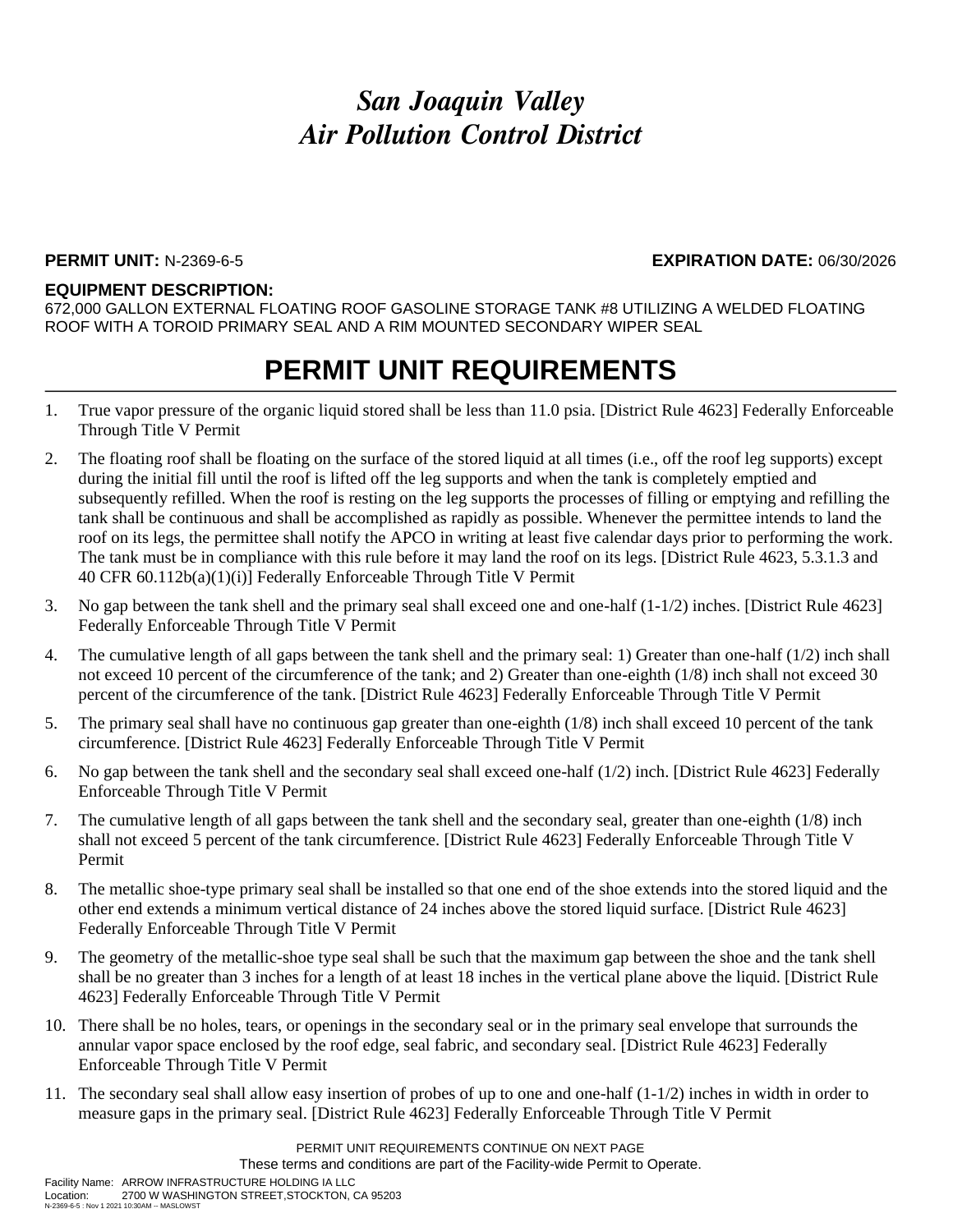Permit Unit Requirements for N-2369-6-5 (continued) Page 2 of 3

- 12. The secondary seal shall extend from the roof to the tank shell and shall not be attached to the primary seal. [District Rule 4623] Federally Enforceable Through Title V Permit
- 13. All openings in the roof used for sampling and gauging shall provide a projection below the liquid surface to prevent belching of liquid and to prevent entrained or formed organic vapor from escaping from the liquid contents of the tank and shall be equipped with a cover, seal or lid. The cover seal or lid shall be in a closed position, with no visible gaps and be leak free, except when the device or appurtenance is in use. [District Rule 4623] Federally Enforceable Through Title V Permit
- 14. A leak-free condition is defined as a condition without a gas or liquid leak. A gas leak is defined as a reading in excess of 10,000 ppmv as methane, above background, as measured by a portable hydrocarbon detection instrument in accordance with the procedures specified in EPA Test Method 21. A liquid leak is defined as a dripping rate of more than three (3) drops per minute. A reading in excess of 10,000 ppmv as methane above background or a liquid leak of greater than three (3) drops per minute is a violation of this permit and Rule 4623 and shall be reported as a deviation. [District Rule 4623] Federally Enforceable Through Title V Permit
- 15. Except for automatic bleeder vents and rim vents and pressure vacuum relief vents, each opening in a noncontact external floating roof shall provide a projection below the liquid surface. [District Rule 4623 and 40 CFR 60.112b(a)(1)(iii)] Federally Enforceable Through Title V Permit
- 16. Except for automatic bleeder vents and rim vents, roof drains, and leg sleeves, each opening in the roof shall be equipped with a gasketed cover, seal, or lid that shall be maintained in a closed position at all times (i.e., no visible gap) except when in actual use. [District Rule 4623 and 40 CFR 60.112b(a)(1)(iv)] Federally Enforceable Through Title V Permit
- 17. Automatic bleeder vents shall be equipped with a gasket and shall be closed at all times when the roof is floating except when the roof is being floated off or is being landed on the roof leg supports. [District Rule 4623 and 40 CFR 60.112b(a)(1)(v)] Federally Enforceable Through Title V Permit
- 18. Rim vents shall be equipped with a gasket and shall be set to open when the roof is being floated off the roof leg supports or at the manufacturer's recommended setting. [District Rule 4623 and 40 CFR 60.112b(a)(1)(vi)] Federally Enforceable Through Title V Permit
- 19. Each emergency roof drain shall be provided with a slotted membrane fabric cover that covers at least 90 percent of the area of the opening. The fabric cover must be impermeable if the liquid is drained into the contents of the tanks. [District Rule 4623 and 40 CFR 60.112b(a)(1)(vii)] Federally Enforceable Through Title V Permit
- 20. External floating roof legs shall be equipped with vapor socks or vapor barriers in order to maintain a leak-free condition so as to prevent VOC emissions from escaping through the roof leg opening. [District Rule 4623 and 40 CFR 60.112b(a)(1)(viii)] Federally Enforceable Through Title V Permit
- 21. Each penetration of the internal floating roof that allows for the passage of a ladder shall have a gasketed sliding cover.  $[40 \text{ CFR } 60.112b(a)(1)(ix)]$  Federally Enforceable Through Title V Permit
- 22. All slotted sampling or gauging wells, and similar fixed projections through the floating roof shall provide a projection below the liquid surface. [District Rule 4623] Federally Enforceable Through Title V Permit
- 23. The gap between the pole wiper and the slotted guidepole shall be added to the gaps measured to determine compliance with the secondary seal requirement, and in no case shall not exceed one-eighth (1/8) inch. [District Rule 4623] Federally Enforceable Through Title V Permit
- 24. Inspect all floating tanks at least once every 12 months to determine compliance with the requirements of this rule. The actual gap measurements of the floating roof primary and secondary seals shall be recorded. The inspection results shall be submitted to the APCO as specified in Section 6.3.5. [District Rule 4623 and 40 CFR 60.113b(a)(1] Federally Enforceable Through Title V Permit
- 25. Inspect the primary and secondary seals for compliance with the requirements of this rule every time a tank is emptied or degassed. Actual gap measurements shall be performed when the liquid level is static but not more than 48 hours after the tank roof is re-floated. [District Rule 4623 and 40 CFR 60.113b(a)(2)] Federally Enforceable Through Title V Permit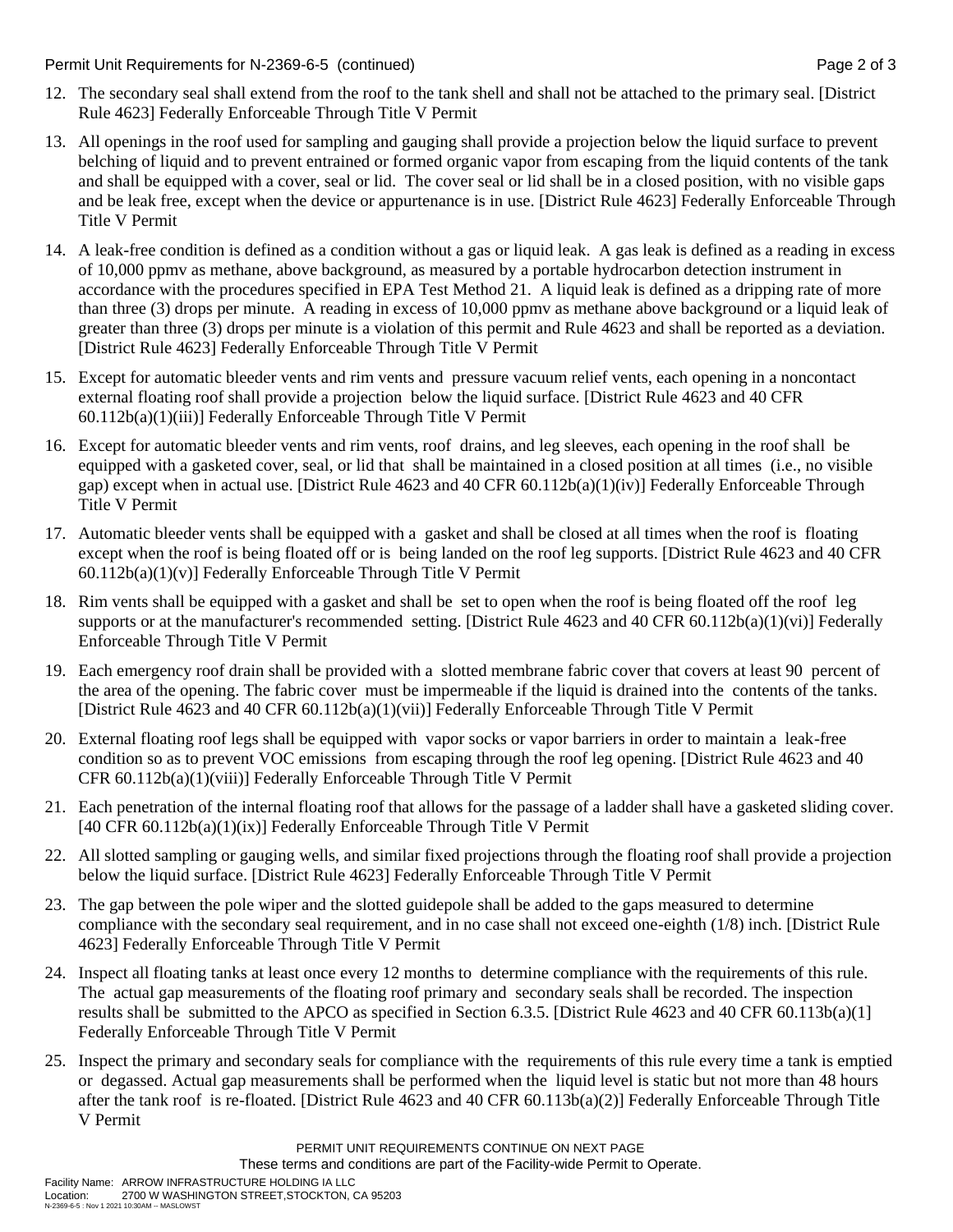#### Permit Unit Requirements for N-2369-6-5 (continued) Page 3 of 3

- 26. If any failure (i.e. visible organic liquid on the internal floating roof, tank walls or anywhere, holes or tears in the seal fabric) is detected during a 12 month visual inspection, the permittee shall repair the items or empty and remove the storage vessel from service within 45 days. If the detected failure cannot be repaired within 45 days and if the vessel cannot be emptied within 45 days, a 30-day extension may be requested from the APCO in the inspection report. Such a request must document that alternate storage capacity is unavailable and specify a schedule of actions the company will take that will assure theat the control equipment will be repaired or the vessel will be emptied as soon as possible. [40 CFR 60.113b(a)(2)] Federally Enforceable Through Title V Permit
- 27. The permittee shall notify the District in writing at least 30 days prior to filling or refilling the tank for which a visual inspection is required by 40 CFR  $60.113b(a)(1)$  and 40 CFR  $60.113b(a)(4)$  so the District can arrange an observer. If the inspection required by paragraph (a)(4) is not planned and the operator could not have known about the inspection 30 days prior to filling the tank, the permittee shall notify the District at least 7 days prior to filling the tank. [40 CFR 60.113b(a)(5)] Federally Enforceable Through Title V Permit
- 28. The permittee shall submit the reports of the floating roof tank inspections conducted in accordance with the requirements of Section 6.1 to the APCO within five calendar days after the completion of the inspection only for those tanks that failed to meet the applicable requirements of Rule 4623, Sections 5.2 through 5.5. The inspection report for tanks that that have been determined to be in compliance with the requirements of Sections 5.2 through 5.5 need not be submitted to the APCO, but the inspection report shall be kept on-site and made available upon request by the APCO. The inspection report shall contain all necessary information to demonstrate compliance with the provisions of this rule, including the following: 1) Date of inspection and names and titles of company personnel doing the inspection. 2) Tank identification number and Permit to Operate number. 3) Measurements of the gaps between the tank shell and primary and secondary seals. 4) Leak free status of the tank and floating roof deck fittings. Records of the leak free status shall include the vapor concentration values measured in parts per million by volume (ppmv). 5) Data, supported by calculations, demonstrating compliance with the requirements specified in Sections 5.3.1.3 and 5.5.2.4.3 of Rule 4623. 6) Any corrective actions or repairs performed on the tank in order to comply with rule 4623 and the date(s) such actions were taken. [District Rule 4623] Federally Enforceable Through Title V Permit
- 29. The API gravity of crude oil or petroleum distillate shall be determined by using ASTM Method D 287 (2000) e1 "Standard Test Method for API Gravity of Crude Petroleum and Petroleum Products (Hydrometer Method)." Sampling for API gravity shall be performed in accordance with ASTM Method D 4057 "Standard Practices for Manual Sampling of Petroleum and Petroleum Products." [District Rule 4623] Federally Enforceable Through Title V Permit
- 30. Except for crude oil subject to District Rule 4623, Section 6.4.4, the TVP of any organic liquid shall be determined by measuring the Reid Vapor Pressure (RVP) using ASTM D 323 (Test Method for Vapor Pressure for Petroleum Products), and converting the RVP to TVP at the tank's maximum organic liquid storage temperature. The conversion of RVP to TVP shall be done in accordance with the procedures in Appendix B. Appendix B is an excerpt from the oil and gas section of "California Air Resources Boards (ARB) Technical Guidance Document to the Criteria and Guidelines Regulation for AB 2588", dated August 1989. As an alternative to using ASTM D 323, the TVP of crude oil with an API gravity range of greater than 20ø up to 30ø may be determined by using other equivalent test methods approved by APCO, ARB and EPA. [District Rule 4623] Federally Enforceable Through Title V Permit
- 31. The permittee shall maintain cumulative monthly records of the organic liquid throughput in gallons. Compliance with the daily organic liquid throughput can be determined by dividing the monthly organic liquid throughput by the number of days in the month. [District Rule 2201] Federally Enforceable Through Title V Permit
- 32. The permittee shall keep all records on-site for a period of at least five years. These records shall be made available for District inspection upon request. [District Rules 2201 and 4623] Federally Enforceable Through Title V Permit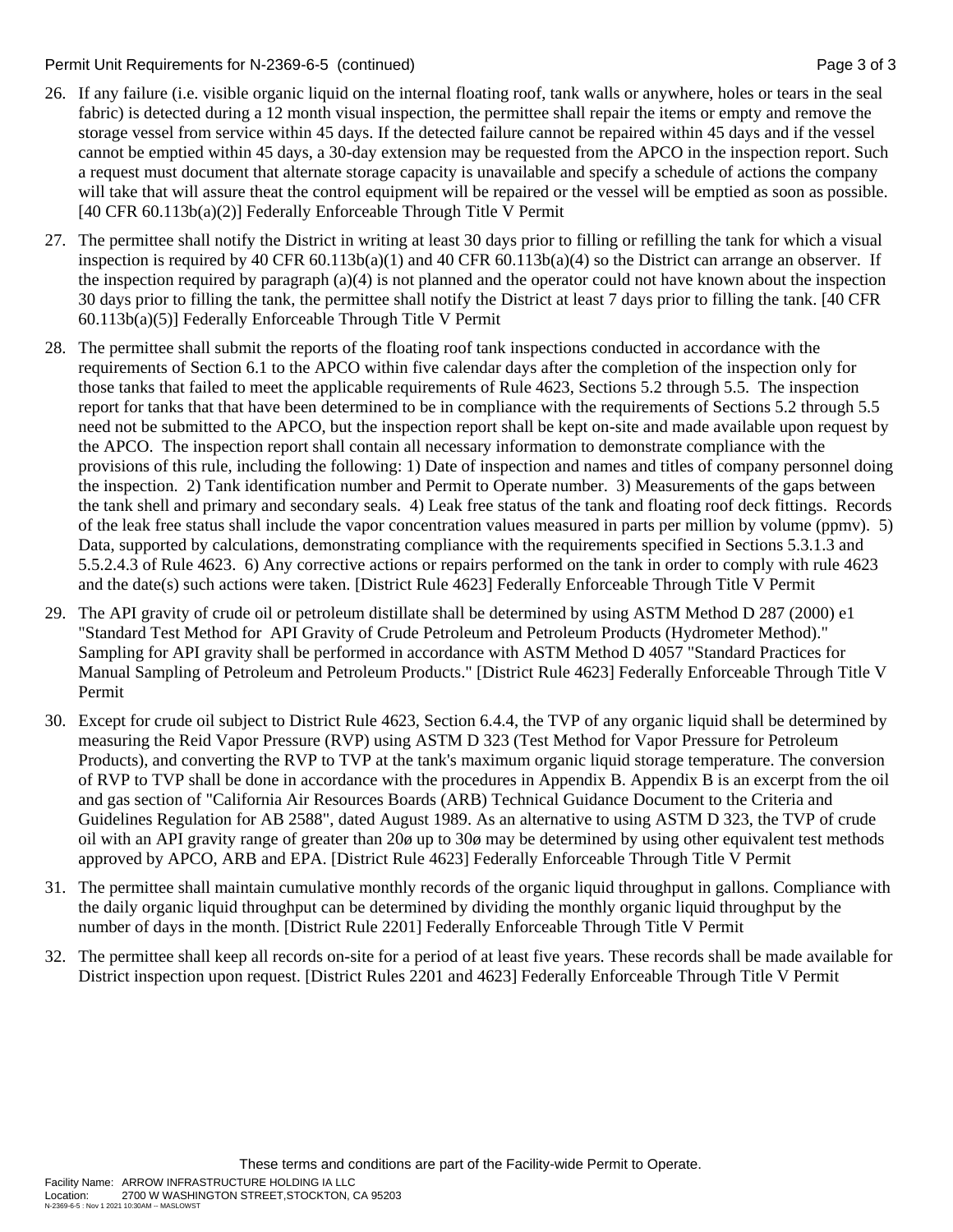#### **PERMIT UNIT:** N-2369-7-6 **EXPIRATION DATE:** 06/30/2026

#### **EQUIPMENT DESCRIPTION:**

420,000 GALLON INTERNAL FLOATING ROOF GASOLINE STORAGE TANK #4 UTILIZING A WELDED FLOATING ROOF WITH PRIMARY MECHANICAL SHOE SEAL AND RIM MOUNTED SECONDARY WIPER SEAL

- 1. True vapor pressure of the organic liquid stored shall be less than 11.0 psia. [District Rule 4623] Federally Enforceable Through Title V Permit
- 2. The floating roof shall be floating on the surface of the stored liquid at all times (i.e., off the roof leg supports) except during the initial fill until the roof is lifted off the leg supports and when the tank is completely emptied and subsequently refilled. When the roof is resting on the leg supports the processes of filling or emptying and refilling the tank shall be continuous and shall be accomplished as rapidly as possible. Whenever the permittee intends to land the roof on its legs, the permittee shall notify the APCO in writing at least five calendar days prior to performing the work. The tank must be in compliance with this rule before it may land the roof on its legs. [District Rule 4623 and 40 CFR 60.112b(a)(1)(i)] Federally Enforceable Through Title V Permit
- 3. No gap between the tank shell and the primary seal shall exceed one and one-half (1-1/2) inches. [District Rule 4623] Federally Enforceable Through Title V Permit
- 4. The cumulative length of all gaps between the tank shell and the primary seal: 1) Greater than one-half (1/2) inch shall not exceed 10 percent of the circumference of the tank; and 2) Greater than one-eighth (1/8) inch shall not exceed 30 percent of the circumference of the tank. [District Rule 4623] Federally Enforceable Through Title V Permit
- 5. The primary seal shall have no continuous gap greater than one-eighth (1/8) inch shall exceed 10 percent of the tank circumference. [District Rule 4623] Federally Enforceable Through Title V Permit
- 6. No gap between the tank shell and the secondary seal shall exceed one-half (1/2) inch. [District Rule 4623] Federally Enforceable Through Title V Permit
- 7. The cumulative length of all gaps between the tank shell and the secondary seal, greater than one-eighth (1/8) inch shall not exceed 5 percent of the tank circumference. [District Rule 4623] Federally Enforceable Through Title V Permit
- 8. The metallic shoe-type primary seal shall be installed so that one end of the shoe extends into the stored liquid and the other end extends a minimum vertical distance of 18 inches above the stored liquid surface. [District Rule 4623] Federally Enforceable Through Title V Permit
- 9. The geometry of the metallic-shoe type seal shall be such that the maximum gap between the shoe and the tank shell shall be no greater than 3 inches for a length of at least 18 inches in the vertical plane above the liquid. [District Rule 4623] Federally Enforceable Through Title V Permit
- 10. There shall be no holes, tears, or openings in the secondary seal or in the primary seal envelope that surrounds the annular vapor space enclosed by the roof edge, seal fabric, and secondary seal. [District Rule 4623] Federally Enforceable Through Title V Permit
- 11. The secondary seal shall allow easy insertion of probes of up to one and one-half (1-1/2) inches in width in order to measure gaps in the primary seal. [District Rule 4623] Federally Enforceable Through Title V Permit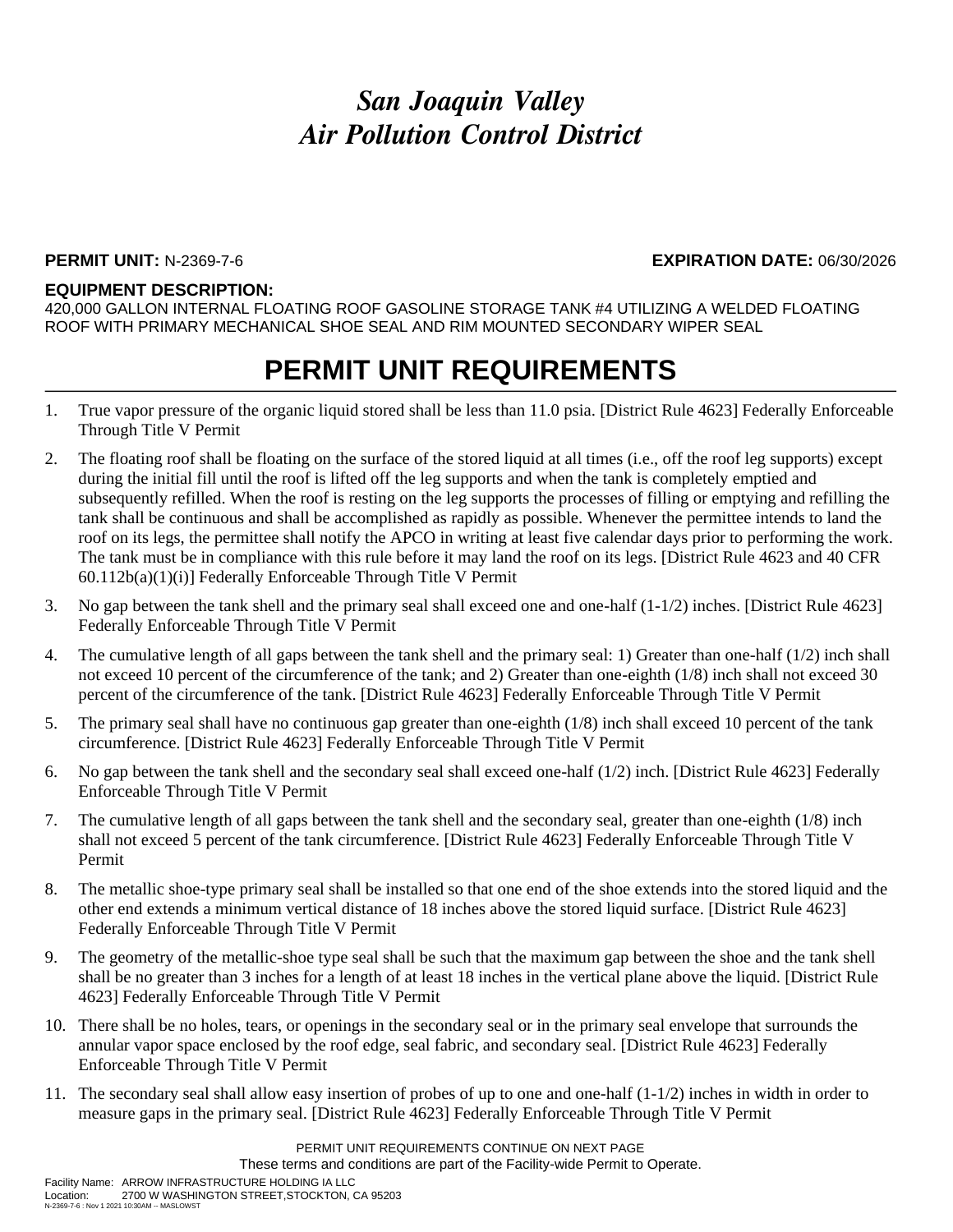Permit Unit Requirements for N-2369-7-6 (continued) Page 2 of 4

- 12. The secondary seal shall extend from the roof to the tank shell and shall not be attached to the primary seal. [District Rule 4623] Federally Enforceable Through Title V Permit
- 13. All openings in the roof used for sampling and gauging shall provide a projection below the liquid surface to prevent belching of liquid and to prevent entrained or formed organic vapor from escaping from the liquid contents of the tank and shall be equipped with a cover, seal or lid. The cover seal or lid shall be in a closed position, with no visible gaps and be leak free, except when the device or appurtenance is in use. [District Rule 4623] Federally Enforceable Through Title V Permit
- 14. A leak-free condition is defined as a condition without a gas or liquid leak. A gas leak is defined as a reading in excess of 10,000 ppmv as methane, above background, as measured by a portable hydrocarbon detection instrument in accordance with the procedures specified in EPA Test Method 21. A liquid leak is defined as a dripping rate of more than three (3) drops per minute. A reading in excess of 10,000 ppmv as methane above background or a liquid leak of greater than three (3) drops per minute is a violation of this permit and Rule 4623 and shall be reported as a deviation. [District Rule 4623] Federally Enforceable Through Title V Permit
- 15. Each opening in a non-contact internal floating roof except for automatic bleeder vents (vacuum breaker vents) and rim space vents shall provide a projection below the liquid surface. [District Rule 4623 and 40 CFR 60.112b(a)(1)(iii)] Federally Enforceable Through Title V Permit
- 16. Each opening in the internal floating roof except for leg sleeves, automatic bleeder vents, rim space vents, column wells, ladder wells, sample wells, and stub drains shall be equipped with a cover, or a lid shall be maintained in a closed position at all times (i.e. no visible gaps) except when the device is in use. The cover or lid shall be equipped with a gasket. Covers on each access hatch and automatic gauge float well shall be bolted in place except when they are in use. [District Rule 4623 and 40 CFR 60.112b(a)(1)(iv)] Federally Enforceable Through Title V Permit
- 17. Automatic bleeder vents shall be equipped with a gasket and shall be closed at all times when the roof is floating except when the roof is being floated off or is being landed on the leg roof supports. [District Rule 4623 and 40 CFR  $60.112b(a)(1)(v)$ ] Federally Enforceable Through Title V Permit
- 18. Rim vents shall be equipped with a gasket and shall be set to open only when the internal floating roof is not floating or at the manufacturer's recommended setting. [District Rule 4623 and 40 CFR 60.112b(a)(1)(vi)] Federally Enforceable Through Title V Permit
- 19. Each penetration of the internal floating roof for the purpose of sampling shall be a sample well. The well shall have a slit fabric cover that covers at least 90 percent of the opening. The fabric cover must be impermeable. [District Rule 4623 and 40 CFR 60.112b(a)(1)(vii)] Federally Enforceable Through Title V Permit
- 20. Each penetration of the internal floating roof that allows for the passage of a column supporting the fixed roof shall have a flexible fabric sleeve seal or a gasketed sliding cover. The fabric sleeve must be impermeable. [District Rule 4623 and 40 CFR 60.112b(a)(1)(viii)] Federally Enforceable Through Title V Permit
- 21. Each penetration of the internal floating roof that allows for the passage of a ladder shall have a gasketed sliding cover.  $[40 \text{ CFR } 60.112b(a)(1)(ix)]$  Federally Enforceable Through Title V Permit
- 22. All slotted sampling or gauging wells, and similar fixed projections through the floating roof shall provide a projection below the liquid surface. [District Rule 4623] Federally Enforceable Through Title V Permit
- 23. The gap between the pole wiper and the slotted guidepole shall be added to the gaps measured to determine compliance with the secondary seal requirement, and in no case shall not exceed one-eighth (1/8) inch. [District Rule 4623] Federally Enforceable Through Title V Permit
- 24. For newly constructed, repaired, or rebuilt internal floating roof tanks, the permittee shall visually inspect the internal floating roof, and its appurtenant parts, fittings, etc. and measure the gaps of the primary seal and/or secondary seal prior to filling the tank. If holes, tears, or openings in the primary seal, the secondary seal, the seal fabric or defects in the internal floating roof or its appurtenant parts, components, fittings, etc., are found, the defects shall be repaired prior to filling the tank. [District Rule 4623 and 40 CFR 60.113b(a)(1] Federally Enforceable Through Title V Permit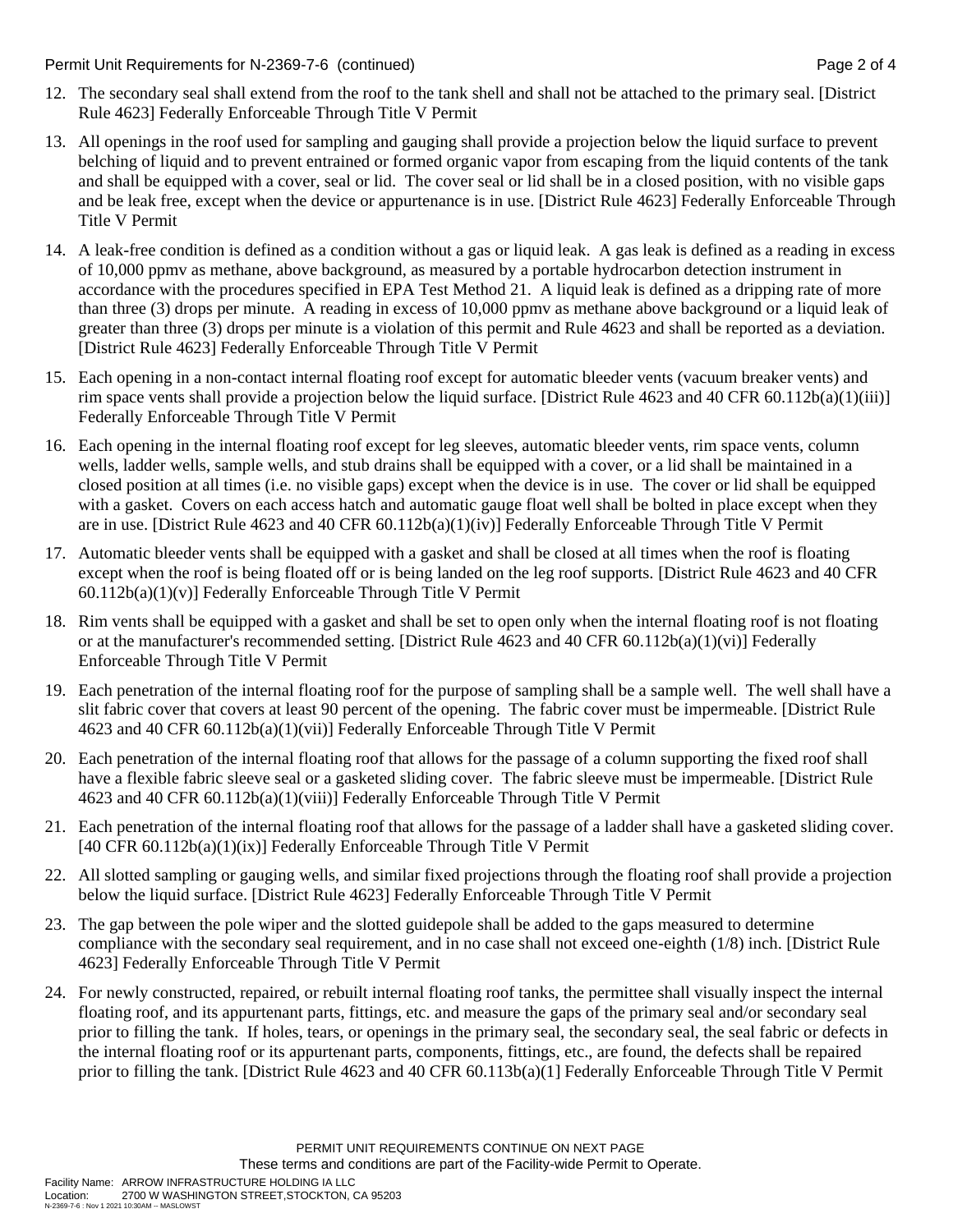#### Permit Unit Requirements for N-2369-7-6 (continued) Page 3 of 4

- 25. The permittee shall visually inspect, through the manholes, roof hatches, or other opening on the fixed roof, the internal floating roof and its appurtenant parts, fittings, etc., and the primary seal and/or secondary seal at least once every 12 months after the tank is initially filled with an organic liquid. There should be no visible organic liquid on the roof, tank walls, or anywhere. Other than the gap criteria specified by this rule, no holes, tears, or other openings are allowed that would permit the escape of vapors. Any defects found are violations of this rule. [District Rule 4623 and 40 CFR 60.113b(a)(2)] Federally Enforceable Through Title V Permit
- 26. If any failure (i.e. visible organic liquid on the internal floating roof, tank walls or anywhere, holes or tears in the seal fabric) is detected during a 12 month visual inspection, the permittee shall repair the items or empty and remove the storage vessel from service within 45 days. If the detected failure cannot be repaired within 45 days and if the vessel cannot be emptied within 45 days, a 30-day extension may be requested from the APCO in the inspection report. Such a request must document that alternate storage capacity is unavailable and specify a schedule of actions the company will take that will assure theat the control equipment will be repaired or the vessel will be emptied as soon as possible. [40 CFR 60.113b(a)(2)] Federally Enforceable Through Title V Permit
- 27. The permittee shall notify the District in writing at least 30 days prior to filling or refilling the tank for which a visual inspection is required by 40 CFR 60.113b(a)(1) and 40 CFR 60.113b(a)(4) so the District can arrange an observer. If the inspection required by paragraph (a)(4) is not planned and the operator could not have known about the inspection 30 days prior to filling the tank, the permittee shall notify the District at least 7 days prior to filling the tank. [40 CFR 60.113b(a)(5)] Federally Enforceable Through Title V Permit
- 28. The permittee shall conduct actual gap measurements of the primary seal and/or secondary seal at least once every 60 months. Other than the gap criteria specified by this permit, no holes, tears, or other openings are allowed that would permit the escape of hydrocarbon vapors. Any defects found shall constitute a violation of this rule. [District Rule 4623] Federally Enforceable Through Title V Permit
- 29. The permittee shall submit the reports of the floating roof tank inspections conducted in accordance with the requirements of Section 6.1 to the APCO within five calendar days after the completion of the inspection only for those tanks that failed to meet the applicable requirements of Rule 4623, Sections 5.2 through 5.5. The inspection report for tanks that that have been determined to be in compliance with the requirements of Sections 5.2 through 5.5 need not be submitted to the APCO, but the inspection report shall be kept on-site and made available upon request by the APCO. The inspection report shall contain all necessary information to demonstrate compliance with the provisions of this rule, including the following: 1) Date of inspection and names and titles of company personnel doing the inspection. 2) Tank identification number and Permit to Operate number. 3) Measurements of the gaps between the tank shell and primary and secondary seals. 4) Leak free status of the tank and floating roof deck fittings. Records of the leak free status shall include the vapor concentration values measured in parts per million by volume (ppmv). 5) Data, supported by calculations, demonstrating compliance with the requirements specified in Sections 5.3.1.3 and 5.5.2.4.3 of Rule 4623. 6) Any corrective actions or repairs performed on the tank in order to comply with rule 4623 and the date(s) such actions were taken. [District Rule 4623] Federally Enforceable Through Title V Permit
- 30. The permittee shall maintain records of the internal floating roof landing activities that are performed pursuant to District Rule 4623, Section 5.3.1.3. The records shall include information on the TVP, API gravity, and type of organic liquid stored in the tank, the purpose of landing the roof on its legs, the date of roof landing, duration the roof was on its legs, the level or height at which the tank roof was set to land on its legs, and the lowest liquid level in the tank. [District Rule 4623] Federally Enforceable Through Title V Permit
- 31. The API gravity of crude oil or petroleum distillate shall be determined by using ASTM Method D 287 (2000) e1 "Standard Test Method for API Gravity of Crude Petroleum and Petroleum Products (Hydrometer Method)." Sampling for API gravity shall be performed in accordance with ASTM Method D 4057 "Standard Practices for Manual Sampling of Petroleum and Petroleum Products." [District Rule 4623] Federally Enforceable Through Title V Permit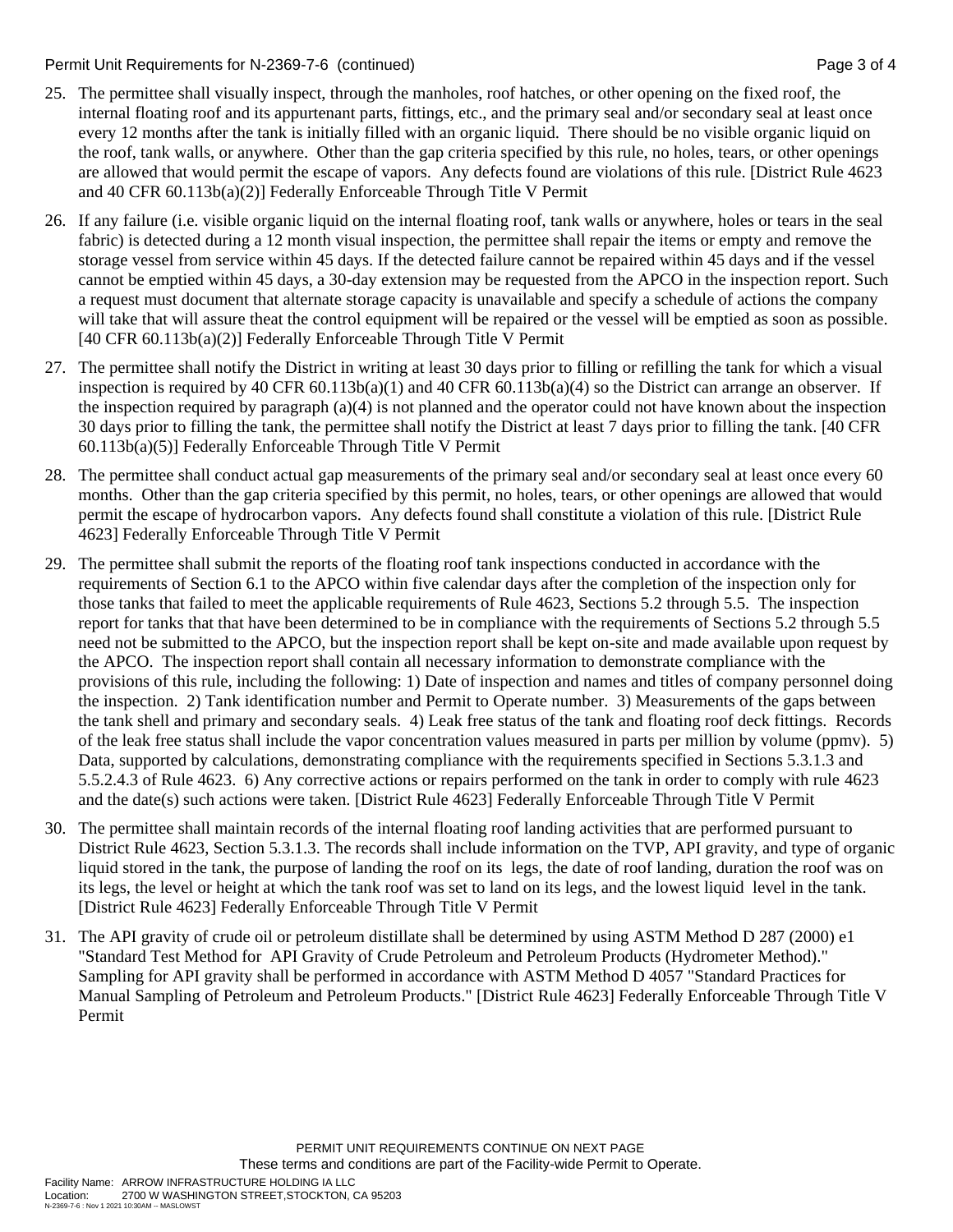Permit Unit Requirements for N-2369-7-6 (continued) Page 4 of 4

- 32. Except for crude oil subject to District Rule 4623, Section 6.4.4, the TVP of any organic liquid shall be determined by measuring the Reid Vapor Pressure (RVP) using ASTM D 323 (Test Method for Vapor Pressure for Petroleum Products), and converting the RVP to TVP at the tank's maximum organic liquid storage temperature. The conversion of RVP to TVP shall be done in accordance with the procedures in Appendix B. Appendix B is an excerpt from the oil and gas section of "California Air Resources Boards (ARB) Technical Guidance Document to the Criteria and Guidelines Regulation for AB 2588", dated August 1989. As an alternative to using ASTM D 323, the TVP of crude oil with an API gravity range of greater than 20ø up to 30ø may be determined by using other equivalent test methods approved by APCO, ARB and EPA. [District Rule 4623] Federally Enforceable Through Title V Permit
- 33. The permittee shall maintain cumulative monthly records of the organic liquid throughput in gallons. Compliance with the daily organic liquid throughput can be determined by dividing the monthly organic liquid throughput by the number of days in the month. [District Rule 2201] Federally Enforceable Through Title V Permit
- 34. The permittee shall keep all records on-site for a period of at least five years. These records shall be made available for District inspection upon request. [District Rules 2201 and 4623] Federally Enforceable Through Title V Permit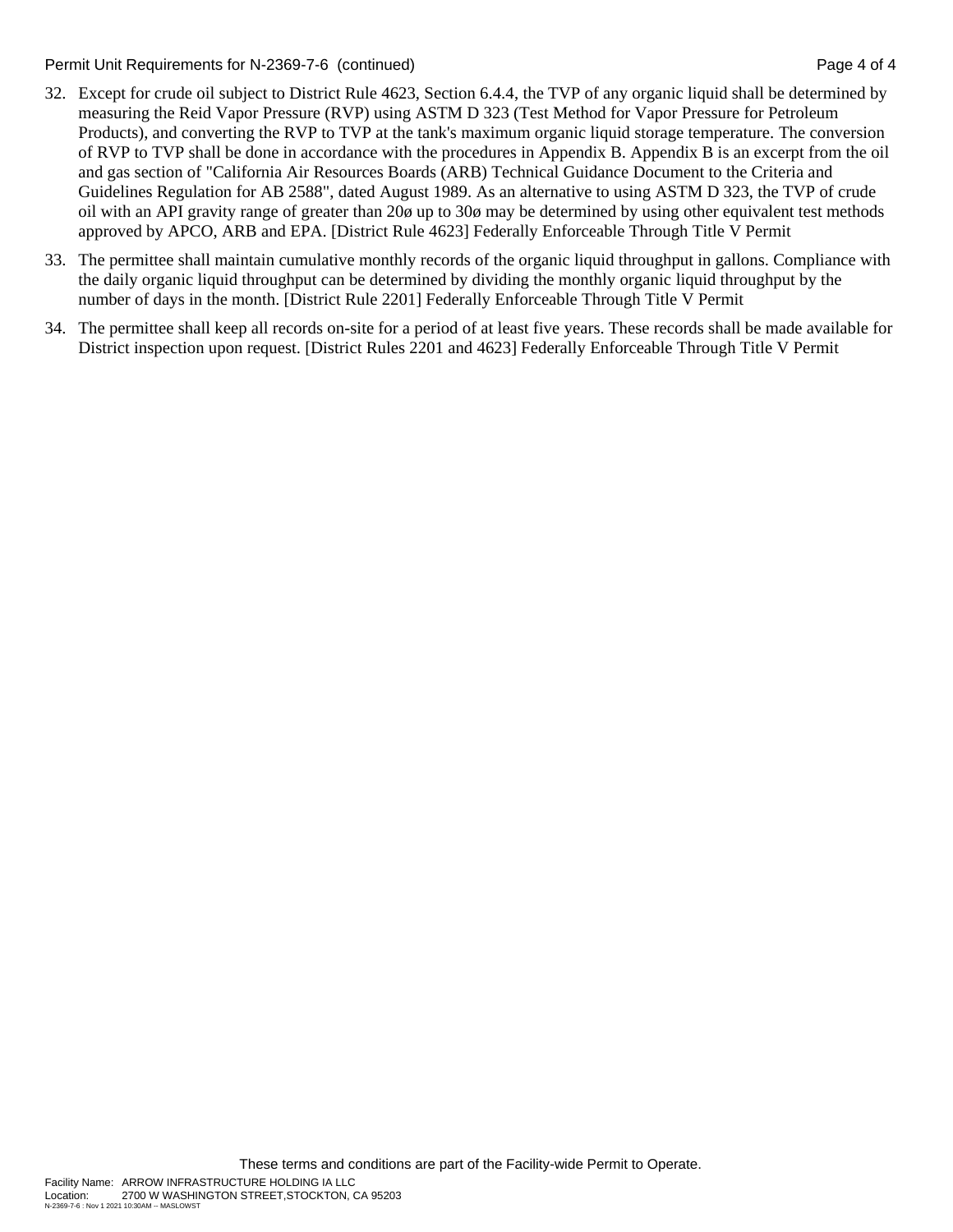#### **PERMIT UNIT:** N-2369-8-7 **EXPIRATION DATE:** 06/30/2026

#### **EQUIPMENT DESCRIPTION:**

315,000 GALLON INTERNAL FLOATING ROOF ORGANIC LIQUID STORAGE TANK #2 UTILIZING A WELDED FLOATING ROOF WITH PRIMARY MECHANICAL SHOE SEAL AND A RIM-MOUNTED SECONDARY WIPER SEAL

### **PERMIT UNIT REQUIREMENTS**

- 1. True vapor pressure of the organic liquid stored shall be less than 11.0 psia. [District Rule 4623] Federally Enforceable Through Title V Permit
- 2. The throughput of this tank shall not exceed 2,160,000 gallons in any one day. [District Rule 2201] Federally Enforceable Through Title V Permit
- 3. The floating roof shall be floating on the surface of the stored liquid at all times (i.e., off the roof leg supports) except during the initial fill until the roof is lifted off the leg supports and when the tank is completely emptied and subsequently refilled. When the roof is resting on the leg supports the processes of filling or emptying and refilling the tank shall be continuous and shall be accomplished as rapidly as possible. Whenever the permittee intends to land the roof on its legs, the permittee shall notify the APCO in writing at least five calendar days prior to performing the work. The tank must be in compliance with this rule before it may land the roof on its legs. [District Rule 4623 and 40 CFR 60.112b(a)(1)(i)] Federally Enforceable Through Title V Permit
- 4. No gap between the tank shell and the primary seal shall exceed one and one-half (1-1/2) inches. [District Rule 4623] Federally Enforceable Through Title V Permit
- 5. The cumulative length of all gaps between the tank shell and the primary seal: 1) Greater than one-half (1/2) inch shall not exceed 10 percent of the circumference of the tank; and 2) Greater than one-eighth (1/8) inch shall not exceed 30 percent of the circumference of the tank. [District Rule 4623] Federally Enforceable Through Title V Permit
- 6. The primary seal shall have no continuous gap greater than one-eighth (1/8) inch shall exceed 10 percent of the tank circumference. [District Rule 4623] Federally Enforceable Through Title V Permit
- 7. No gap between the tank shell and the secondary seal shall exceed one-half (1/2) inch. [District Rule 4623] Federally Enforceable Through Title V Permit
- 8. The cumulative length of all gaps between the tank shell and the secondary seal, greater than one-eighth (1/8) inch shall not exceed 5 percent of the tank circumference. [District Rule 4623] Federally Enforceable Through Title V Permit
- 9. The metallic shoe-type primary seal shall be installed so that one end of the shoe extends into the stored liquid and the other end extends a minimum vertical distance of 18 inches above the stored liquid surface. [District Rule 4623] Federally Enforceable Through Title V Permit
- 10. The geometry of the metallic-shoe type seal shall be such that the maximum gap between the shoe and the tank shell shall be no greater than 3 inches for a length of at least 18 inches in the vertical plane above the liquid. [District Rule 4623] Federally Enforceable Through Title V Permit
- 11. There shall be no holes, tears, or openings in the secondary seal or in the primary seal envelope that surrounds the annular vapor space enclosed by the roof edge, seal fabric, and secondary seal. [District Rule 4623] Federally Enforceable Through Title V Permit

PERMIT UNIT REQUIREMENTS CONTINUE ON NEXT PAGE These terms and conditions are part of the Facility-wide Permit to Operate.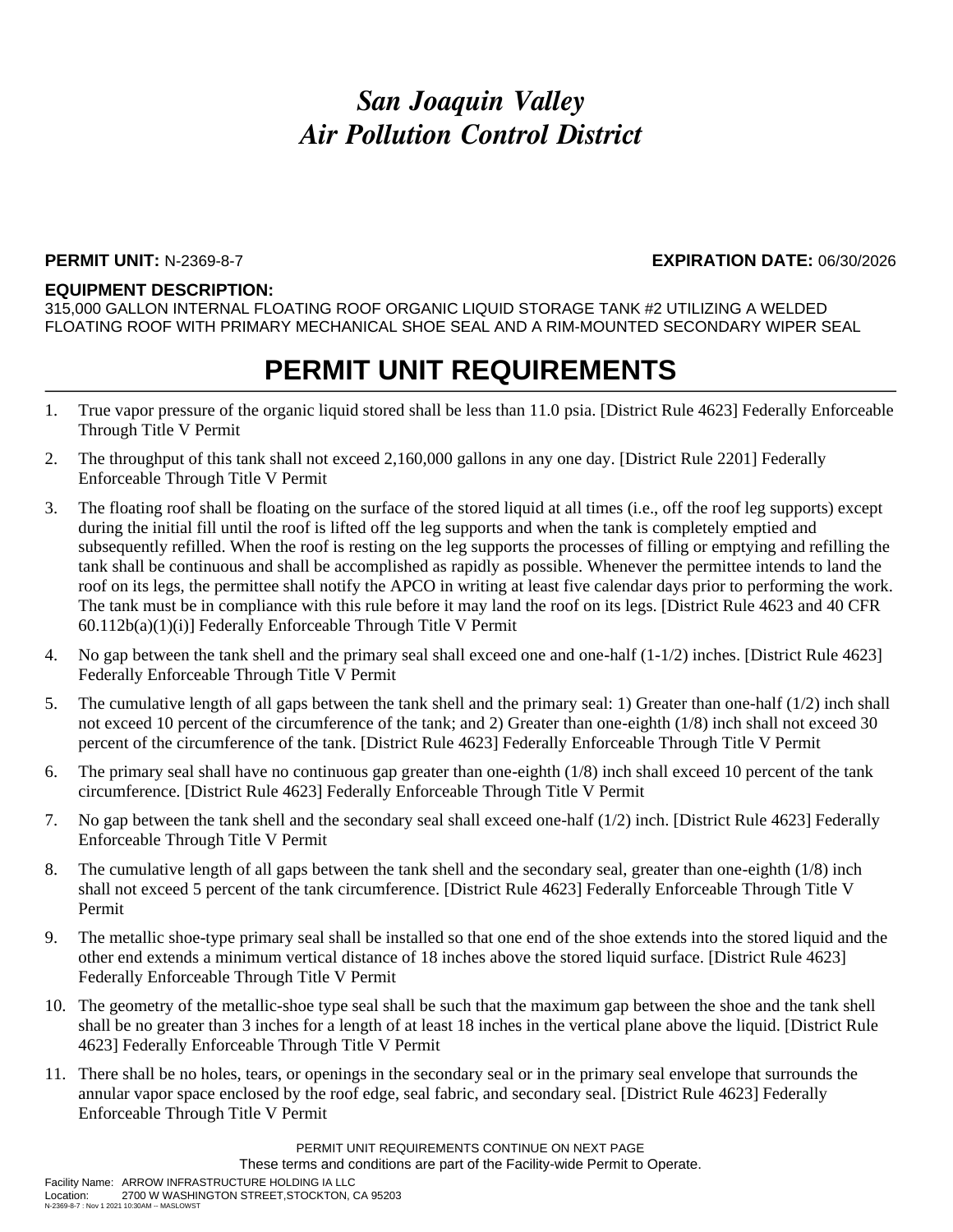Permit Unit Requirements for N-2369-8-7 (continued) Page 2 of 4

- 12. The secondary seal shall allow easy insertion of probes of up to one and one-half (1-1/2) inches in width in order to measure gaps in the primary seal. [District Rule 4623] Federally Enforceable Through Title V Permit
- 13. The secondary seal shall extend from the roof to the tank shell and shall not be attached to the primary seal. [District Rule 4623] Federally Enforceable Through Title V Permit
- 14. All openings in the roof used for sampling and gauging shall provide a projection below the liquid surface to prevent belching of liquid and to prevent entrained or formed organic vapor from escaping from the liquid contents of the tank and shall be equipped with a cover, seal or lid. The cover seal or lid shall be in a closed position, with no visible gaps and be leak free, except when the device or appurtenance is in use. [District Rule 4623] Federally Enforceable Through Title V Permit
- 15. A leak-free condition is defined as a condition without a gas or liquid leak. A gas leak is defined as a reading in excess of 10,000 ppmv as methane, above background, as measured by a portable hydrocarbon detection instrument in accordance with the procedures specified in EPA Test Method 21. A liquid leak is defined as a dripping rate of more than three (3) drops per minute. A reading in excess of 10,000 ppmv as methane above background or a liquid leak of greater than three (3) drops per minute is a violation of this permit and Rule 4623 and shall be reported as a deviation. [District Rule 4623] Federally Enforceable Through Title V Permit
- 16. Each opening in a non-contact internal floating roof except for automatic bleeder vents (vacuum breaker vents) and rim space vents shall provide a projection below the liquid surface. [District Rule 4623 and 40 CFR 60.112b(a)(1)(iii)] Federally Enforceable Through Title V Permit
- 17. Each opening in the internal floating roof except for leg sleeves, automatic bleeder vents, rim space vents, column wells, ladder wells, sample wells, and stub drains shall be equipped with a cover, or a lid shall be maintained in a closed position at all times (i.e. no visible gaps) except when the device is in use. The cover or lid shall be equipped with a gasket. Covers on each access hatch and automatic gauge float well shall be bolted in place except when they are in use. [District Rule 4623 and 40 CFR 60.112b(a)(1)(iv)] Federally Enforceable Through Title V Permit
- 18. Automatic bleeder vents shall be equipped with a gasket and shall be closed at all times when the roof is floating except when the roof is being floated off or is being landed on the leg roof supports. [District Rule 4623 and 40 CFR  $60.112b(a)(1)(v)$ ] Federally Enforceable Through Title V Permit
- 19. Rim vents shall be equipped with a gasket and shall be set to open only when the internal floating roof is not floating or at the manufacturer's recommended setting. [District Rule 4623 and 40 CFR 60.112b(a)(1)(vi)] Federally Enforceable Through Title V Permit
- 20. Each penetration of the internal floating roof for the purpose of sampling shall be a sample well. The well shall have a slit fabric cover that covers at least 90 percent of the opening. The fabric cover must be impermeable. [District Rule 4623 and 40 CFR 60.112b(a)(1)(vii)] Federally Enforceable Through Title V Permit
- 21. Each penetration of the internal floating roof that allows for the passage of a column supporting the fixed roof shall have a flexible fabric sleeve seal or a gasketed sliding cover. The fabric sleeve must be impermeable. [District Rule 4623 and 40 CFR 60.112b(a)(1)(viii)] Federally Enforceable Through Title V Permit
- 22. Each penetration of the internal floating roof that allows for the passage of a ladder shall have a gasketed sliding cover. [40 CFR 60.112b(a)(1)(ix)] Federally Enforceable Through Title V Permit
- 23. All slotted sampling or gauging wells, and similar fixed projections through the floating roof shall provide a projection below the liquid surface. [District Rule 4623] Federally Enforceable Through Title V Permit
- 24. The gap between the pole wiper and the slotted guidepole shall be added to the gaps measured to determine compliance with the secondary seal requirement, and in no case shall not exceed one-eighth (1/8) inch. [District Rule 4623] Federally Enforceable Through Title V Permit
- 25. For newly constructed, repaired, or rebuilt internal floating roof tanks, the permittee shall visually inspect the internal floating roof, and its appurtenant parts, fittings, etc. and measure the gaps of the primary seal and/or secondary seal prior to filling the tank. If holes, tears, or openings in the primary seal, the secondary seal, the seal fabric or defects in the internal floating roof or its appurtenant parts, components, fittings, etc., are found, the defects shall be repaired prior to filling the tank. [District Rule 4623 and 40 CFR 60.113b(a)(1] Federally Enforceable Through Title V Permit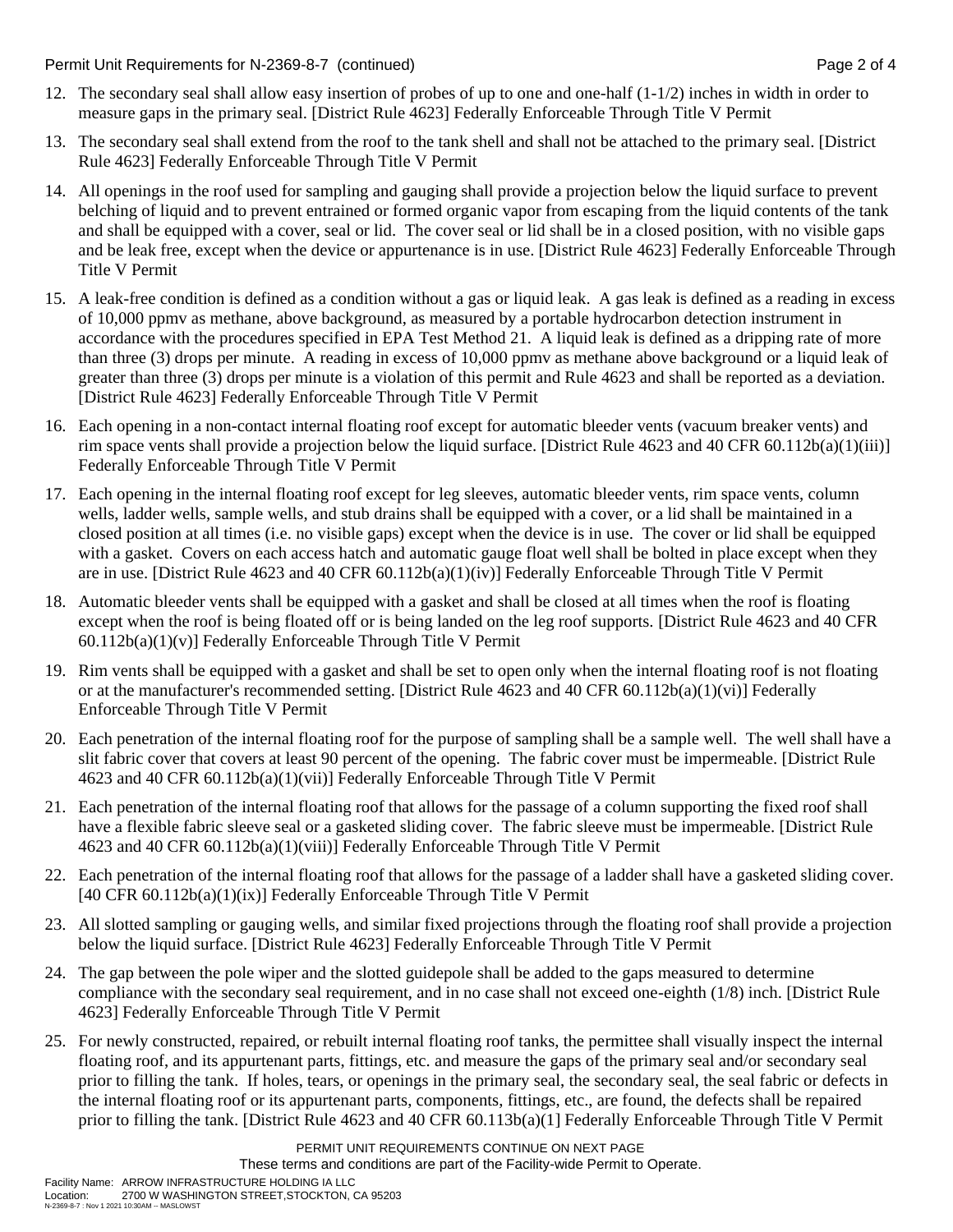#### Permit Unit Requirements for N-2369-8-7 (continued) Page 3 of 4

- 26. The permittee shall visually inspect, through the manholes, roof hatches, or other opening on the fixed roof, the internal floating roof and its appurtenant parts, fittings, etc., and the primary seal and/or secondary seal at least once every 12 months after the tank is initially filled with an organic liquid. There should be no visible organic liquid on the roof, tank walls, or anywhere. Other than the gap criteria specified by this rule, no holes, tears, or other openings are allowed that would permit the escape of vapors. Any defects found are violations of this rule. [District Rule 4623 and 40 CFR 60.113b(a)(2)] Federally Enforceable Through Title V Permit
- 27. If any failure (i.e. visible organic liquid on the internal floating roof, tank walls or anywhere, holes or tears in the seal fabric) is detected during a 12 month visual inspection, the permittee shall repair the items or empty and remove the storage vessel from service within 45 days. If the detected failure cannot be repaired within 45 days and if the vessel cannot be emptied within 45 days, a 30-day extension may be requested from the APCO in the inspection report. Such a request must document that alternate storage capacity is unavailable and specify a schedule of actions the company will take that will assure theat the control equipment will be repaired or the vessel will be emptied as soon as possible. [40 CFR 60.113b(a)(2)] Federally Enforceable Through Title V Permit
- 28. The permittee shall notify the District in writing at least 30 days prior to filling or refilling the tank for which a visual inspection is required by 40 CFR 60.113b(a)(1) and 40 CFR 60.113b(a)(4) so the District can arrange an observer. If the inspection required by paragraph (a)(4) is not planned and the operator could not have known about the inspection 30 days prior to filling the tank, the permittee shall notify the District at least 7 days prior to filling the tank. [40 CFR 60.113b(a)(5)] Federally Enforceable Through Title V Permit
- 29. The permittee shall conduct actual gap measurements of the primary seal and/or secondary seal at least once every 60 months. Other than the gap criteria specified by this permit, no holes, tears, or other openings are allowed that would permit the escape of hydrocarbon vapors. Any defects found shall constitute a violation of this rule. [District Rule 4623] Federally Enforceable Through Title V Permit
- 30. The permittee shall submit the reports of the floating roof tank inspections conducted in accordance with the requirements of Section 6.1 to the APCO within five calendar days after the completion of the inspection only for those tanks that failed to meet the applicable requirements of Rule 4623, Sections 5.2 through 5.5. The inspection report for tanks that that have been determined to be in compliance with the requirements of Sections 5.2 through 5.5 need not be submitted to the APCO, but the inspection report shall be kept on-site and made available upon request by the APCO. The inspection report shall contain all necessary information to demonstrate compliance with the provisions of this rule, including the following: 1) Date of inspection and names and titles of company personnel doing the inspection. 2) Tank identification number and Permit to Operate number. 3) Measurements of the gaps between the tank shell and primary and secondary seals. 4) Leak free status of the tank and floating roof deck fittings. Records of the leak free status shall include the vapor concentration values measured in parts per million by volume (ppmv). 5) Data, supported by calculations, demonstrating compliance with the requirements specified in Sections 5.3.1.3 and 5.5.2.4.3 of Rule 4623. 6) Any corrective actions or repairs performed on the tank in order to comply with rule 4623 and the date(s) such actions were taken. [District Rule 4623] Federally Enforceable Through Title V Permit
- 31. The permittee shall maintain records of the internal floating roof landing activities that are performed pursuant to District Rule 4623, Section 5.3.1.3. The records shall include information on the TVP, API gravity, and type of organic liquid stored in the tank, the purpose of landing the roof on its legs, the date of roof landing, duration the roof was on its legs, the level or height at which the tank roof was set to land on its legs, and the lowest liquid level in the tank. [District Rule 4623] Federally Enforceable Through Title V Permit
- 32. The API gravity of crude oil or petroleum distillate shall be determined by using ASTM Method D 287 (2000) e1 "Standard Test Method for API Gravity of Crude Petroleum and Petroleum Products (Hydrometer Method)." Sampling for API gravity shall be performed in accordance with ASTM Method D 4057 "Standard Practices for Manual Sampling of Petroleum and Petroleum Products." [District Rule 4623] Federally Enforceable Through Title V Permit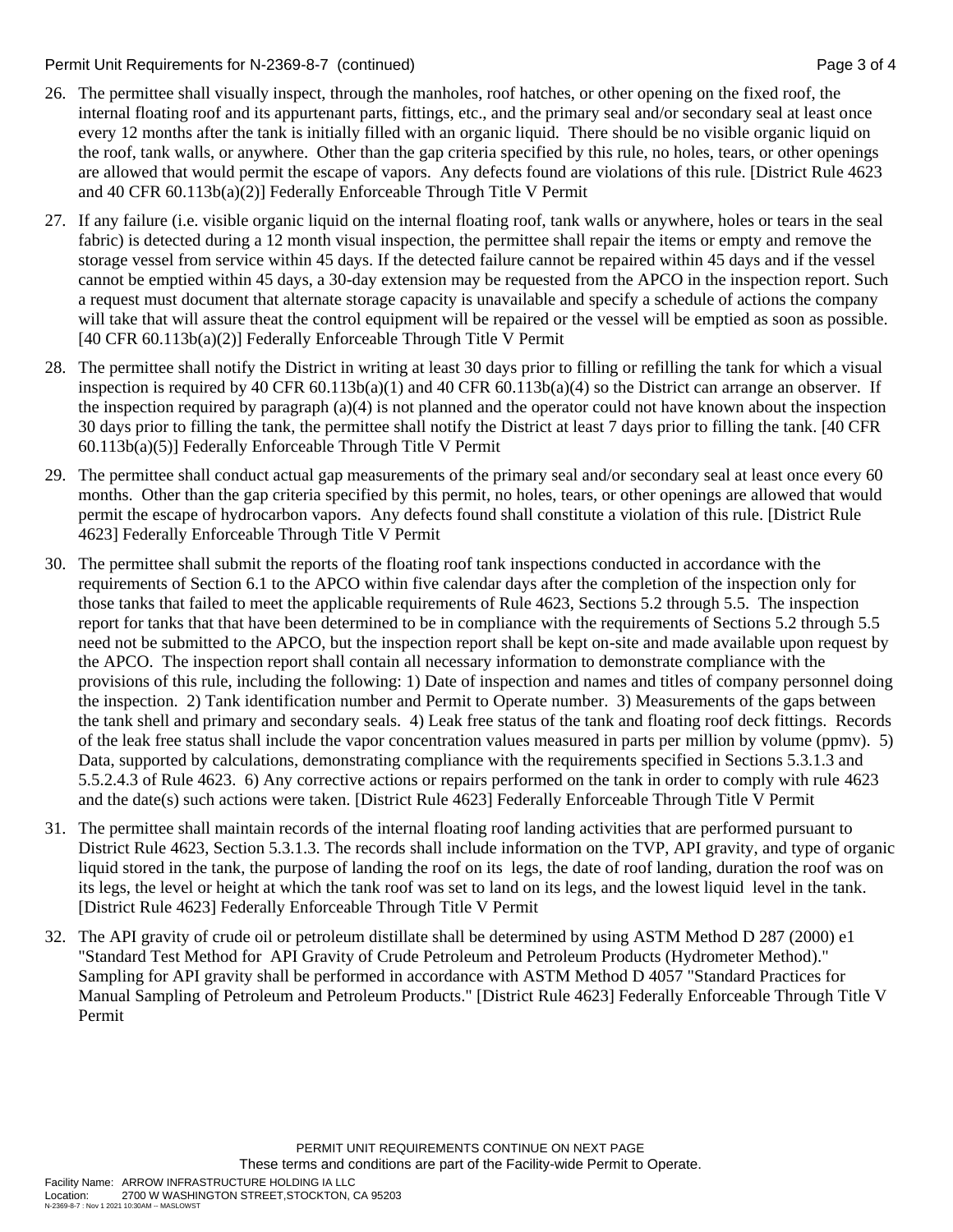Permit Unit Requirements for N-2369-8-7 (continued) Page 4 of 4

- 33. Except for crude oil subject to District Rule 4623, Section 6.4.4, the TVP of any organic liquid shall be determined by measuring the Reid Vapor Pressure (RVP) using ASTM D 323 (Test Method for Vapor Pressure for Petroleum Products), and converting the RVP to TVP at the tank's maximum organic liquid storage temperature. The conversion of RVP to TVP shall be done in accordance with the procedures in Appendix B. Appendix B is an excerpt from the oil and gas section of "California Air Resources Boards (ARB) Technical Guidance Document to the Criteria and Guidelines Regulation for AB 2588", dated August 1989. As an alternative to using ASTM D 323, the TVP of crude oil with an API gravity range of greater than 20ø up to 30ø may be determined by using other equivalent test methods approved by APCO, ARB and EPA. [District Rule 4623] Federally Enforceable Through Title V Permit
- 34. The permittee shall maintain cumulative monthly records of the organic liquid throughput in gallons. Compliance with the daily organic liquid throughput can be determined by dividing the monthly organic liquid throughput by the number of days in the month. [District Rule 2201] Federally Enforceable Through Title V Permit
- 35. The permittee shall keep all records on-site for a period of at least five years. These records shall be made available for District inspection upon request. [District Rules 2201 and 4623] Federally Enforceable Through Title V Permit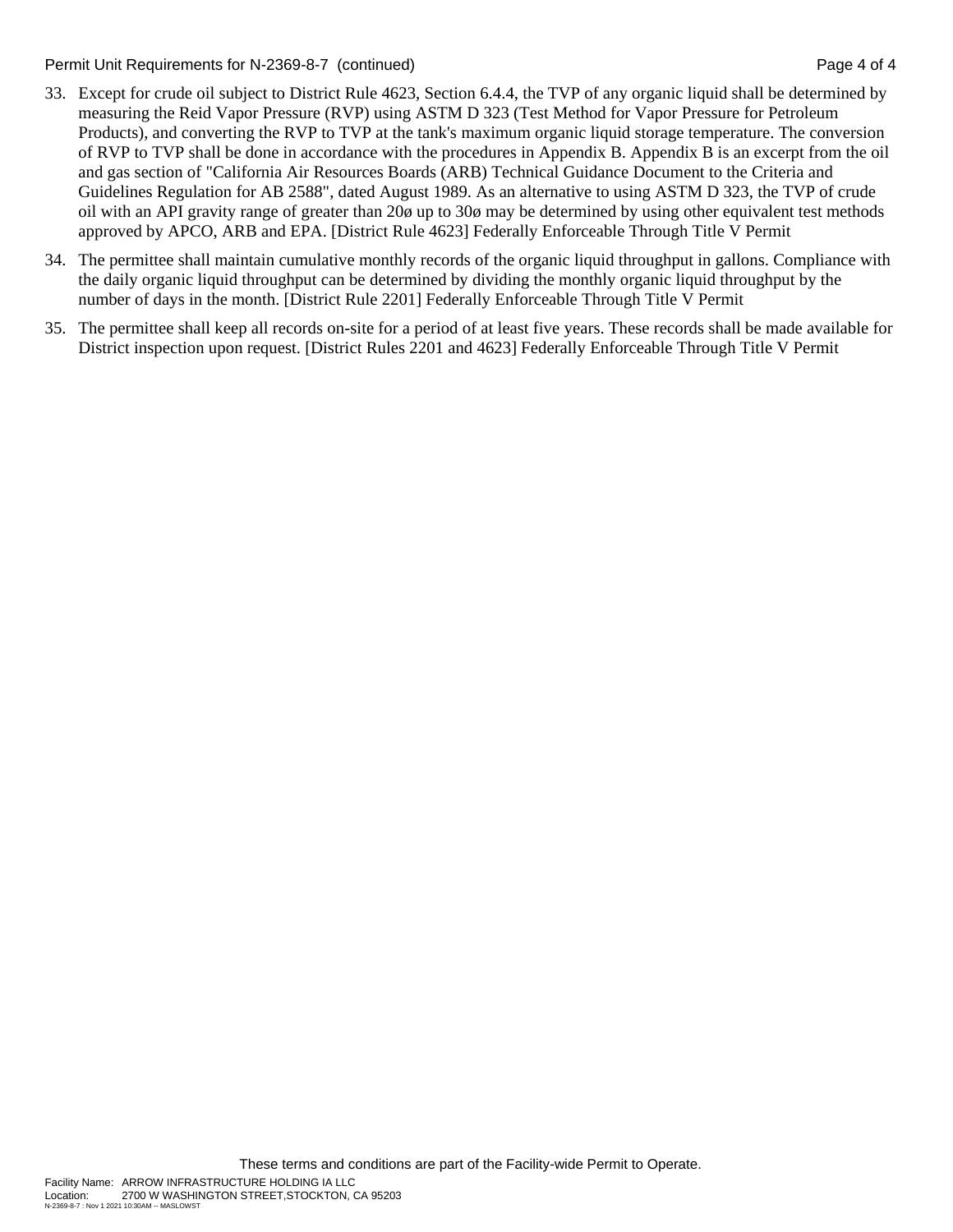### **PERMIT UNIT:** N-2369-10-5 **EXPIRATION DATE:** 06/30/2026

#### **EQUIPMENT DESCRIPTION:** OIL/WATER SEPARATION SYSTEM: SUMP TANK #1

- 1. The VOC emissions from the sump tanks (N-2369-10 and N-2369-11) and storage tanks (N-2369-12 and N-2369-13) shall not exceed 5 pounds per day. [District Rule 2201] Federally Enforceable Through Title V Permit
- 2. All fires and/or product spills shall be reported to the District immediately. [District Rule 2201] Federally Enforceable Through Title V Permit
- 3. A monthly log of total volume of liquid handled by this system shall be maintained on the premises and shall be made available for District inspection upon request. [District Rule 2201] Federally Enforceable Through Title V Permit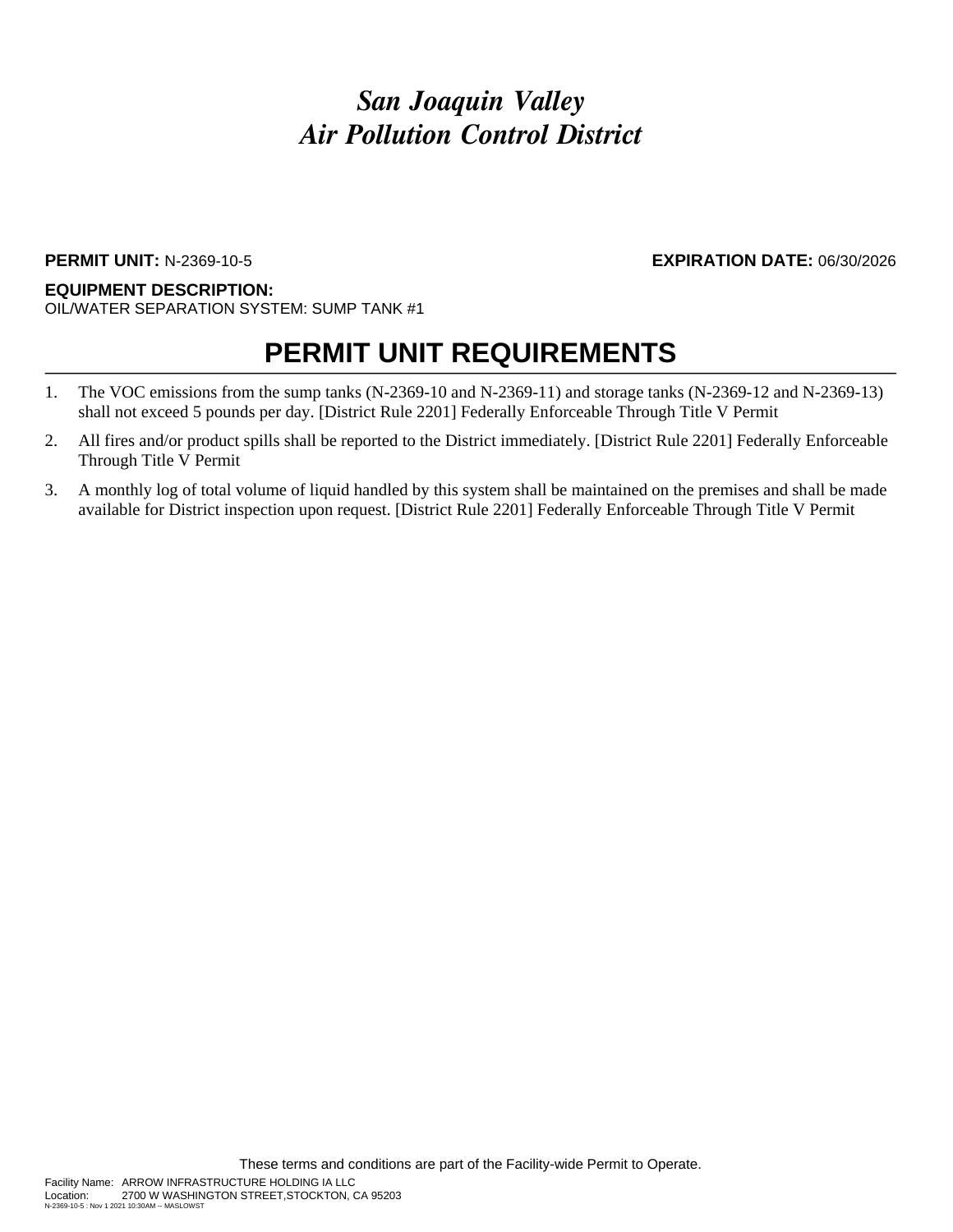### **PERMIT UNIT:** N-2369-11-5 **EXPIRATION DATE:** 06/30/2026

#### **EQUIPMENT DESCRIPTION:** OIL/WATER SEPARATION SYSTEM: SUMP TANK #2

- 1. The VOC emissions from the sump tanks (N-2369-10 and N-2369-11) and storage tanks (N-2369-12 and N-2369-13) shall not exceed 5 pounds per day. [District Rule 2201] Federally Enforceable Through Title V Permit
- 2. All fires and/or product spills shall be reported to the District immediately. [District Rule 2201] Federally Enforceable Through Title V Permit
- 3. A monthly log of total volume of liquid handled by this system shall be maintained on the premises and shall be made available for District inspection upon request. [District Rule 2201] Federally Enforceable Through Title V Permit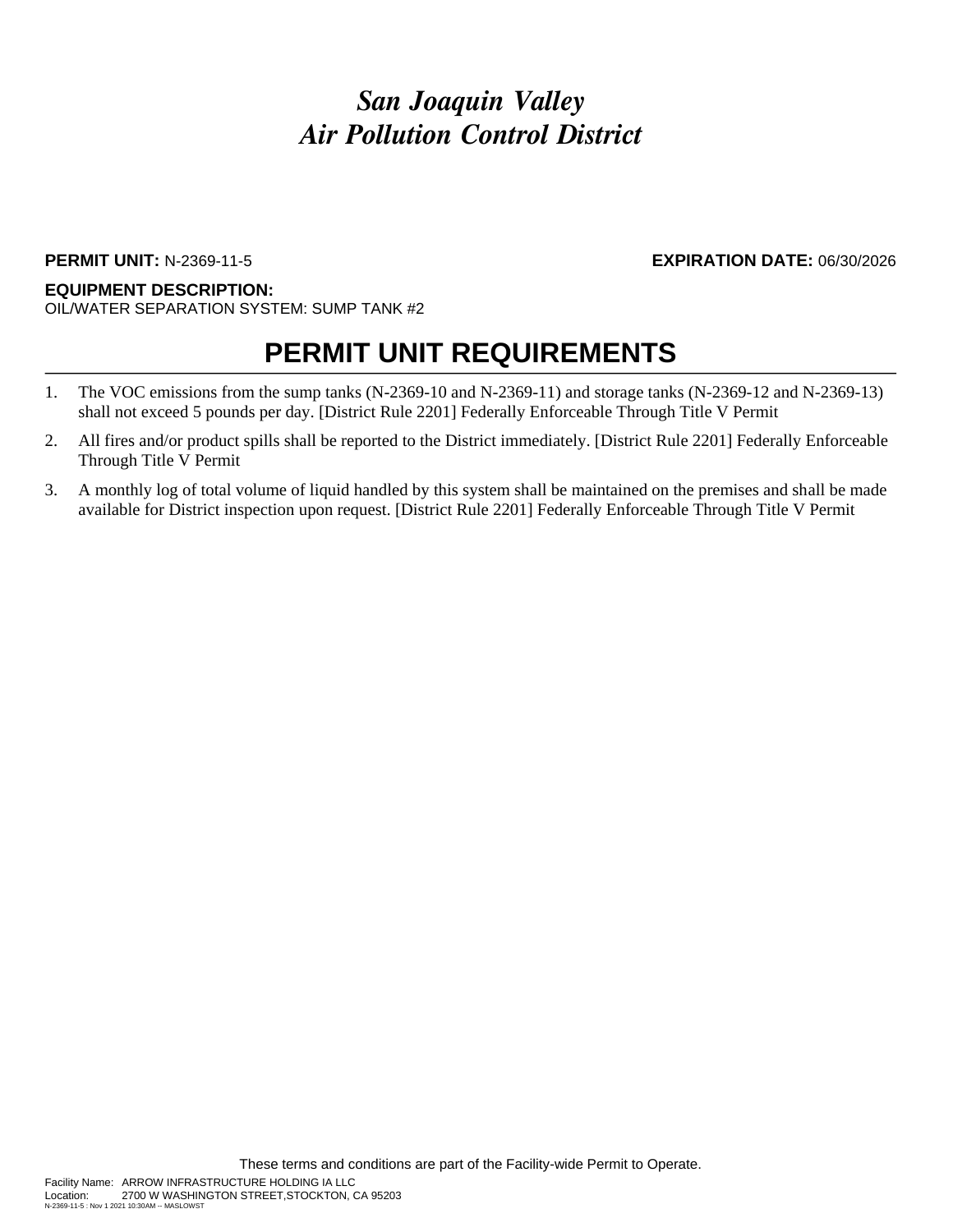**PERMIT UNIT:** N-2369-12-6 **EXPIRATION DATE:** 06/30/2026

### **EQUIPMENT DESCRIPTION:**

OIL/WATER SEPARATION SYSTEM: OIL/WATER SEPARATOR TANK, 2630 GALLON CAPACITY

- 1. All emergency situations such as fires and/or significant product spills outside of primary containment shall be reported to the District immediately. [District Rule 2201] Federally Enforceable Through Title V Permit
- 2. Combined VOC emissions from the storage tanks permitted under N-2369-10, N-2369-11, N-2369-12, and N-2369-13 shall not exceed 5.0 pounds per day. [District Rule 2201] Federally Enforceable Through Title V Permit
- 3. True vapor pressure of the organic liquid stored shall be less than 11.0 psia. [District Rule 4623] Federally Enforceable Through Title V Permit
- 4. This tank shall be equipped with a pressure-vacuum (PV) relief valve set to within 10% of the maximum allowable working pressure of the tank, permanently labeled with the operating pressure settings, properly maintained in good operating order in accordance with the manufacturer's instructions, and shall remain in a leak-free condition except when the operating pressure exceeds the valve's set pressure. [District Rule 4623] Federally Enforceable Through Title V Permit
- 5. A leak-free condition is defined as a condition without a gas or liquid leak. A gas leak is defined as a reading in excess of 10,000 ppmv as methane, above background, as measured by a portable hydrocarbon detection instrument in accordance with the procedures specified in EPA Test Method 21. A liquid leak is defined as a dripping rate of more than three (3) drops per minute. A reading in excess of 10,000 ppmv as methane above background or a liquid leak of greater than three (3) drops per minute is a violation of this permit and Rule 4623 and shall be reported as a deviation. [District Rule 4623] Federally Enforceable Through Title V Permit
- 6. Permittee shall maintain monthly records of liquid throughput, and shall keep accurate records of each organic liquid stored in the tank, including its storage temperature and true vapor pressure (TVP). [District Rule 4623] Federally Enforceable Through Title V Permit
- 7. All records required to be maintained by this permit shall be maintained for a period of at least five years and shall be made readily available for District inspection upon request. [District Rule 4623] Federally Enforceable Through Title V Permit
- 8. Pressure-vacuum (PV) relief valve shall be inspected annually by the facility operator to ensure compliance with the provisions of this permit. However, if the pressure-vacuum relief valve is found to leak during an annual inspection, the inspection frequency shall be changed from annual to quarterly. If no leaks are found during four consecutive quarterly inspections, the inspection frequency may be changed from quarterly to annual. [District Rule 2520] Federally Enforceable Through Title V Permit
- 9. A facility operator, upon detection of a leaking component, shall affix to that component a weatherproof readily visible tag bearing the date on which the leak is detected. The tag shall remain in place until the leaking component is repaired, reinspected and found to be in compliance with the requirements of this permit. [District Rule 2520] Federally Enforceable Through Title V Permit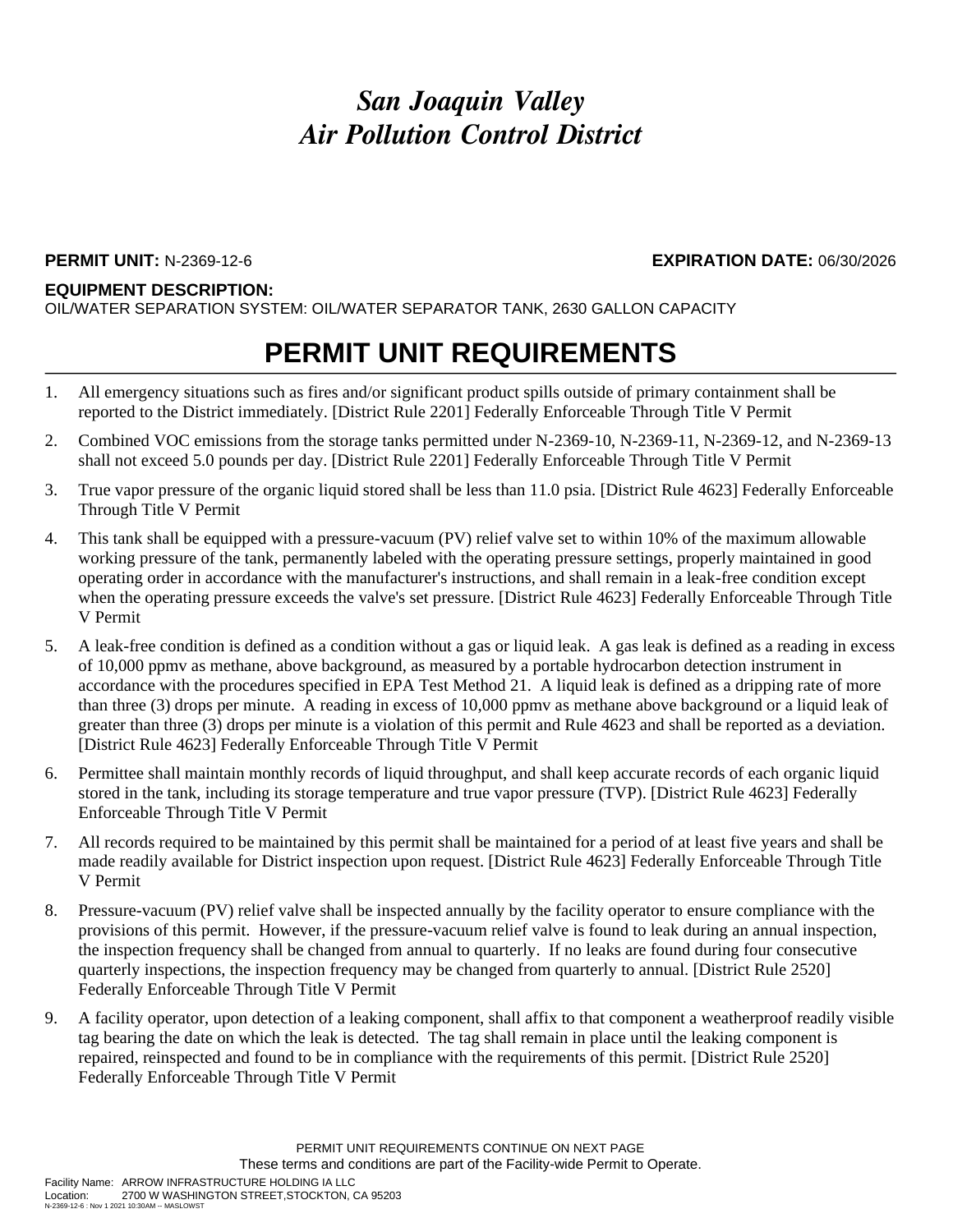Permit Unit Requirements for N-2369-12-6 (continued) Page 2 of 2

10. Operator shall maintain an inspection log containing the following 1) Type of leak; 2) Date of leak detection, and method of detection; 3) Date and emission level of recheck after leak is repaired. Gas leaks over 10,000 ppmv or liquid leaks more than three drops per minute shall be reported as a deviation. [District Rule 2520] Federally Enforceable Through Title V Permit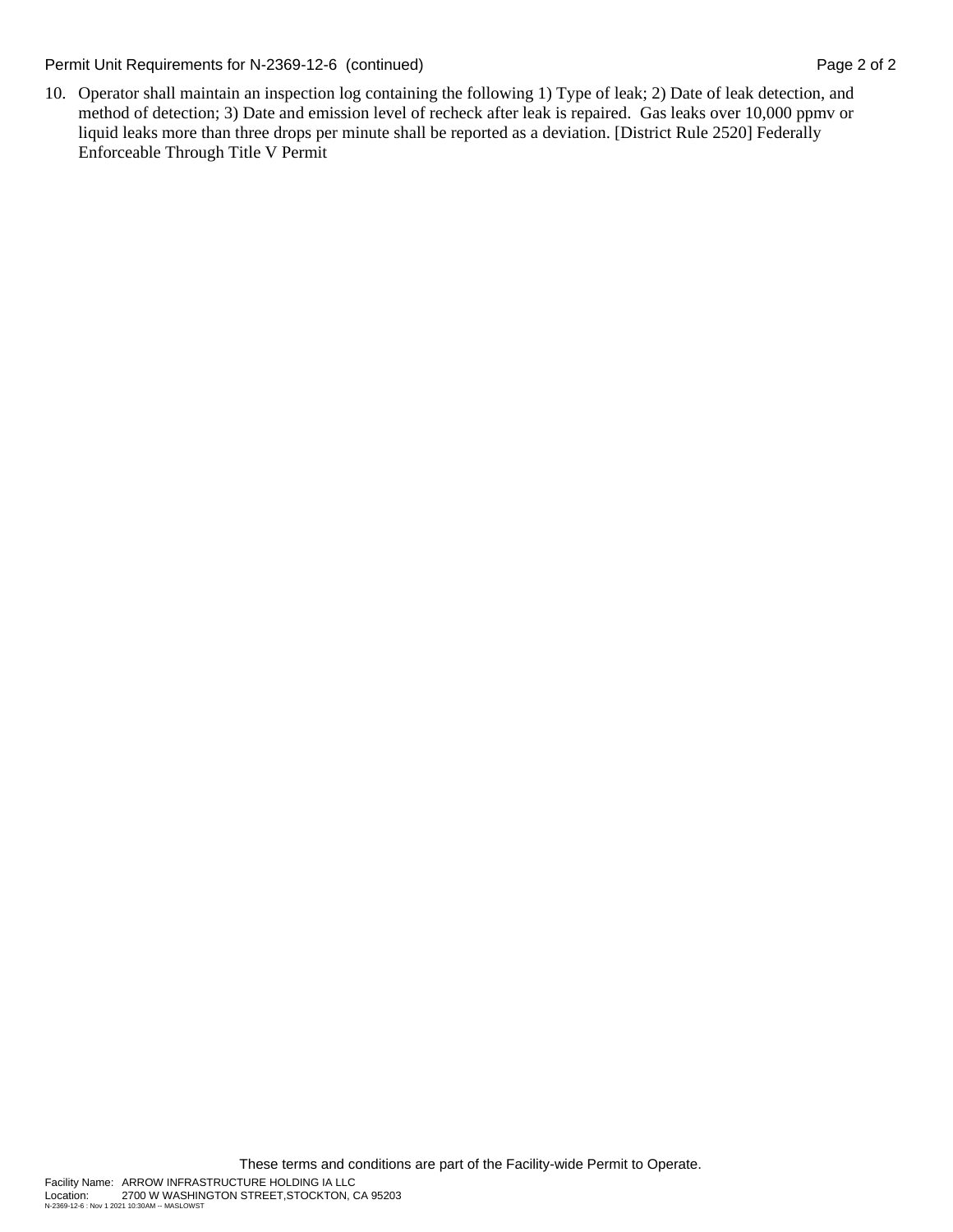#### **PERMIT UNIT:** N-2369-13-6 **EXPIRATION DATE:** 06/30/2026

#### **EQUIPMENT DESCRIPTION:**

LIQUID CONTAINMENT SYSTEM: COLLECTION SUMP WITH TRANSFER PUMP AND A 20,261 GALLON FIXED ROOF PETROLEUM-CONTAMINATED WATER/EMERGENCY STANDBY ORGANIC LIQUID STORAGE TANK #7

- 1. All emergency situations such as fires and/or significant product spills outside of primary containment shall be reported to the District immediately. [District Rule 2201] Federally Enforceable Through Title V Permit
- 2. This tank shall be equipped with a pressure-vacuum (PV) relief valve set to within 10% of the maximum allowable working pressure of the tank, permanently labeled with the operating pressure settings, properly maintained in good operating order in accordance with the manufacturer's instructions, and shall remain in a leak-free condition except when the operating pressure exceeds the valve's set pressure. [District Rule 4623] Federally Enforceable Through Title V Permit
- 3. This tank shall not receive or store an organic liquid for more than 60 cumulative days during any 12-month period. [District Rule 4623] Federally Enforceable Through Title V Permit
- 4. Combined VOC emissions from the storage tanks permitted under N-2369-10, N-2369-11, N-2369-12, and N-2369-13 shall not exceed 5.0 pounds per day. [District Rule 2201] Federally Enforceable Through Title V Permit
- 5. When not in use as an emergency standby tank, this tank may be used to store petroleum-contaminated water. The VOC content of the petroleum-contaminated water shall be less than 35 milligrams per liter, as determined by EPA Test Method 413.2, or 418.1 and/or, if necessary, EPA Test Method 8240. Hydrocarbons heavier than C14, as determined by Test Method ASTM E 260-85, may be excluded from the total concentration. The VOC content of the petroleum-contaminated water stored in this tank shall be determined on a quarterly basis. [District Rules 2201 and 4623] Federally Enforceable Through Title V Permit
- 6. Prior to return to Emergency Standby status, the organic liquid contents of this tank must be drained to the maximum extent feasible. After the tank has been used (filled or partially filled) and draining of the tank has begun, any further filling of the tank shall constitute a separate use of the tank, and the number of days shall be counted towards the 60 cumulative days limit. [District Rule 4623] Federally Enforceable Through Title V Permit
- 7. A leak-free condition is defined as a condition without a gas leak or a liquid leak. A gas leak is defined as a reading in excess of 10,000 ppmv (referenced as methane) above background, as measured by a portable hydrocarbon detection instrument that is calibrated with methane in accordance with EPA Test Method 21. A liquid leak is defined as the dripping of organic liquid at a rate or more than three drops per minute. [District Rule 4623] Federally Enforceable Through Title V Permit
- 8. The permittee shall maintain records indicating the emergency use of the tank. The records shall show the date(s) the organic liquid is first introduced into the tank and the date(s) the tank is fully drained of organic liquid. [District Rule 4623] Federally Enforceable Through Title V Permit
- 9. Records of the amount of petroleum-contaminated water stored in this tank shall be maintained and updated monthly. Records of the VOC content of the petroleum-contaminated water shall be maintained and updated quarterly. [District Rule 2201] Federally Enforceable Through Title V Permit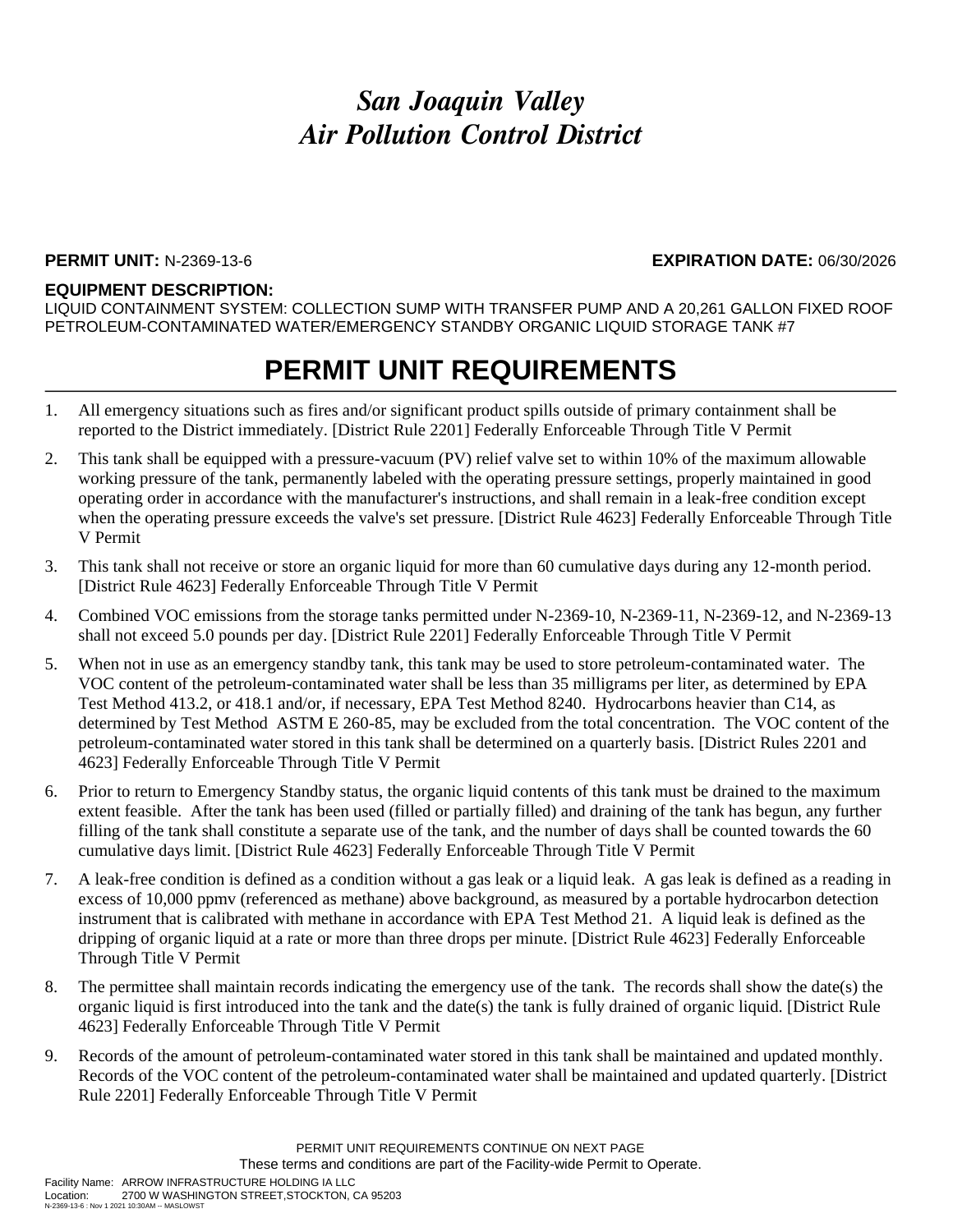Permit Unit Requirements for N-2369-13-6 (continued) **Page 2** of 2

- 10. All records required to be maintained by this permit shall be maintained for a period of at least five years and shall be made readily available for District inspection upon request. [District Rule 4623] Federally Enforceable Through Title V Permit
- 11. Pressure-vacuum (PV) relief valve shall be inspected annually by the facility operator to ensure compliance with the provisions of this permit. However, if the pressure-vacuum relief valve is found to leak during an annual inspection, the inspection frequency shall be changed from annual to quarterly. If no leaks are found during four consecutive quarterly inspections, the inspection frequency may be changed from quarterly to annual. [District Rule 2520] Federally Enforceable Through Title V Permit
- 12. A facility operator, upon detection of a leaking component, shall affix to that component a weatherproof readily visible tag bearing the date on which the leak is detected. The tag shall remain in place until the leaking component is repaired, reinspected and found to be in compliance with the requirements of this permit. [District Rule 2520] Federally Enforceable Through Title V Permit
- 13. Operator shall maintain an inspection log containing the following 1) Type of leak; 2) Date of leak detection, and method of detection; 3) Date and emission level of recheck after leak is repaired. Gas leaks over 10,000 ppmv or liquid leaks more than three drops per minute shall be reported as a deviation. [District Rule 2520] Federally Enforceable Through Title V Permit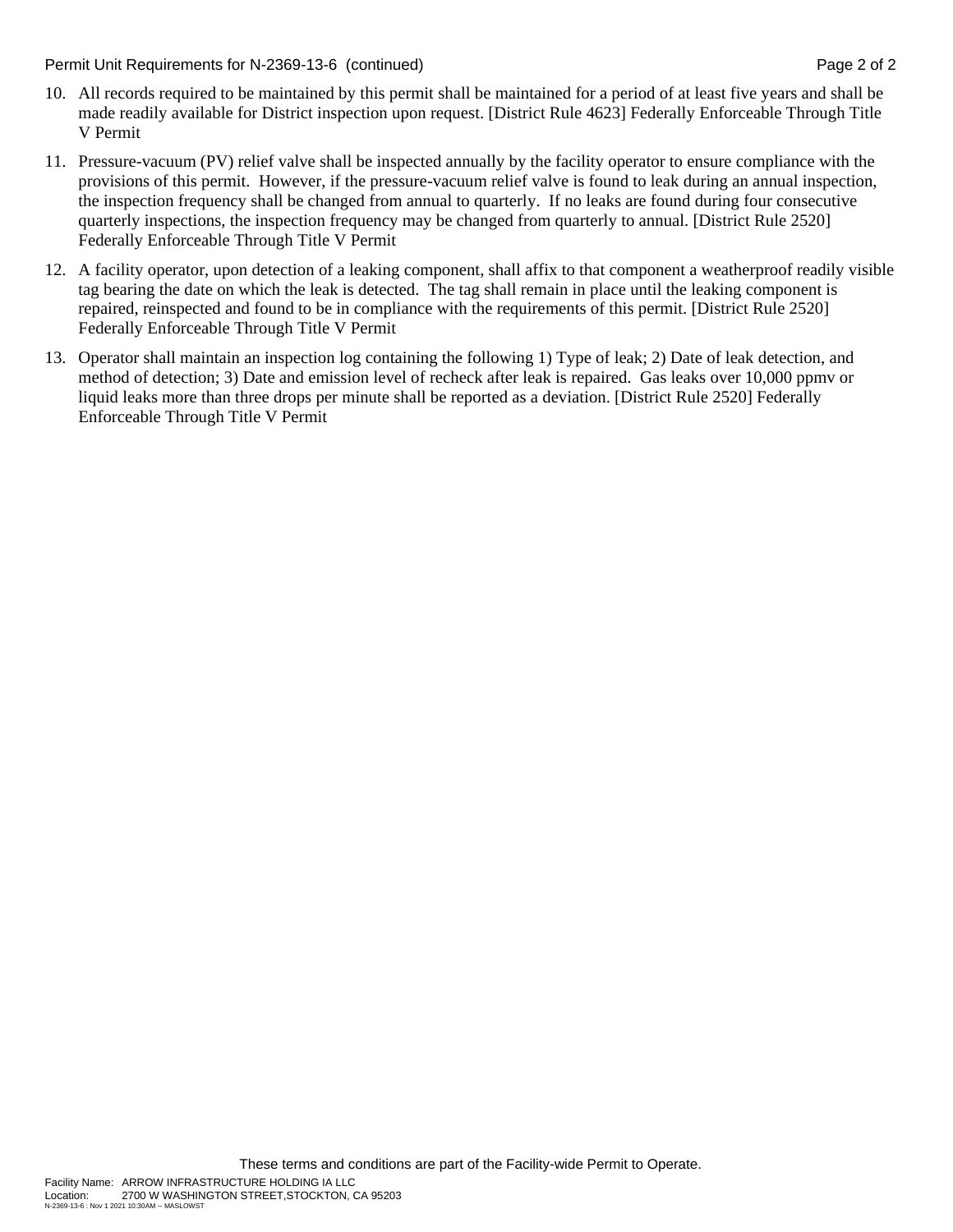#### **PERMIT UNIT:** N-2369-14-7 **EXPIRATION DATE:** 06/30/2026

#### **EQUIPMENT DESCRIPTION:**

94 BHP KOMATSU NON-CERTIFIED DIESEL-FIRED EMERGENCY STANDBY IC ENGINE POWERING AN ONAN MODEL 75DVB-15R/28459A ELECTRICAL GENERATOR

- 1. Particulate matter emissions shall not exceed 0.1 grains/dscf in concentration. [District Rule 4201] Federally Enforceable Through Title V Permit
- 2. This engine shall be equipped with an operational non-resettable elapsed time meter or other APCO approved alternative. [District Rule 4702, 17 CCR 93115, and 40 CFR Part 63 Subpart ZZZZ] Federally Enforceable Through Title V Permit
- 3. This engine shall be operated and maintained in proper operating condition as recommended by the engine manufacturer or emissions control system supplier. [District Rule 4702] Federally Enforceable Through Title V Permit
- 4. This engine shall be equipped with either a positive crankcase ventilation (PCV) system that recirculates crankcase emissions into the air intake system for combustion, or a crankcase emissions control device of at least 90% control efficiency. [District Rule 2201] Federally Enforceable Through Title V Permit
- 5. NOx emissions shall not exceed 7.2 g/hp-hr. [District Rule 2201] Federally Enforceable Through Title V Permit
- 6. VOC emissions shall not exceed 0.16 g/hp-hr. [District Rule 2201] Federally Enforceable Through Title V Permit
- 7. CO emissions shall not exceed 2.54 g/hp-hr. [District Rule 2201] Federally Enforceable Through Title V Permit
- 8. The PM10 emissions rate shall not exceed 0.215 g/hp-hr based on US EPA certification using ISO 8178 test procedure. [District Rule 2201] Federally Enforceable Through Title V Permit
- 9. Only CARB certified diesel fuel containing not more than 0.0015% sulfur by weight is to be used. [District Rules 2201, 4801, and 17 CCR 93115] Federally Enforceable Through Title V Permit
- 10. This engine shall be operated only for maintenance, testing, and required regulatory purposes, and during emergency situations. Operation of the engine for maintenance, testing, and required regulatory purposes shall not exceed 30 hours per calendar year. [District Rule 4702, 17 CCR 93115, and 40 CFR Part 63 Subpart ZZZZ] Federally Enforceable Through Title V Permit
- 11. An emergency situation is an unscheduled electrical power outage caused by sudden and reasonably unforeseen natural disasters or sudden and reasonably unforeseen events beyond the control of the permittee. [District Rule 4702] Federally Enforceable Through Title V Permit
- 12. This engine shall not be used to produce power for the electrical distribution system, as part of a voluntary utility demand reduction program, or for an interruptible power contract. [District Rule 4702] Federally Enforceable Through Title V Permit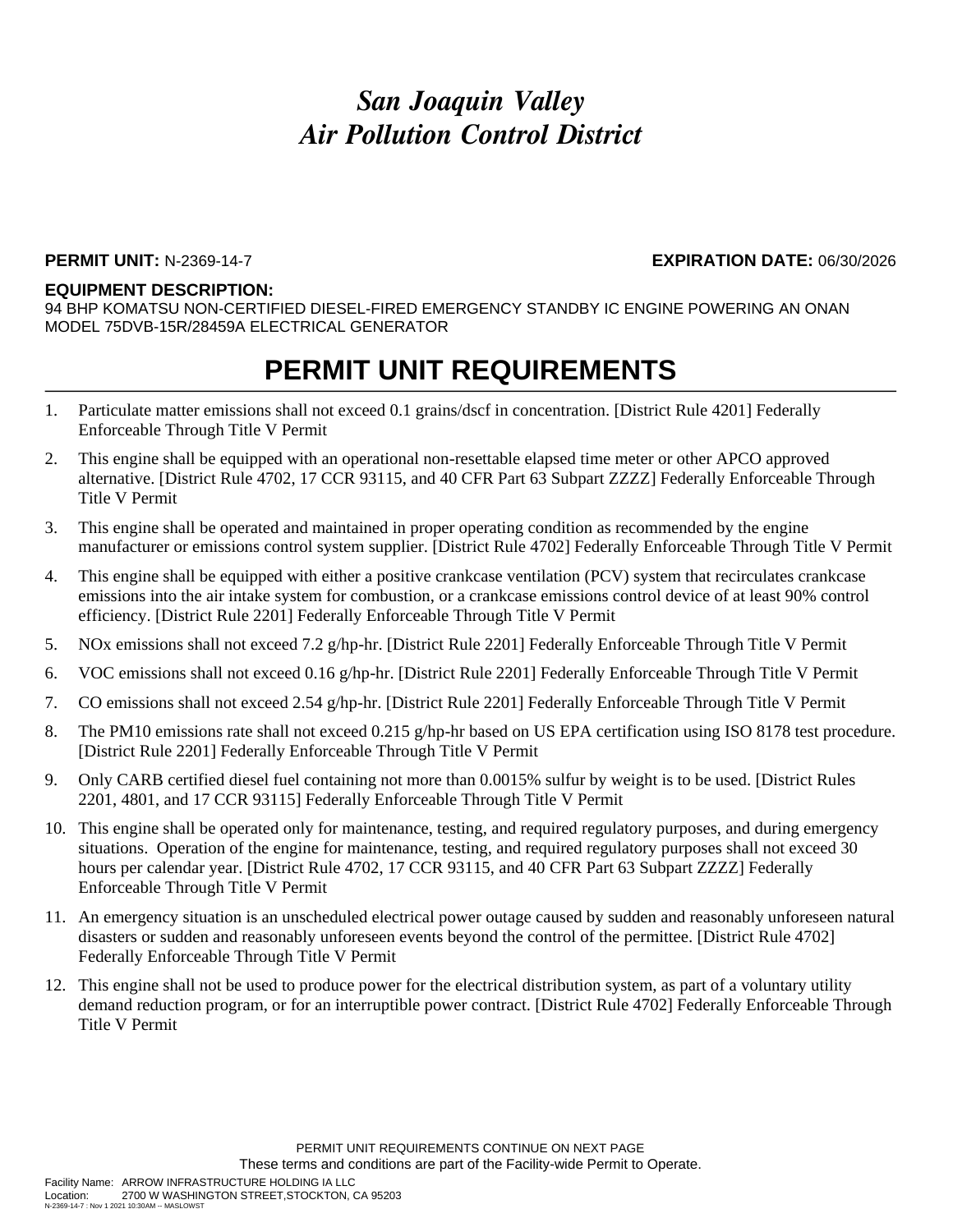Permit Unit Requirements for N-2369-14-7 (continued) **Page 2** of 3

- 13. During periods of operation for maintenance, testing, and required regulatory purposes, the permittee shall monitor the operational characteristics of the engine as recommended by the manufacturer or emission control system supplier (for example: check engine fluid levels, battery, cables and connections; change engine oil and filters; replace engine coolant; and/or other operational characteristics as recommended by the manufacturer or supplier). [District Rule 4702] Federally Enforceable Through Title V Permit
- 14. The permittee shall maintain monthly records of emergency and non-emergency operation. Records shall include the number of hours of emergency operation, the date and number of hours of all testing and maintenance operations, the purpose of the operation (for example: load testing, weekly testing, rolling blackout, general area power outage, etc.) and records of operational characteristics monitoring. For units with automated testing systems, the operator may, as an alternative to keeping records of actual operation for testing purposes, maintain a readily accessible written record of the automated testing schedule. [District Rule 4702 and 17 CCR 93115] Federally Enforceable Through Title V Permit
- 15. The permittee shall maintain monthly records of the type of fuel purchased, the amount of fuel purchased, date when the fuel was purchased, signature of the permittee who received the fuel, and signature of the fuel supplier indicating that the fuel was delivered. [District Rule 2520 and 17 CCR 93115] Federally Enforceable Through Title V Permit
- 16. The engine's oil and filter shall be changed every 500 hours of operation or every 12 months, whichever comes first. Instead of changing the engine's oil and filter, the owners or operators of the engine may utilize the oil analysis program prescribed in this permit to extend this oil change requirement. [40 CFR Part 63 Subpart ZZZZ] Federally Enforceable Through Title V Permit
- 17. The engine's air filter shall be inspected every 1,000 hours of operation or every 12 months, whichever comes first, and replaced as necessary. [40 CFR Part 63 Subpart ZZZZ] Federally Enforceable Through Title V Permit
- 18. The engine's hoses and belts shall be inspected every 500 hours of operation or every 12 months, whichever comes first, and replaced as necessary. [40 CFR Part 63 Subpart ZZZZ] Federally Enforceable Through Title V Permit
- 19. The engine shall be in full compliance with 40 CFR Part 63, Subpart ZZZZ (National Emission Standards for Hazardous Air Pollutants for Stationary Reciprocating Internal Combustion Engines). [40 CFR Part 63 Subpart ZZZZ] Federally Enforceable Through Title V Permit
- 20. The permittee must minimize the engine's time spent at idle during startup and minimize the engine's startup time to a period needed for appropriate and safe loading of the engine, not to exceed 30 minutes. [40 CFR Part 63 Subpart ZZZZ] Federally Enforceable Through Title V Permit
- 21. Owners and operators of the engine may utilize an oil analysis program in order to extend the specified oil change requirement contained in this permit. The oil analysis must be performed at the same frequency specified for changing the oil. [40 CFR Part 63 Subpart ZZZZ] Federally Enforceable Through Title V Permit
- 22. An oil analysis program must at a minimum analyze the following three parameters: Total Base Number, viscosity, and percent water content. The not to exceed limits for these parameters are as follows: Total Base Number increases is less than 30 percent of the Total Base Number of the oil when new; viscosity of the oil has changed by more than 20 percent from the viscosity of the oil when new; or percent water content (by volume) is greater than 0.5. [40 CFR Part 63 Subpart ZZZZ] Federally Enforceable Through Title V Permit
- 23. If the oil analysis shows that none of the stated parameter limits are exceeded, the engine owner or operator is not required to change the oil. If any of the limits are exceeded, the engine owner or operator must change the oil within 2 days of receiving the results of the analysis; if the engine is not in operation when the results of the analysis are received, the engine owner or operator must change the oil within 2 days or before commencing operation, whichever is later. [40 CFR Part 63 Subpart ZZZZ] Federally Enforceable Through Title V Permit
- 24. The owner or operator must keep records, including dates, of the baseline data for each parameter when the oil is new, when the oil is analyzed as part of the program, the results of each analysis, and the oil changes for the engine. The oil analysis program must be part of the maintenance plan for the engine. [40 CFR Part 63 Subpart ZZZZ] Federally Enforceable Through Title V Permit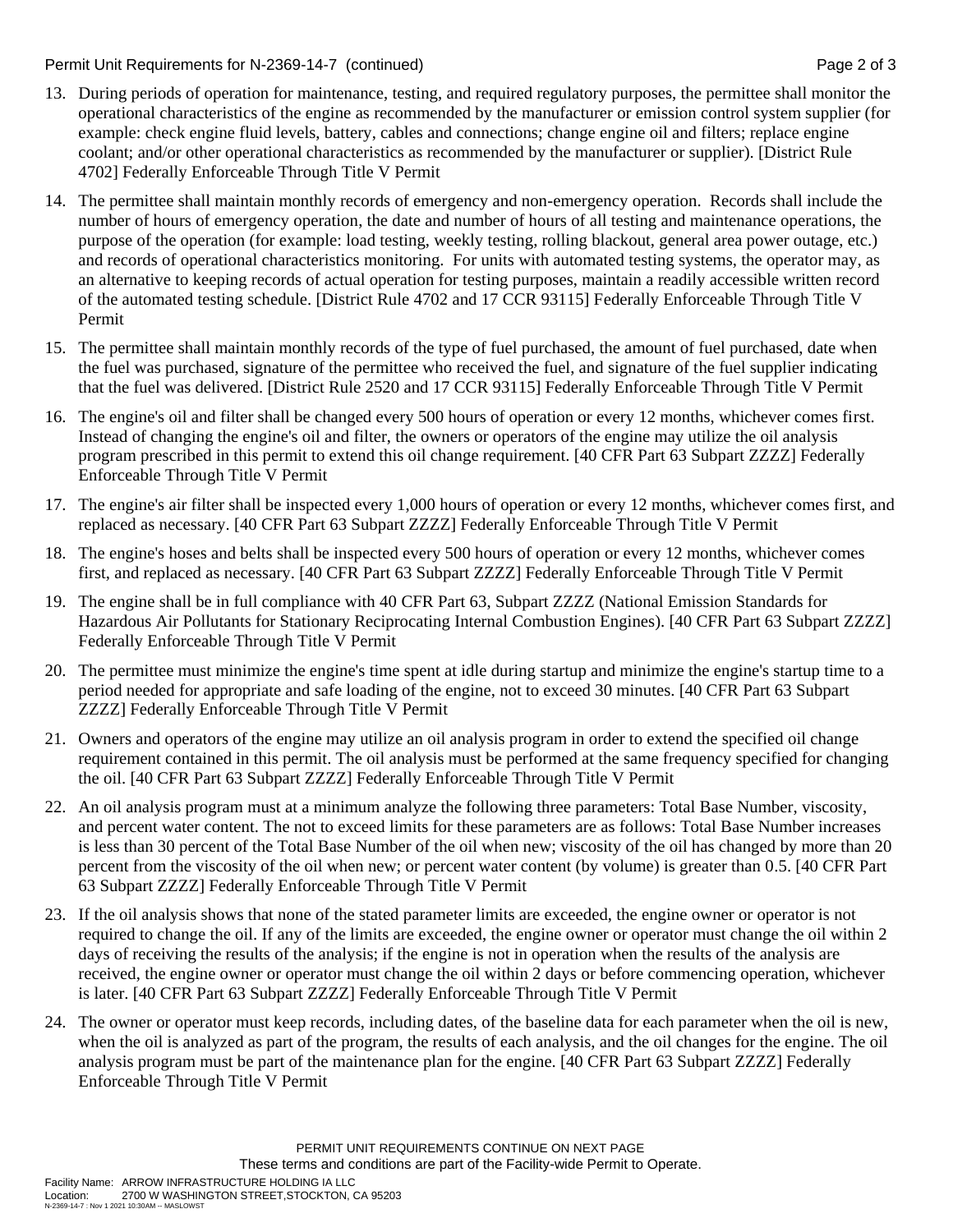Permit Unit Requirements for N-2369-14-7 (continued) Page 3 of 3

- 25. The owner or operator shall maintain monthly records of the occurrence and duration of each malfunction of operation (i.e., process equipment) or the air pollution control and monitoring equipment. The permittee shall also maintain monthly records of action taken during periods of malfunction to minimize emissions in accordance with §63.6605(b), including corrective actions to restore malfunctioning process and air pollution control and monitoring equipment to its normal or usual manner of operation. [40 CFR Part 63 Subpart ZZZZ] Federally Enforceable Through Title V Permit
- 26. All records shall be maintained and retained on-site for a minimum of five (5) years, and shall be made available for District inspection upon request. [District 4702, 17 CCR 93115, and 40 CFR Part 63 Subpart ZZZZ] Federally Enforceable Through Title V Permit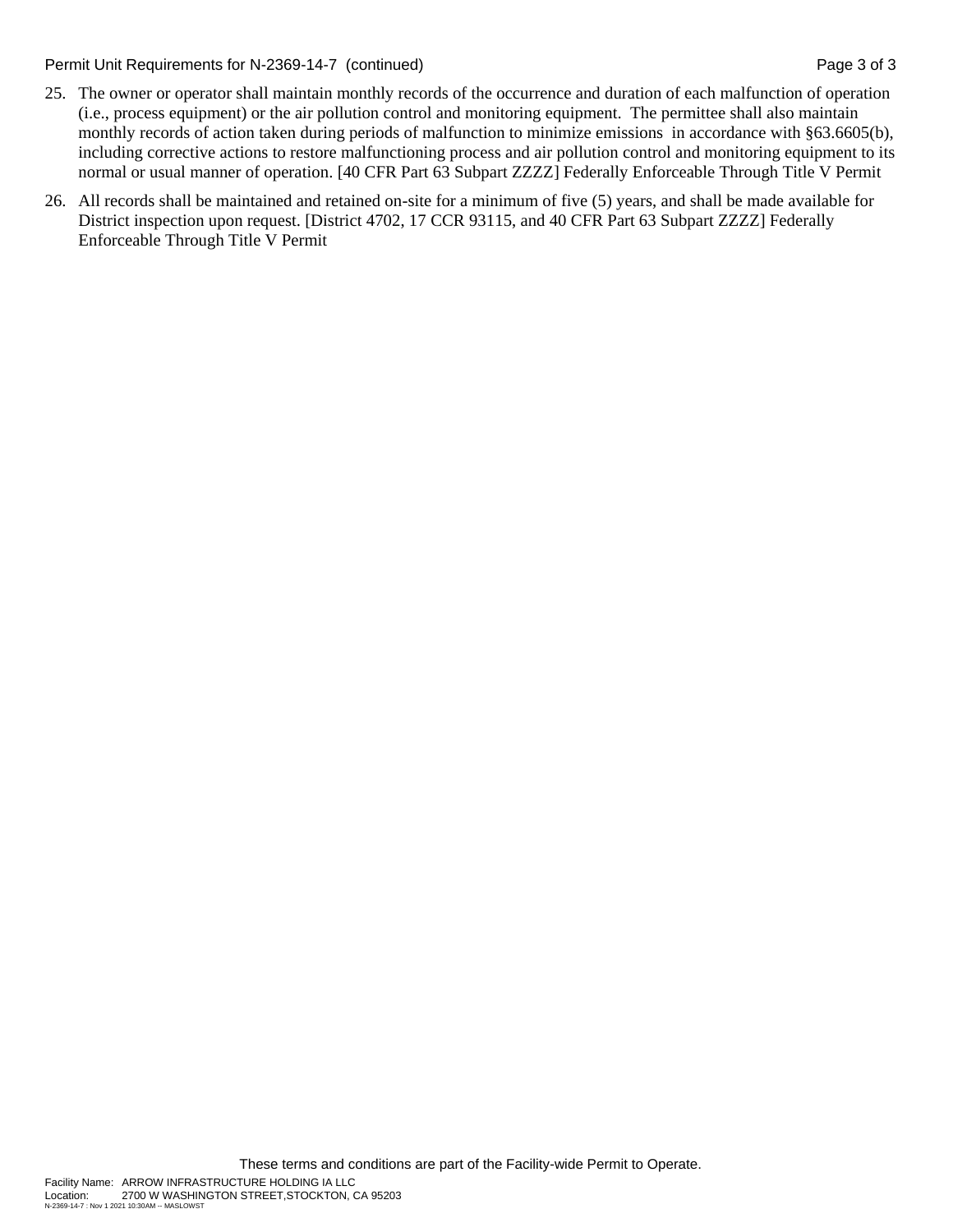#### **PERMIT UNIT:** N-2369-15-6 **EXPIRATION DATE:** 06/30/2026

#### **EQUIPMENT DESCRIPTION:**

386,400 GALLON INTERNAL FLOATING ROOF ORGANIC LIQUID STORAGE TANK #3 UTILIZING A WELDED FLOATING ROOF WITH A PRIMARY MECHANICAL SHOE SEAL AND A RIM-MOUNTED SECONDARY WIPER SEAL

### **PERMIT UNIT REQUIREMENTS**

- 1. True vapor pressure of the organic liquid stored shall be less than 11.0 psia. [District Rule 4623] Federally Enforceable Through Title V Permit
- 2. The throughput of this tank shall not exceed 2,160,000 gallons in any one day. [District Rule 2201] Federally Enforceable Through Title V Permit
- 3. The floating roof shall be floating on the surface of the stored liquid at all times (i.e., off the roof leg supports) except during the initial fill until the roof is lifted off the leg supports and when the tank is completely emptied and subsequently refilled. When the roof is resting on the leg supports the processes of filling or emptying and refilling the tank shall be continuous and shall be accomplished as rapidly as possible. Whenever the permittee intends to land the roof on its legs, the permittee shall notify the APCO in writing at least five calendar days prior to performing the work. The tank must be in compliance with this rule before it may land the roof on its legs. [District Rule 4623 and 40 CFR 60.112b(a)(1)(i)] Federally Enforceable Through Title V Permit
- 4. No gap between the tank shell and the primary seal shall exceed one and one-half (1-1/2) inches. [District Rule 4623] Federally Enforceable Through Title V Permit
- 5. The cumulative length of all gaps between the tank shell and the primary seal: 1) Greater than one-half (1/2) inch shall not exceed 10 percent of the circumference of the tank; and 2) Greater than one-eighth (1/8) inch shall not exceed 30 percent of the circumference of the tank. [District Rule 4623] Federally Enforceable Through Title V Permit
- 6. The primary seal shall have no continuous gap greater than one-eighth (1/8) inch shall exceed 10 percent of the tank circumference. [District Rule 4623] Federally Enforceable Through Title V Permit
- 7. No gap between the tank shell and the secondary seal shall exceed one-half (1/2) inch. [District Rule 4623] Federally Enforceable Through Title V Permit
- 8. The cumulative length of all gaps between the tank shell and the secondary seal, greater than one-eighth (1/8) inch shall not exceed 5 percent of the tank circumference. [District Rule 4623] Federally Enforceable Through Title V Permit
- 9. The metallic shoe-type primary seal shall be installed so that one end of the shoe extends into the stored liquid and the other end extends a minimum vertical distance of 18 inches above the stored liquid surface. [District Rule 4623] Federally Enforceable Through Title V Permit
- 10. The geometry of the metallic-shoe type seal shall be such that the maximum gap between the shoe and the tank shell shall be no greater than 3 inches for a length of at least 18 inches in the vertical plane above the liquid. [District Rule 4623] Federally Enforceable Through Title V Permit
- 11. There shall be no holes, tears, or openings in the secondary seal or in the primary seal envelope that surrounds the annular vapor space enclosed by the roof edge, seal fabric, and secondary seal. [District Rule 4623] Federally Enforceable Through Title V Permit

PERMIT UNIT REQUIREMENTS CONTINUE ON NEXT PAGE These terms and conditions are part of the Facility-wide Permit to Operate.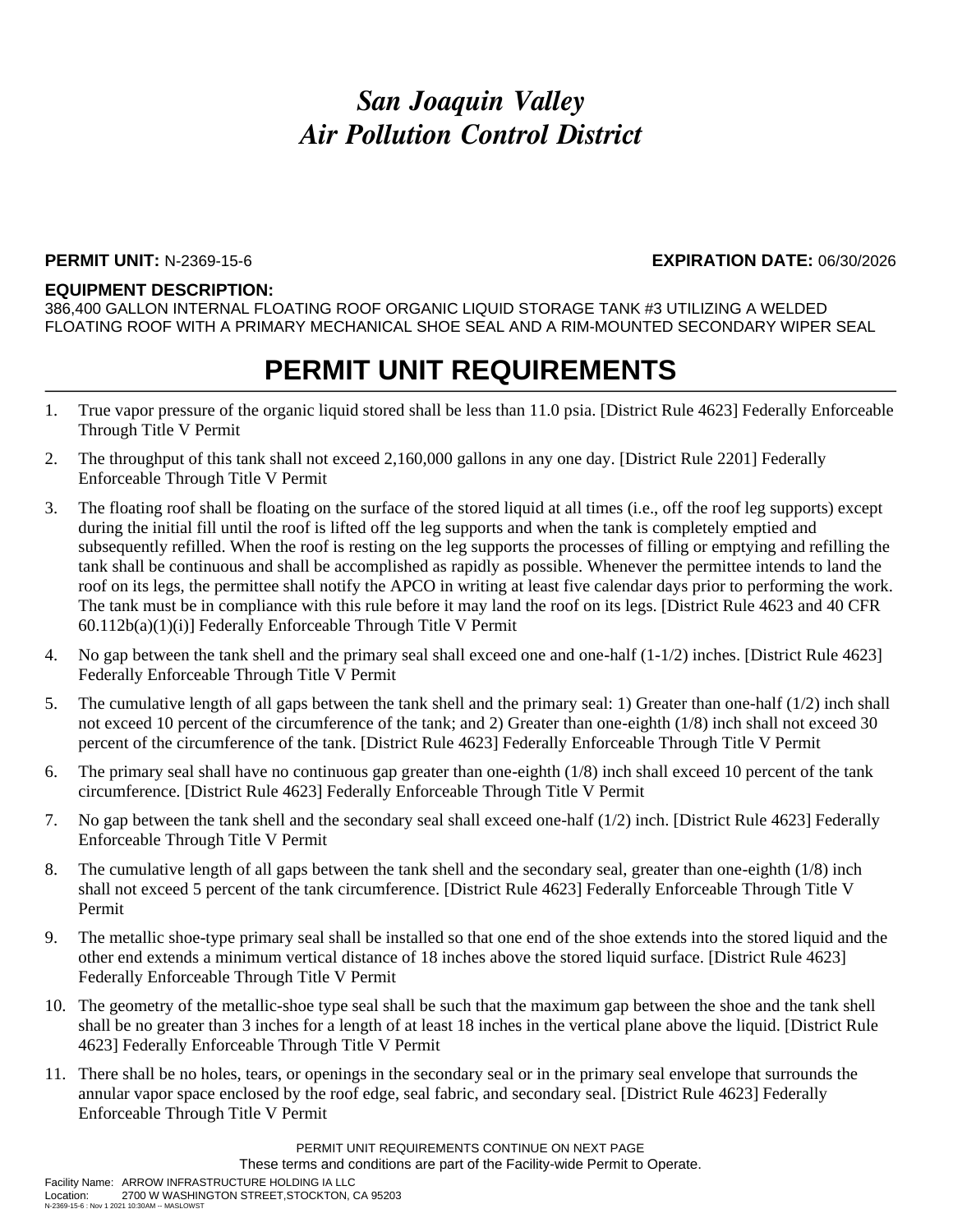Permit Unit Requirements for N-2369-15-6 (continued) **Page 2** of 4

- 12. The secondary seal shall allow easy insertion of probes of up to one and one-half (1-1/2) inches in width in order to measure gaps in the primary seal. [District Rule 4623] Federally Enforceable Through Title V Permit
- 13. The secondary seal shall extend from the roof to the tank shell and shall not be attached to the primary seal. [District Rule 4623] Federally Enforceable Through Title V Permit
- 14. All openings in the roof used for sampling and gauging shall provide a projection below the liquid surface to prevent belching of liquid and to prevent entrained or formed organic vapor from escaping from the liquid contents of the tank and shall be equipped with a cover, seal or lid. The cover seal or lid shall be in a closed position, with no visible gaps and be leak free, except when the device or appurtenance is in use. [District Rule 4623] Federally Enforceable Through Title V Permit
- 15. A leak-free condition is defined as a condition without a gas or liquid leak. A gas leak is defined as a reading in excess of 10,000 ppmv as methane, above background, as measured by a portable hydrocarbon detection instrument in accordance with the procedures specified in EPA Test Method 21. A liquid leak is defined as a dripping rate of more than three (3) drops per minute. A reading in excess of 10,000 ppmv as methane above background or a liquid leak of greater than three (3) drops per minute is a violation of this permit and Rule 4623 and shall be reported as a deviation. [District Rule 4623] Federally Enforceable Through Title V Permit
- 16. Each opening in a non-contact internal floating roof except for automatic bleeder vents (vacuum breaker vents) and rim space vents shall provide a projection below the liquid surface. [District Rule 4623 and 40 CFR 60.112b(a)(1)(iii)] Federally Enforceable Through Title V Permit
- 17. Each opening in the internal floating roof except for leg sleeves, automatic bleeder vents, rim space vents, column wells, ladder wells, sample wells, and stub drains shall be equipped with a cover, or a lid shall be maintained in a closed position at all times (i.e. no visible gaps) except when the device is in use. The cover or lid shall be equipped with a gasket. Covers on each access hatch and automatic gauge float well shall be bolted in place except when they are in use. [District Rule 4623 and 40 CFR 60.112b(a)(1)(iv)] Federally Enforceable Through Title V Permit
- 18. Automatic bleeder vents shall be equipped with a gasket and shall be closed at all times when the roof is floating except when the roof is being floated off or is being landed on the leg roof supports. [District Rule 4623 and 40 CFR  $60.112b(a)(1)(v)$ ] Federally Enforceable Through Title V Permit
- 19. Rim vents shall be equipped with a gasket and shall be set to open only when the internal floating roof is not floating or at the manufacturer's recommended setting. [District Rule 4623 and 40 CFR 60.112b(a)(1)(vi)] Federally Enforceable Through Title V Permit
- 20. Each penetration of the internal floating roof for the purpose of sampling shall be a sample well. The well shall have a slit fabric cover that covers at least 90 percent of the opening. The fabric cover must be impermeable. [District Rule 4623 and 40 CFR 60.112b(a)(1)(vii)] Federally Enforceable Through Title V Permit
- 21. Each penetration of the internal floating roof that allows for the passage of a column supporting the fixed roof shall have a flexible fabric sleeve seal or a gasketed sliding cover. The fabric sleeve must be impermeable. [District Rule 4623 and 40 CFR 60.112b(a)(1)(viii)] Federally Enforceable Through Title V Permit
- 22. Each penetration of the internal floating roof that allows for the passage of a ladder shall have a gasketed sliding cover. [40 CFR 60.112b(a)(1)(ix)] Federally Enforceable Through Title V Permit
- 23. All slotted sampling or gauging wells, and similar fixed projections through the floating roof shall provide a projection below the liquid surface. [District Rule 4623] Federally Enforceable Through Title V Permit
- 24. The gap between the pole wiper and the slotted guidepole shall be added to the gaps measured to determine compliance with the secondary seal requirement, and in no case shall not exceed one-eighth (1/8) inch. [District Rule 4623] Federally Enforceable Through Title V Permit
- 25. For newly constructed, repaired, or rebuilt internal floating roof tanks, the permittee shall visually inspect the internal floating roof, and its appurtenant parts, fittings, etc. and measure the gaps of the primary seal and/or secondary seal prior to filling the tank. If holes, tears, or openings in the primary seal, the secondary seal, the seal fabric or defects in the internal floating roof or its appurtenant parts, components, fittings, etc., are found, the defects shall be repaired prior to filling the tank. [District Rule 4623 and 40 CFR 60.113b(a)(1] Federally Enforceable Through Title V Permit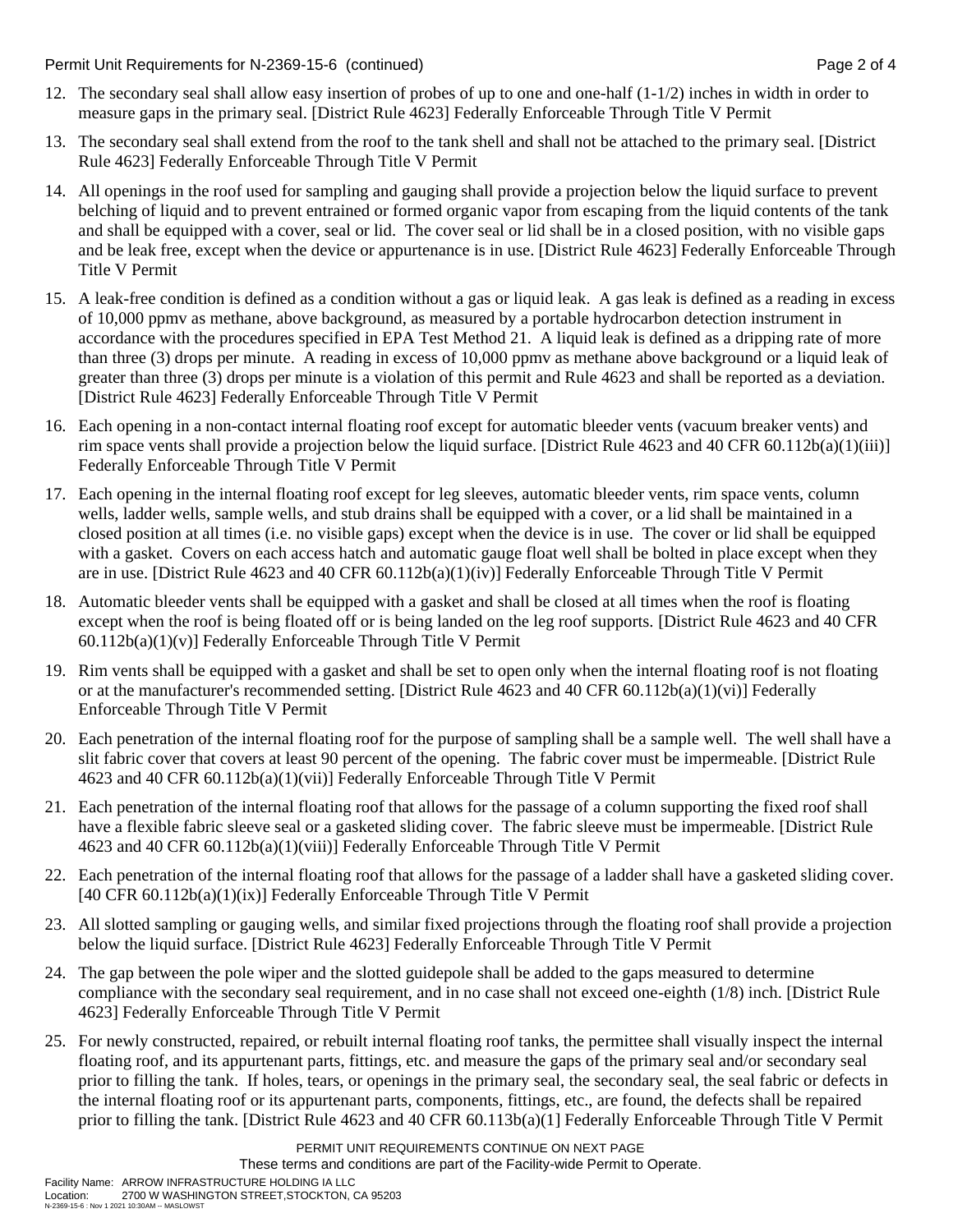#### Permit Unit Requirements for N-2369-15-6 (continued) **Page 3 of 4** Page 3 of 4

- 26. The permittee shall visually inspect, through the manholes, roof hatches, or other opening on the fixed roof, the internal floating roof and its appurtenant parts, fittings, etc., and the primary seal and/or secondary seal at least once every 12 months after the tank is initially filled with an organic liquid. There should be no visible organic liquid on the roof, tank walls, or anywhere. Other than the gap criteria specified by this rule, no holes, tears, or other openings are allowed that would permit the escape of vapors. Any defects found are violations of this rule. [District Rule 4623 and 40 CFR 60.113b(a)(2)] Federally Enforceable Through Title V Permit
- 27. If any failure (i.e. visible organic liquid on the internal floating roof, tank walls or anywhere, holes or tears in the seal fabric) is detected during a 12 month visual inspection, the permittee shall repair the items or empty and remove the storage vessel from service within 45 days. If the detected failure cannot be repaired within 45 days and if the vessel cannot be emptied within 45 days, a 30-day extension may be requested from the APCO in the inspection report. Such a request must document that alternate storage capacity is unavailable and specify a schedule of actions the company will take that will assure theat the control equipment will be repaired or the vessel will be emptied as soon as possible. [40 CFR 60.113b(a)(2)] Federally Enforceable Through Title V Permit
- 28. The permittee shall notify the District in writing at least 30 days prior to filling or refilling the tank for which a visual inspection is required by 40 CFR 60.113b(a)(1) and 40 CFR 60.113b(a)(4) so the District can arrange an observer. If the inspection required by paragraph (a)(4) is not planned and the operator could not have known about the inspection 30 days prior to filling the tank, the permittee shall notify the District at least 7 days prior to filling the tank. [40 CFR 60.113b(a)(5)] Federally Enforceable Through Title V Permit
- 29. The permittee shall conduct actual gap measurements of the primary seal and/or secondary seal at least once every 60 months. Other than the gap criteria specified by this permit, no holes, tears, or other openings are allowed that would permit the escape of hydrocarbon vapors. Any defects found shall constitute a violation of this rule. [District Rule 4623] Federally Enforceable Through Title V Permit
- 30. The permittee shall submit the reports of the floating roof tank inspections conducted in accordance with the requirements of Section 6.1 to the APCO within five calendar days after the completion of the inspection only for those tanks that failed to meet the applicable requirements of Rule 4623, Sections 5.2 through 5.5. The inspection report for tanks that that have been determined to be in compliance with the requirements of Sections 5.2 through 5.5 need not be submitted to the APCO, but the inspection report shall be kept on-site and made available upon request by the APCO. The inspection report shall contain all necessary information to demonstrate compliance with the provisions of this rule, including the following: 1) Date of inspection and names and titles of company personnel doing the inspection. 2) Tank identification number and Permit to Operate number. 3) Measurements of the gaps between the tank shell and primary and secondary seals. 4) Leak free status of the tank and floating roof deck fittings. Records of the leak free status shall include the vapor concentration values measured in parts per million by volume (ppmv). 5) Data, supported by calculations, demonstrating compliance with the requirements specified in Sections 5.3.1.3 and 5.5.2.4.3 of Rule 4623. 6) Any corrective actions or repairs performed on the tank in order to comply with rule 4623 and the date(s) such actions were taken. [District Rule 4623] Federally Enforceable Through Title V Permit
- 31. The permittee shall maintain records of the internal floating roof landing activities that are performed pursuant to District Rule 4623, Section 5.3.1.3. The records shall include information on the TVP, API gravity, and type of organic liquid stored in the tank, the purpose of landing the roof on its legs, the date of roof landing, duration the roof was on its legs, the level or height at which the tank roof was set to land on its legs, and the lowest liquid level in the tank. [District Rule 4623] Federally Enforceable Through Title V Permit
- 32. The API gravity of crude oil or petroleum distillate shall be determined by using ASTM Method D 287 (2000) e1 "Standard Test Method for API Gravity of Crude Petroleum and Petroleum Products (Hydrometer Method)." Sampling for API gravity shall be performed in accordance with ASTM Method D 4057 "Standard Practices for Manual Sampling of Petroleum and Petroleum Products." [District Rule 4623] Federally Enforceable Through Title V Permit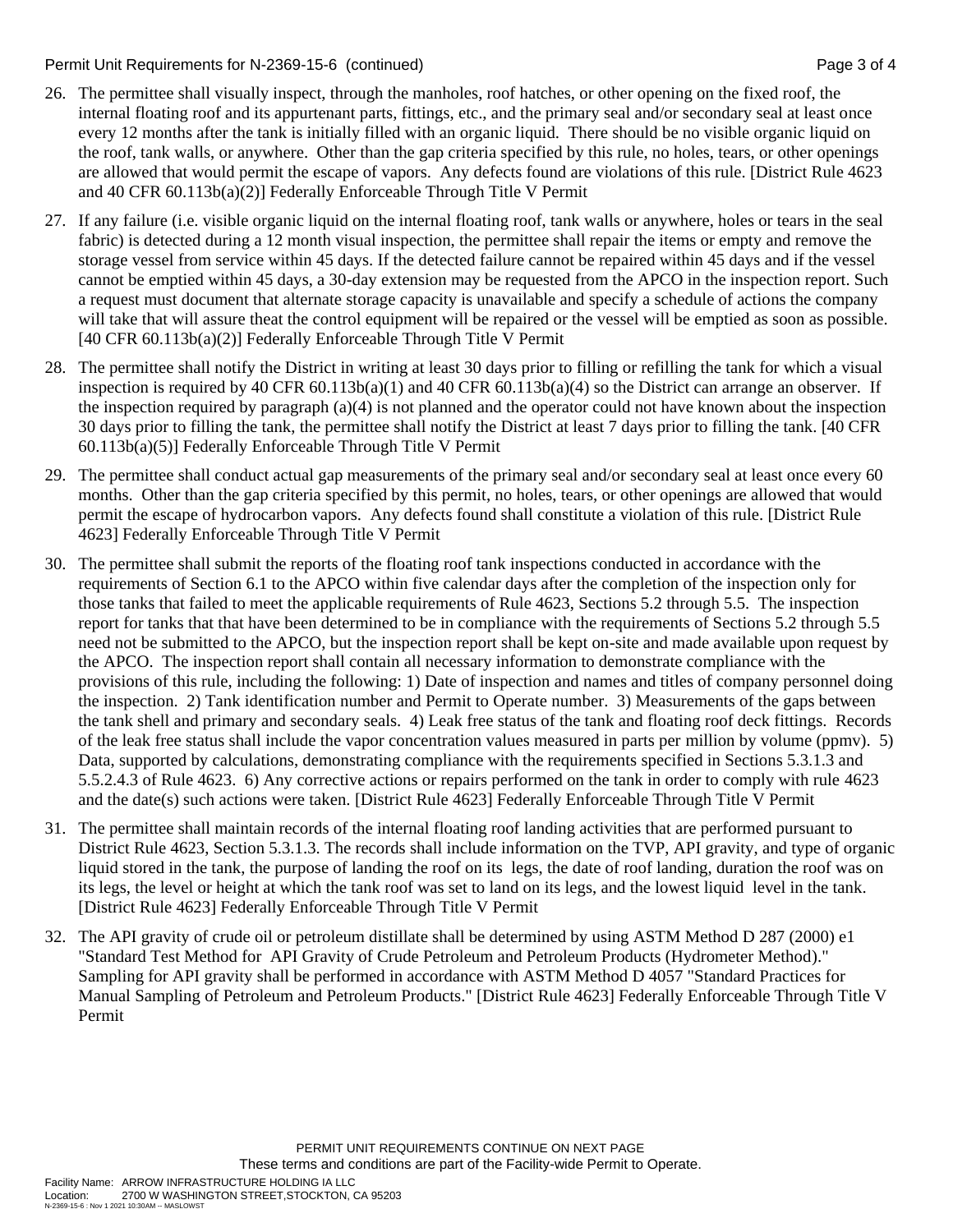Permit Unit Requirements for N-2369-15-6 (continued) **Page 4 of 4** and 2011 **Page 4 of 4** and 2012

- 33. Except for crude oil subject to District Rule 4623, Section 6.4.4, the TVP of any organic liquid shall be determined by measuring the Reid Vapor Pressure (RVP) using ASTM D 323 (Test Method for Vapor Pressure for Petroleum Products), and converting the RVP to TVP at the tank's maximum organic liquid storage temperature. The conversion of RVP to TVP shall be done in accordance with the procedures in Appendix B. Appendix B is an excerpt from the oil and gas section of "California Air Resources Boards (ARB) Technical Guidance Document to the Criteria and Guidelines Regulation for AB 2588", dated August 1989. As an alternative to using ASTM D 323, the TVP of crude oil with an API gravity range of greater than 20ø up to 30ø may be determined by using other equivalent test methods approved by APCO, ARB and EPA. [District Rule 4623] Federally Enforceable Through Title V Permit
- 34. The permittee shall maintain cumulative monthly records of the organic liquid throughput in gallons. Compliance with the daily organic liquid throughput can be determined by dividing the monthly organic liquid throughput by the number of days in the month. [District Rule 2201] Federally Enforceable Through Title V Permit
- 35. The permittee shall keep all records on-site for a period of at least five years. These records shall be made available for District inspection upon request. [District Rules 2201 and 4623] Federally Enforceable Through Title V Permit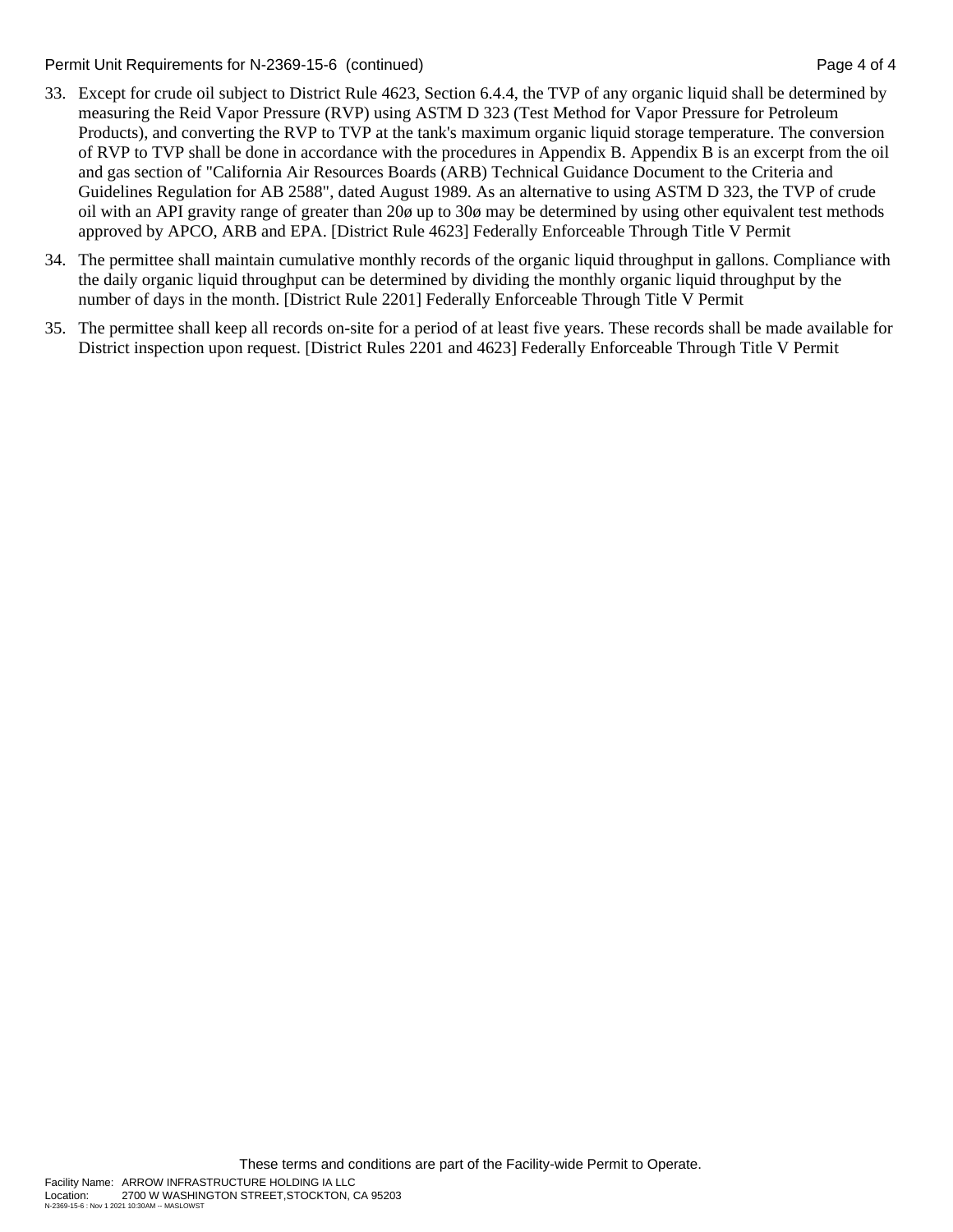### **PERMIT UNIT:** N-2369-18-7 **EXPIRATION DATE:** 06/30/2026

### **EQUIPMENT DESCRIPTION:**

TRUCK LOADING RACK (LANE #1) WITH ONE LOADING ARM VENTED TO THE VAPOR RECOVERY SYSTEM (N-2369-26)

- 1. All vapors displaced during truck loading shall be vented to the vapor recovery system (N-2369-26). [District Rules 2201 and 4624 and 40 CFR 60.502(a)] Federally Enforceable Through Title V Permit
- 2. No more than a total of 2,160,000 gallons of organic liquids shall be loaded through the truck loading arms on loading rack lanes #1 (N-2369-18), #2 (N-2369-19), and #3 (N-2369-29), combined in any one day. [District Rule 2201] Federally Enforceable Through Title V Permit
- 3. The loading rack shall be equipped with bottom loading and a vapor collection and control system such that VOC emissions do not exceed 0.08 pounds per 1000 gallons of organic liquid with greatest vapor pressure loaded. [District Rule 4624 and 40 CFR 60.502(b)] Federally Enforceable Through Title V Permit
- 4. Vapor collection and control system shall operate such that the pressure in the delivery tank being loaded does not exceed 18 inches water column pressure and 6 inches water column vacuum. [District Rule 4624 and 40 CFR 60.502(h)] Federally Enforceable Through Title V Permit
- 5. All delivery tanks which previously contained organic liquids, including gasoline, with a TVP greater than 1.5 psia at loading conditions shall be filled only at Class 1 loading facilities using bottom loading equipment with a vapor collection and control system operating such that VOC emissions do not exceed 0.08 lb/1000 gallons loaded. [District Rule 4624] Federally Enforceable Through Title V Permit
- 6. Loading and vapor collection and control equipment shall be designed, installed, maintained and operated such that there are no leaks or excess organic liquid drainage at disconnections. A leak shall be defined as the dripping of organic compounds at a rate of more than three drops per minute or the detection of organic compounds, in excess of 10,000 ppm as methane measured at the surface of the component interface from the potential source in accordance with EPA Method 21. Excess liquid drainage shall be defined as exceeding 10 mls per average of 3 consecutive disconnects. [District Rule 4624] Federally Enforceable Through Title V Permit
- 7. Construction, reconstruction (as defined in District Rule 4001), or expansion of any top loading facility shall not be allowed. [District Rule 4624] Federally Enforceable Through Title V Permit
- 8. Each vapor collection system shall be designed to prevent any total organic compound vapors collected at one loading rack from passing to another loading rack. [40 CFR 60.502(d)] Federally Enforceable Through Title V Permit
- 9. No gasoline delivery vessel shall be operated or loaded unless valid State of California decals are displayed on the cargo tank, attesting to the vapor integrity of the tank as verified by annual performance of CARB required Certification and Test Procedures for Vapor Recovery Systems for Cargo Tanks. [District Rule 2520 and 40 CFR 60.502(e)(2), (3), and (5)] Federally Enforceable Through Title V Permit
- 10. During the loading of organic liquids, the operator shall perform and record the results of monthly leak inspections of the loading and vapor collection equipment at each loading arm. Leak inspections shall be conducted using sight, sound and smell methods. [40 CFR 60.502(j)] Federally Enforceable Through Title V Permit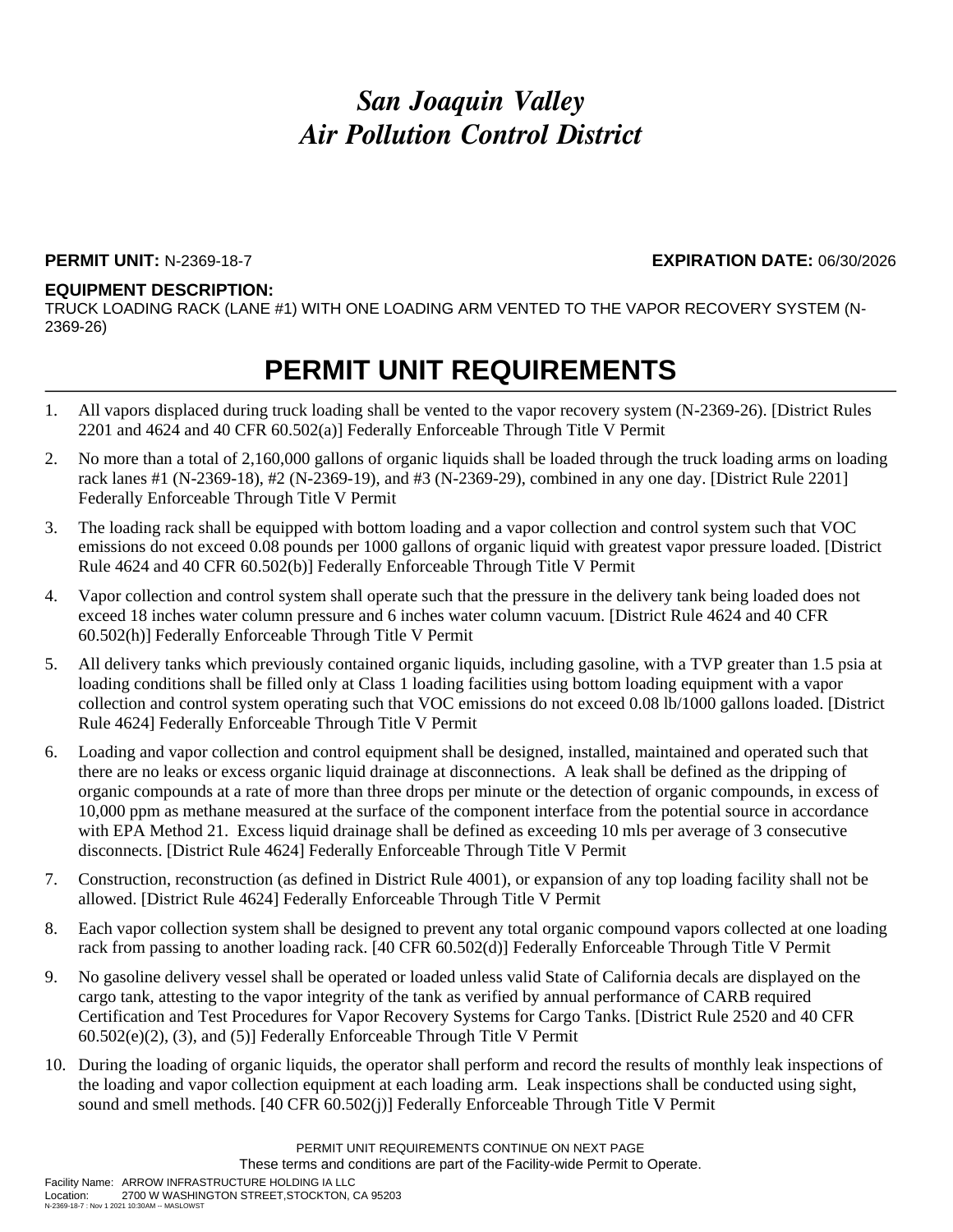### Permit Unit Requirements for N-2369-18-7 (continued) **Page 2** of 2

- 11. The owner or operator shall inspect the vapor collection system, the vapor disposal system, and each loading and unloading rack handling organic liquids for leaks at least once every calendar quarter using a portable hydrocarbon detection instrument. Instrument detection shall be conducted using EPA Method 21 and shall be measured at the surface of the component interface from the potential source. The instrument shall be calibrated before use each day in accordance with the procedures specified in EPA Method 21. [District Rules 2520 and 4624] Federally Enforceable Through Title V Permit
- 12. All equipment that are found leaking shall be repaired or replaced within 72 hours. If the leaking component cannot be repaired or replaced within 72 hours, the component shall be taken out of service until such time the component is repaired or replaced. The repaired or replacement equipment shall be reinspected the first time the equipment is in operation after the repair or replacement. [District Rule 4624] Federally Enforceable Through Title V Permit
- 13. Corrective steps shall be taken at any time the operator observes excess drainage at disconnect. In addition, the operator shall perform and record the results of monthly drainage inspections at disconnect for each loading arm. If no excess drainage conditions are found during five consecutive monthly inspections, the drainage inspection frequency may be changed from monthly to quarterly. However, if one or more excess drainage condition is found during a quarterly inspection, the inspection frequency shall return to monthly. [District Rule 2520] Federally Enforceable Through Title V Permit
- 14. Compliance shall be demonstrated by collecting all drainage at disconnect in a spouted container. The drainage shall be transferred to a graduated cylinder and the volume determined within one (1) minute of collection. [District Rule 2520] Federally Enforceable Through Title V Permit
- 15. Each detected leak shall be repaired within 15 calendar days of detection. [40 CFR 60.502(j)] Federally Enforceable Through Title V Permit
- 16. Analysis of halogenated exempt compounds shall be by ARB Method 432. [District Rule 4624] Federally Enforceable Through Title V Permit
- 17. VOC emissions from the vapor collection and control system shall be determined annually using 40CFR 60.503 "Test Methods and Procedures" and EPA Methods 2A, 2B, 25A and 25B and ARB Method 422, or ARB Test Procedure TP-203.1. [District Rule 4624 and 40 CFR 60.503] Federally Enforceable Through Title V Permit
- 18. The loading rack's vapor collection and control system (VCCS) shall be tested annually to demonstrate the pressure in the delivery tanks being loaded complies with the requirements specified in this permit. Compliance shall be determined by calibrating and installing a liquid manometer, magnehelic device, or other instrument demonstrated to be equivalent, capable of measuring up to 500 mm water gauge pressure with a precision of ñ2.5 mm water gauge, on the terminal's VCCS at a pressure tap as close as possible to the connection with the product tank truck. The highest instantaneous pressure measurement as well as all pressure measurements at 5 minute intervals during delivery vessel loading must be recorded. Every loading position must be tested at least once during the annual performance test. [District Rule 2520 and 40 CFR 60.503(d)] Federally Enforceable Through Title V Permit
- 19. Loading of a delivery vessel shall discontinue if its pressure relief valve opens. Corrective action shall be taken should this condition occur. [District Rule 2520] Federally Enforceable Through Title V Permit
- 20. A daily log of liquid throughput shall be kept on premises, and shall be made available for District inspection upon request. [District Rules 2201 and 4624] Federally Enforceable Through Title V Permit
- 21. The permittee shall maintain an inspection log containing at least the following: A) dates of leak and drainage inspections, B) leak determination method, C) findings, D) corrective action (date each leak or excess drainage condition repaired, reasons for any leak repair interval in excess of 15 days), and E) inspector name and signature. [District Rules 2520 and 4624 and 40 CFR 60.505(c)] Federally Enforceable Through Title V Permit
- 22. Operator shall maintain all records of required monitoring data and support information for inspection for a period of five years. [District Rules 2520 and 4624] Federally Enforceable Through Title V Permit
- 23. Compliance with permit conditions in the Title V permit shall be deemed compliance with the requirements of 40CFR60, Subpart XX. A permit shield is granted from these requirements. [District Rule 2520] Federally Enforceable Through Title V Permit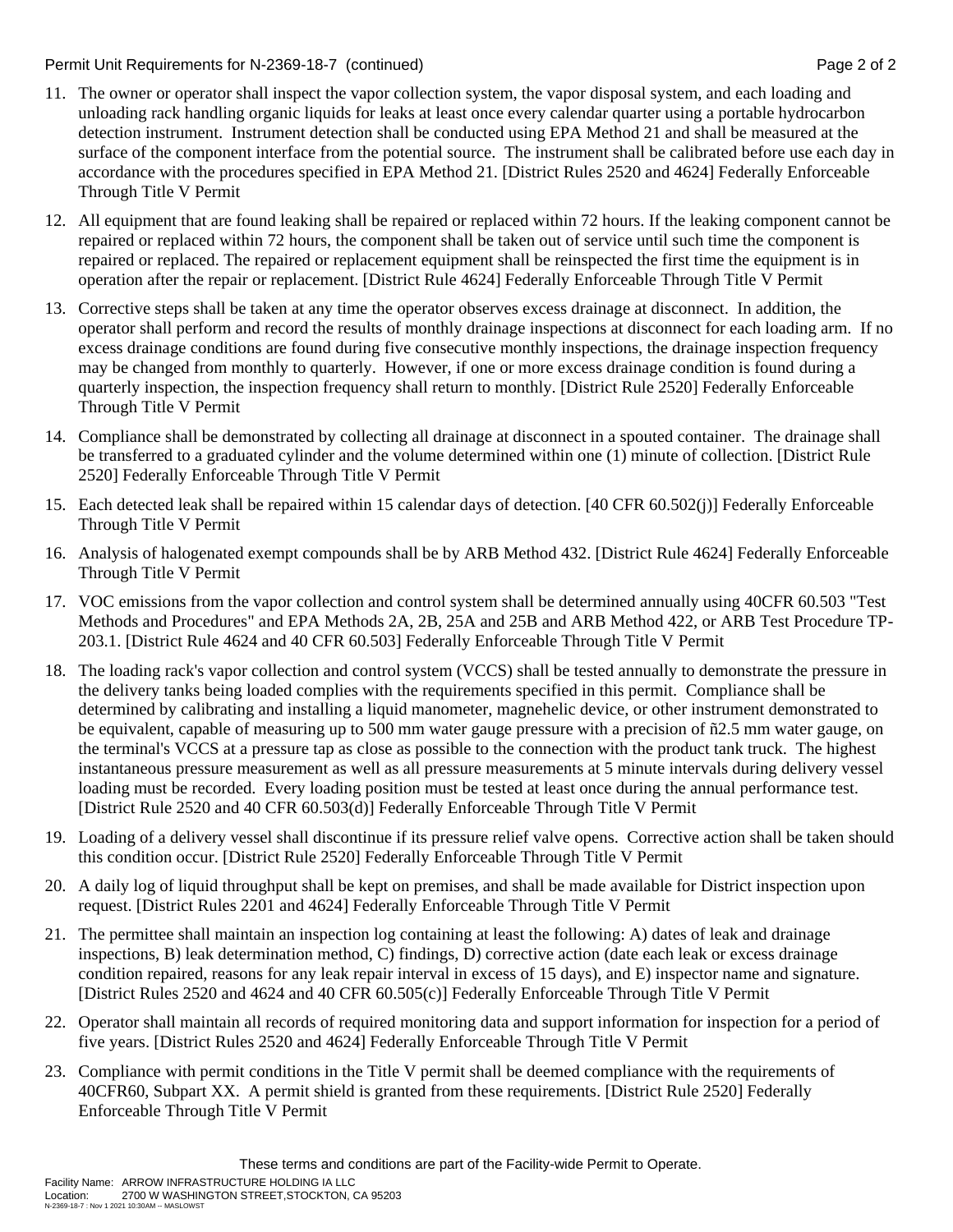### **PERMIT UNIT:** N-2369-19-7 **EXPIRATION DATE:** 06/30/2026

### **EQUIPMENT DESCRIPTION:**

TRUCK LOADING RACK (LANE #2) WITH TWO LOADING ARMS VENTED TO THE VAPOR RECOVERY SYSTEM (N-2369-26)

- 1. All vapors displaced during truck loading shall be vented to the vapor recovery system (N-2369-26). [District Rules 2201 and 4624 and 40 CFR 60.502(a)] Federally Enforceable Through Title V Permit
- 2. No more than a total of 2,160,000 gallons of organic liquids shall be loaded through the truck loading arms on loading rack lanes #1 (N-2369-18), #2 (N-2369-19), and #3 (N-2369-29), combined in any one day. [District Rule 2201] Federally Enforceable Through Title V Permit
- 3. The loading rack shall be equipped with bottom loading and a vapor collection and control system such that VOC emissions do not exceed 0.08 pounds per 1000 gallons of organic liquid with greatest vapor pressure loaded. [District Rule 4624 and 40 CFR 60.502(b)] Federally Enforceable Through Title V Permit
- 4. Vapor collection and control system shall operate such that the pressure in the delivery tank being loaded does not exceed 18 inches water column pressure and 6 inches water column vacuum. [District Rule 4624 and 40 CFR 60.502(h)] Federally Enforceable Through Title V Permit
- 5. All delivery tanks which previously contained organic liquids, including gasoline, with a TVP greater than 1.5 psia at loading conditions shall be filled only at Class 1 loading facilities using bottom loading equipment with a vapor collection and control system operating such that VOC emissions do not exceed 0.08 lb/1000 gallons loaded. [District Rule 4624] Federally Enforceable Through Title V Permit
- 6. Loading and vapor collection and control equipment shall be designed, installed, maintained and operated such that there are no leaks or excess organic liquid drainage at disconnections. A leak shall be defined as the dripping of organic compounds at a rate of more than three drops per minute or the detection of organic compounds, in excess of 10,000 ppm as methane measured at the surface of the component interface from the potential source in accordance with EPA Method 21. Excess liquid drainage shall be defined as exceeding 10 mls per average of 3 consecutive disconnects. [District Rule 4624] Federally Enforceable Through Title V Permit
- 7. Construction, reconstruction (as defined in District Rule 4001), or expansion of any top loading facility shall not be allowed. [District Rule 4624] Federally Enforceable Through Title V Permit
- 8. Each vapor collection system shall be designed to prevent any total organic compound vapors collected at one loading rack from passing to another loading rack. [40 CFR 60.502(d)] Federally Enforceable Through Title V Permit
- 9. No gasoline delivery vessel shall be operated or loaded unless valid State of California decals are displayed on the cargo tank, attesting to the vapor integrity of the tank as verified by annual performance of CARB required Certification and Test Procedures for Vapor Recovery Systems for Cargo Tanks. [District Rule 2520 and 40 CFR 60.502(e)(2), (3), and (5)] Federally Enforceable Through Title V Permit
- 10. During the loading of organic liquids, the operator shall perform and record the results of monthly leak inspections of the loading and vapor collection equipment at each loading arm. Leak inspections shall be conducted using sight, sound and smell methods. [40 CFR 60.502(j)] Federally Enforceable Through Title V Permit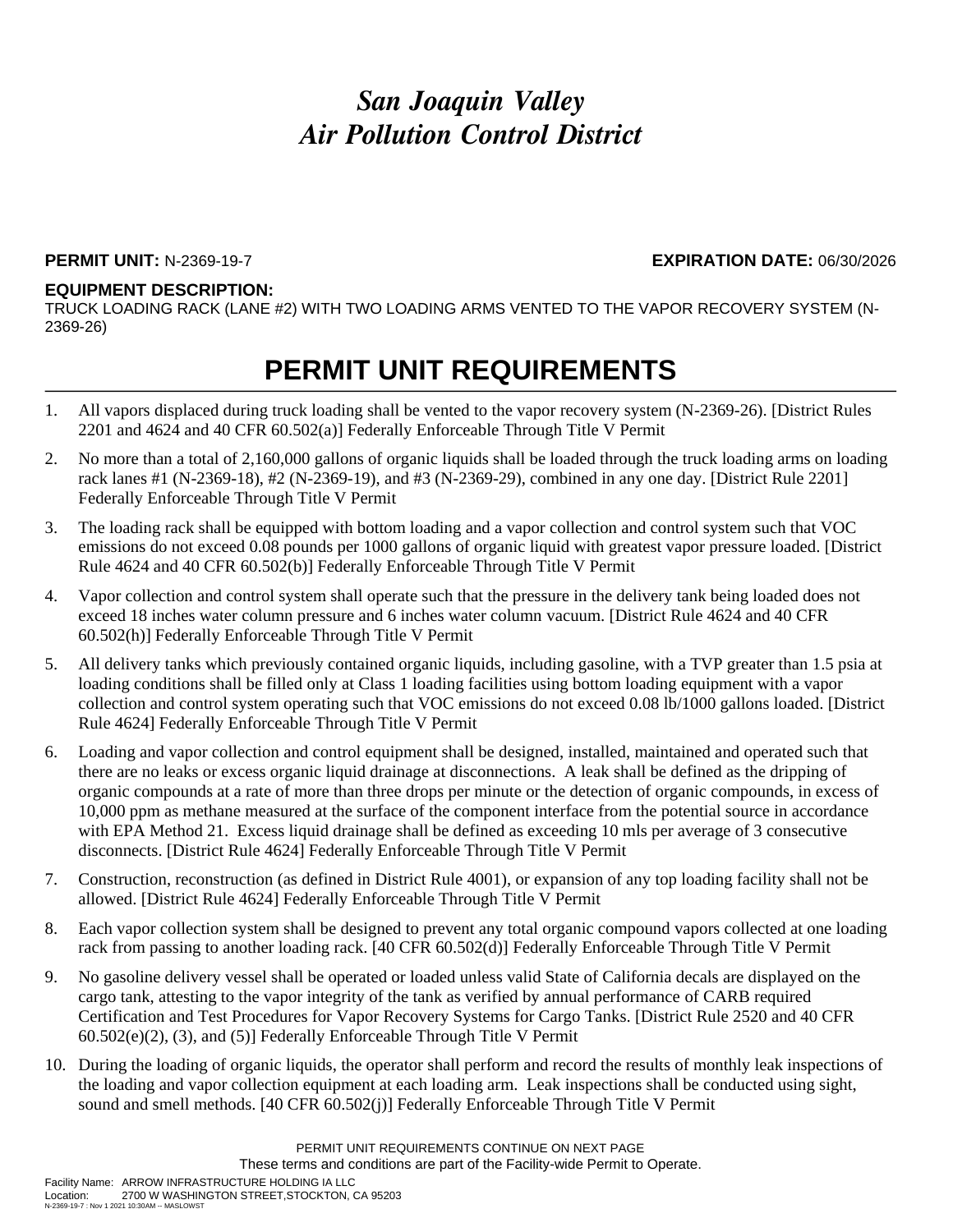### Permit Unit Requirements for N-2369-19-7 (continued) **Page 2** of 2

- 11. The owner or operator shall inspect the vapor collection system, the vapor disposal system, and each loading and unloading rack handling organic liquids for leaks at least once every calendar quarter using a portable hydrocarbon detection instrument. Instrument detection shall be conducted using EPA Method 21 and shall be measured at the surface of the component interface from the potential source. The instrument shall be calibrated before use each day in accordance with the procedures specified in EPA Method 21. [District Rules 2520 and 4624] Federally Enforceable Through Title V Permit
- 12. All equipment that are found leaking shall be repaired or replaced within 72 hours. If the leaking component cannot be repaired or replaced within 72 hours, the component shall be taken out of service until such time the component is repaired or replaced. The repaired or replacement equipment shall be reinspected the first time the equipment is in operation after the repair or replacement. [District Rule 4624] Federally Enforceable Through Title V Permit
- 13. Corrective steps shall be taken at any time the operator observes excess drainage at disconnect. In addition, the operator shall perform and record the results of monthly drainage inspections at disconnect for each loading arm. If no excess drainage conditions are found during five consecutive monthly inspections, the drainage inspection frequency may be changed from monthly to quarterly. However, if one or more excess drainage condition is found during a quarterly inspection, the inspection frequency shall return to monthly. [District Rule 2520] Federally Enforceable Through Title V Permit
- 14. Compliance shall be demonstrated by collecting all drainage at disconnect in a spouted container. The drainage shall be transferred to a graduated cylinder and the volume determined within one (1) minute of collection. [District Rule 2520] Federally Enforceable Through Title V Permit
- 15. Each detected leak shall be repaired within 15 calendar days of detection. [40 CFR 60.502(j)] Federally Enforceable Through Title V Permit
- 16. Analysis of halogenated exempt compounds shall be by ARB Method 432. [District Rule 4624] Federally Enforceable Through Title V Permit
- 17. VOC emissions from the vapor collection and control system shall be determined annually using 40CFR 60.503 "Test Methods and Procedures" and EPA Methods 2A, 2B, 25A and 25B and ARB Method 422, or ARB Test Procedure TP-203.1. [District Rule 4624 and 40 CFR 60.503] Federally Enforceable Through Title V Permit
- 18. The loading rack's vapor collection and control system (VCCS) shall be tested annually to demonstrate the pressure in the delivery tanks being loaded complies with the requirements specified in this permit. Compliance shall be determined by calibrating and installing a liquid manometer, magnehelic device, or other instrument demonstrated to be equivalent, capable of measuring up to 500 mm water gauge pressure with a precision of ñ2.5 mm water gauge, on the terminal's VCCS at a pressure tap as close as possible to the connection with the product tank truck. The highest instantaneous pressure measurement as well as all pressure measurements at 5 minute intervals during delivery vessel loading must be recorded. Every loading position must be tested at least once during the annual performance test. [District Rule 2520 and 40 CFR 60.503(d)] Federally Enforceable Through Title V Permit
- 19. Loading of a delivery vessel shall discontinue if its pressure relief valve opens. Corrective action shall be taken should this condition occur. [District Rule 2520] Federally Enforceable Through Title V Permit
- 20. A daily log of liquid throughput shall be kept on premises, and shall be made available for District inspection upon request. [District Rules 2201 and 4624] Federally Enforceable Through Title V Permit
- 21. The permittee shall maintain an inspection log containing at least the following: A) dates of leak and drainage inspections, B) leak determination method, C) findings, D) corrective action (date each leak or excess drainage condition repaired, reasons for any leak repair interval in excess of 15 days), and E) inspector name and signature. [District Rules 2520 and 4624 and 40 CFR 60.505(c)] Federally Enforceable Through Title V Permit
- 22. Operator shall maintain all records of required monitoring data and support information for inspection for a period of five years. [District Rules 2520 and 4624] Federally Enforceable Through Title V Permit
- 23. Compliance with permit conditions in the Title V permit shall be deemed compliance with the requirements of 40CFR60, Subpart XX. A permit shield is granted from these requirements. [District Rule 2520] Federally Enforceable Through Title V Permit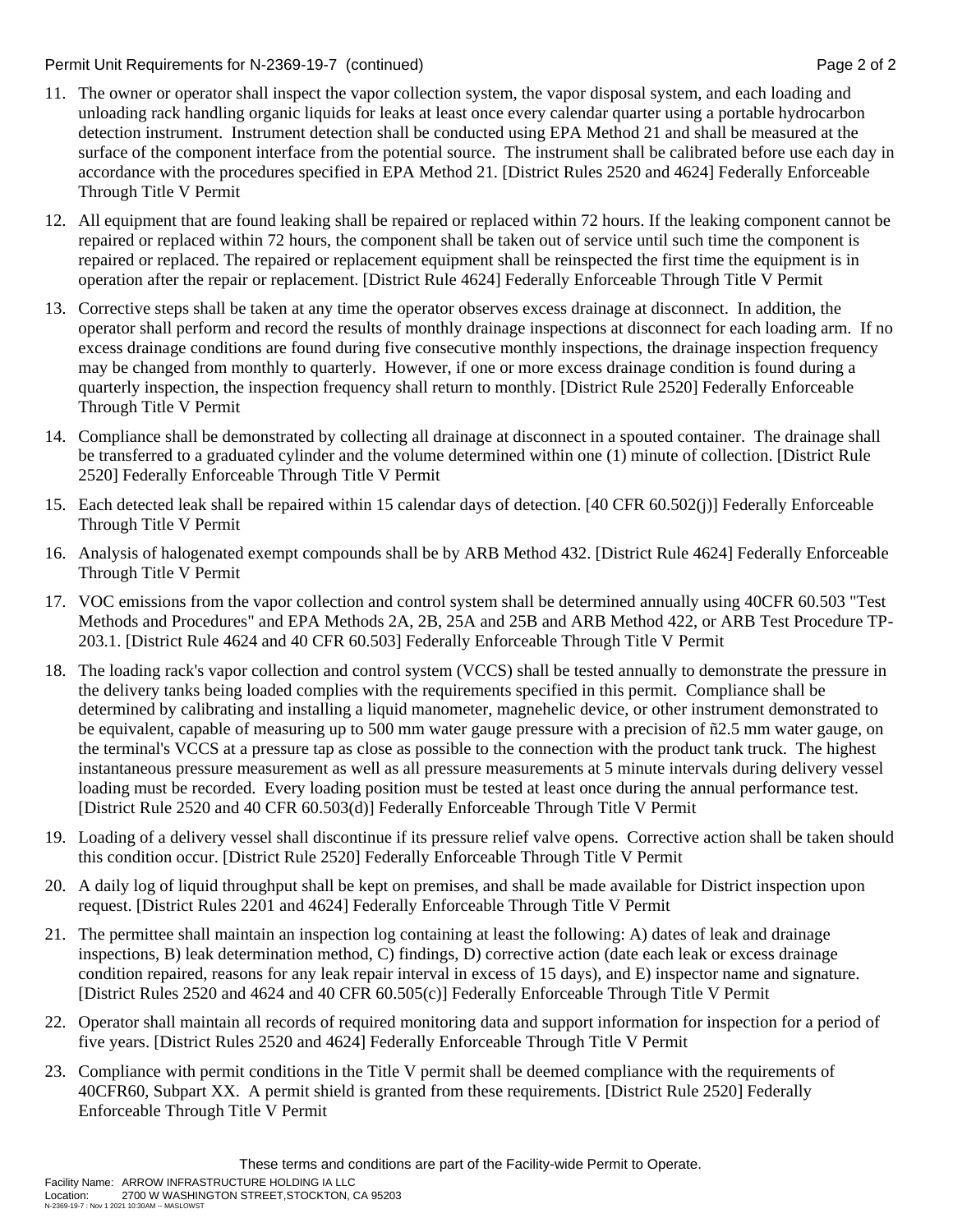#### **PERMIT UNIT:** N-2369-26-7 **EXPIRATION DATE:** 06/30/2026

#### **EQUIPMENT DESCRIPTION:**

VAPOR RECOVERY SYSTEM CONSISTING OF A VAPOR HOLDING TANK AND A JOHN ZINK MODEL #ZCS THERMAL OXIDIZER

- 1. The stack temperature of the thermal oxidizer shall be at or above 400 degrees F within ten minutes of introducing vapors into the combustion chamber. [District Rule 2520 and 40 CFR Part 64] Federally Enforceable Through Title V Permit
- 2. The vapor recovery system shall be equipped with a system that automatically terminates vapor incineration if either the stack temperature of the thermal oxidizer drops below 400 degrees F or exceeds 2,000 degrees F. [District Rule 2520 and 40 CFR Part 64] Federally Enforceable Through Title V Permit
- 3. After termination of vapor incineration, vapor recovery system shall continue collecting displaced vapors in bladder mode until the bladder tank reaches high level. [District Rule 2520 and 40 CFR Part 64] Federally Enforceable Through Title V Permit
- 4. The thermal oxidizer shall be equipped with a continuous stack temperature monitoring device. The operating temperature will be recorded once each work day during normal working hours. [District Rule 2520 and 40 CFR Part 64] Federally Enforceable Through Title V Permit
- 5. VOC emissions from the vapor recovery system shall not exceed 0.08 pounds per 1000 gallons of organic liquid. [District Rules 4624, 40 CFR Part 64, and 40 CFR 60.502(b] Federally Enforceable Through Title V Permit
- 6. Source testing to measure vapor recovery emissions shall be conducted at least once every twelve months. [District Rule 2520 and 40 CFR Part 64] Federally Enforceable Through Title V Permit
- 7. VOC emissions from the vapor collection and control system shall be determined annually using 40CFR 60.503 "Test Methods and Procedures" and EPA Methods 2A, 2B, 25A and 25B and ARB Method 422, or ARB Test Procedure TP-203.1. [District Rule 4624] Federally Enforceable Through Title V Permit
- 8. Records of the date, the time period and the reason that the thermal oxidizer is out service shall be kept. [District Rule 2520 and 40 CFR Part 64] Federally Enforceable Through Title V Permit
- 9. Operator shall ensure that all required source testing conforms to the compliance testing procedures described in District Rule 1081. [District Rule 1081] Federally Enforceable Through Title V Permit
- 10. Source testing shall be conducted using the methods and procedures approved by the District. The District must be notified 30 days prior to any compliance source test, and a source test plan must be submitted for approval 15 days prior to testing. [District Rule 1081] Federally Enforceable Through Title V Permit
- 11. The results of each source test shall be submitted to the District within 60 days thereafter. [District Rule 1081] Federally Enforceable Through Title V Permit
- 12. All records shall be retained for a minimum of five years, and shall be made available for District inspection upon request. [District Rule 2520 and 40 CFR Part 64] Federally Enforceable Through Title V Permit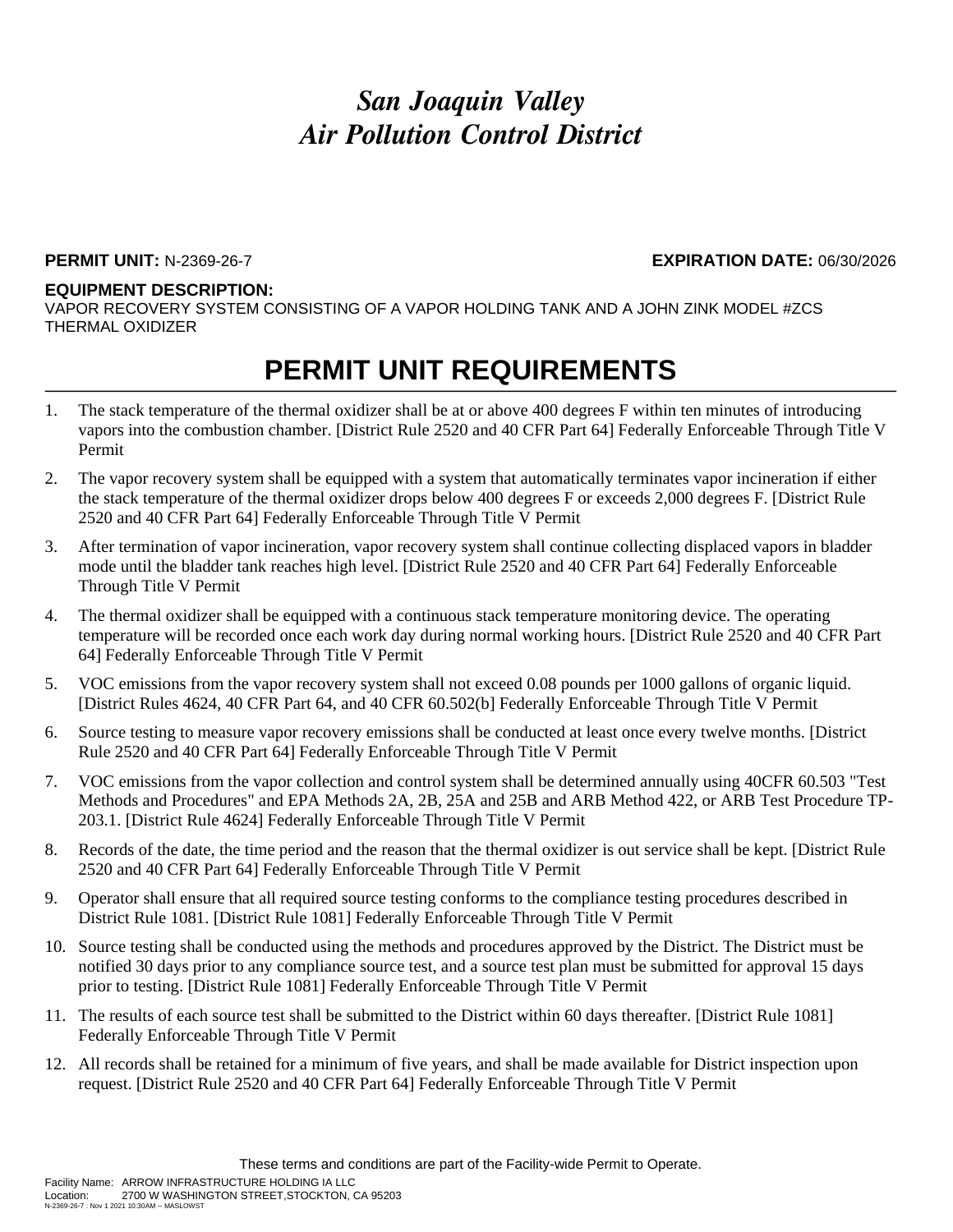### **PERMIT UNIT:** N-2369-29-7 **EXPIRATION DATE:** 06/30/2026

### **EQUIPMENT DESCRIPTION:**

TRUCK LOADING RACK (LANE #3) WITH TWO LOADING ARMS VENTED TO THE VAPOR RECOVERY SYSTEM (N-2369-26)

- 1. All vapors displaced during truck loading shall be vented to the vapor recovery system (N-2369-26). [District Rules 2201 and 4624 and 40 CFR 60.502(a)] Federally Enforceable Through Title V Permit
- 2. No more than a total of 2,160,000 gallons of organic liquids shall be loaded through the truck loading arms on loading rack lanes #1 (N-2369-18), #2 (N-2369-19), and #3 (N-2369-29), combined in any one day. [District Rule 2201] Federally Enforceable Through Title V Permit
- 3. The loading rack shall be equipped with bottom loading and a vapor collection and control system such that VOC emissions do not exceed 0.08 pounds per 1000 gallons of organic liquid with greatest vapor pressure loaded. [District Rule 4624 and 40 CFR 60.502(b)] Federally Enforceable Through Title V Permit
- 4. Vapor collection and control system shall operate such that the pressure in the delivery tank being loaded does not exceed 18 inches water column pressure and 6 inches water column vacuum. [District Rule 4624 and 40 CFR 60.502(h)] Federally Enforceable Through Title V Permit
- 5. All delivery tanks which previously contained organic liquids, including gasoline, with a TVP greater than 1.5 psia at loading conditions shall be filled only at Class 1 loading facilities using bottom loading equipment with a vapor collection and control system operating such that VOC emissions do not exceed 0.08 lb/1000 gallons loaded. [District Rule 4624] Federally Enforceable Through Title V Permit
- 6. Loading and vapor collection and control equipment shall be designed, installed, maintained and operated such that there are no leaks or excess organic liquid drainage at disconnections. A leak shall be defined as the dripping of organic compounds at a rate of more than three drops per minute or the detection of organic compounds, in excess of 10,000 ppm as methane measured at the surface of the component interface from the potential source in accordance with EPA Method 21. Excess liquid drainage shall be defined as exceeding 10 mls per average of 3 consecutive disconnects. [District Rule 4624] Federally Enforceable Through Title V Permit
- 7. Construction, reconstruction (as defined in District Rule 4001), or expansion of any top loading facility shall not be allowed. [District Rule 4624] Federally Enforceable Through Title V Permit
- 8. Each vapor collection system shall be designed to prevent any total organic compound vapors collected at one loading rack from passing to another loading rack. [40 CFR 60.502(d)] Federally Enforceable Through Title V Permit
- 9. No gasoline delivery vessel shall be operated or loaded unless valid State of California decals are displayed on the cargo tank, attesting to the vapor integrity of the tank as verified by annual performance of CARB required Certification and Test Procedures for Vapor Recovery Systems for Cargo Tanks. [District Rule 2520 and 40 CFR 60.502(e)(2), (3), and (5)] Federally Enforceable Through Title V Permit
- 10. During the loading of organic liquids, the operator shall perform and record the results of monthly leak inspections of the loading and vapor collection equipment at each loading arm. Leak inspections shall be conducted using sight, sound and smell methods. [40 CFR 60.502(j)] Federally Enforceable Through Title V Permit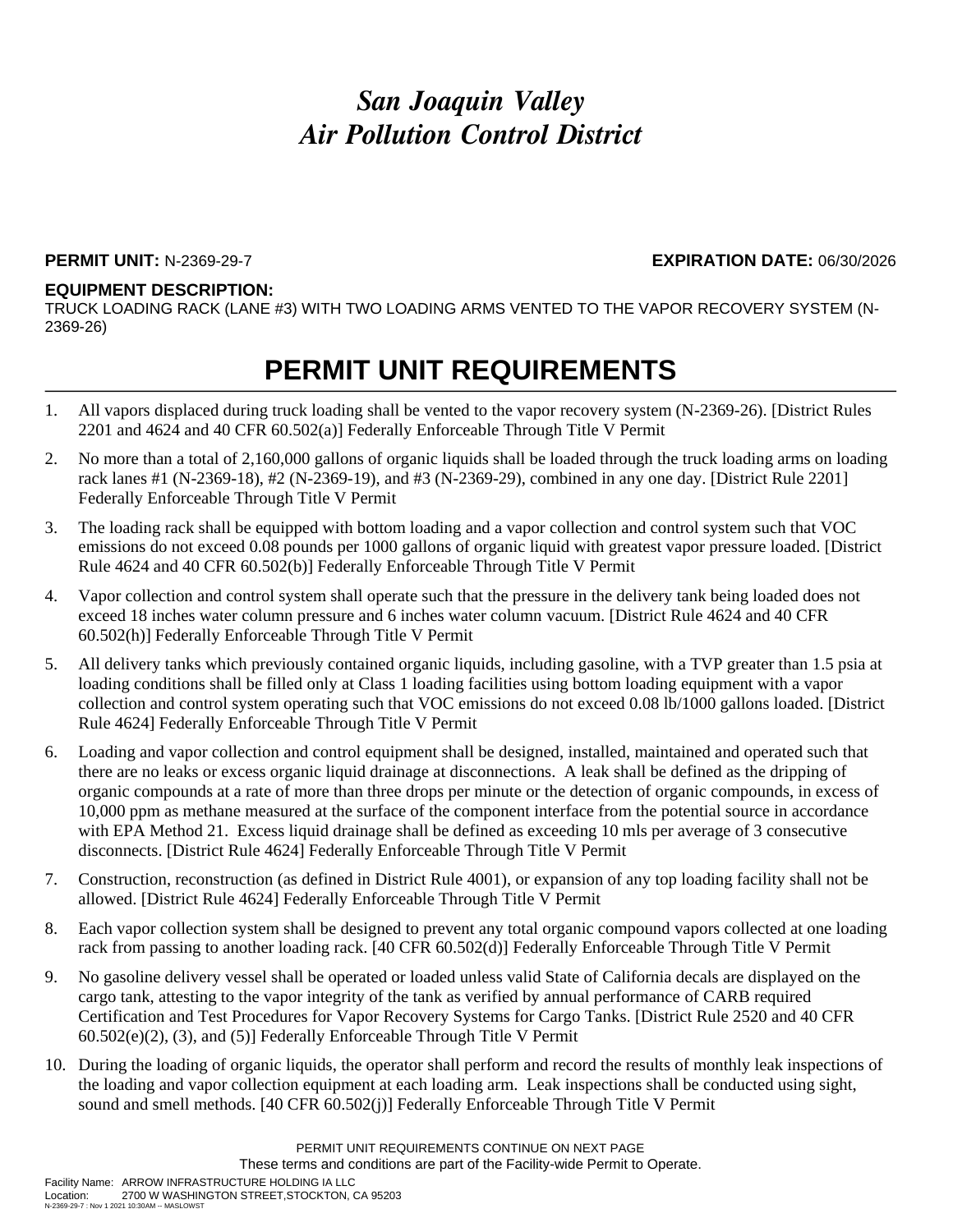### Permit Unit Requirements for N-2369-29-7 (continued) **Page 2** of 2

- 11. The owner or operator shall inspect the vapor collection system, the vapor disposal system, and each loading and unloading rack handling organic liquids for leaks at least once every calendar quarter using a portable hydrocarbon detection instrument. Instrument detection shall be conducted using EPA Method 21 and shall be measured at the surface of the component interface from the potential source. The instrument shall be calibrated before use each day in accordance with the procedures specified in EPA Method 21. [District Rules 2520 and 4624] Federally Enforceable Through Title V Permit
- 12. All equipment that are found leaking shall be repaired or replaced within 72 hours. If the leaking component cannot be repaired or replaced within 72 hours, the component shall be taken out of service until such time the component is repaired or replaced. The repaired or replacement equipment shall be reinspected the first time the equipment is in operation after the repair or replacement. [District Rule 4624] Federally Enforceable Through Title V Permit
- 13. Corrective steps shall be taken at any time the operator observes excess drainage at disconnect. In addition, the operator shall perform and record the results of monthly drainage inspections at disconnect for each loading arm. If no excess drainage conditions are found during five consecutive monthly inspections, the drainage inspection frequency may be changed from monthly to quarterly. However, if one or more excess drainage condition is found during a quarterly inspection, the inspection frequency shall return to monthly. [District Rule 2520] Federally Enforceable Through Title V Permit
- 14. Compliance shall be demonstrated by collecting all drainage at disconnect in a spouted container. The drainage shall be transferred to a graduated cylinder and the volume determined within one (1) minute of collection. [District Rule 2520] Federally Enforceable Through Title V Permit
- 15. Each detected leak shall be repaired within 15 calendar days of detection. [40 CFR 60.502(j)] Federally Enforceable Through Title V Permit
- 16. Analysis of halogenated exempt compounds shall be by ARB Method 432. [District Rule 4624] Federally Enforceable Through Title V Permit
- 17. VOC emissions from the vapor collection and control system shall be determined annually using 40CFR 60.503 "Test Methods and Procedures" and EPA Methods 2A, 2B, 25A and 25B and ARB Method 422, or ARB Test Procedure TP-203.1. [District Rule 4624 and 40 CFR 60.503] Federally Enforceable Through Title V Permit
- 18. The loading rack's vapor collection and control system (VCCS) shall be tested annually to demonstrate the pressure in the delivery tanks being loaded complies with the requirements specified in this permit. Compliance shall be determined by calibrating and installing a liquid manometer, magnehelic device, or other instrument demonstrated to be equivalent, capable of measuring up to 500 mm water gauge pressure with a precision of ñ2.5 mm water gauge, on the terminal's VCCS at a pressure tap as close as possible to the connection with the product tank truck. The highest instantaneous pressure measurement as well as all pressure measurements at 5 minute intervals during delivery vessel loading must be recorded. Every loading position must be tested at least once during the annual performance test. [District Rule 2520 and 40 CFR 60.503(d)] Federally Enforceable Through Title V Permit
- 19. Loading of a delivery vessel shall discontinue if its pressure relief valve opens. Corrective action shall be taken should this condition occur. [District Rule 2520] Federally Enforceable Through Title V Permit
- 20. A daily log of liquid throughput shall be kept on premises, and shall be made available for District inspection upon request. [District Rules 2201 and 4624] Federally Enforceable Through Title V Permit
- 21. The permittee shall maintain an inspection log containing at least the following: A) dates of leak and drainage inspections, B) leak determination method, C) findings, D) corrective action (date each leak or excess drainage condition repaired, reasons for any leak repair interval in excess of 15 days), and E) inspector name and signature. [District Rules 2520 and 4624 and 40 CFR 60.505(c)] Federally Enforceable Through Title V Permit
- 22. Operator shall maintain all records of required monitoring data and support information for inspection for a period of five years. [District Rules 2520 and 4624] Federally Enforceable Through Title V Permit
- 23. Compliance with permit conditions in the Title V permit shall be deemed compliance with the requirements of 40CFR60, Subpart XX. A permit shield is granted from these requirements. [District Rule 2520] Federally Enforceable Through Title V Permit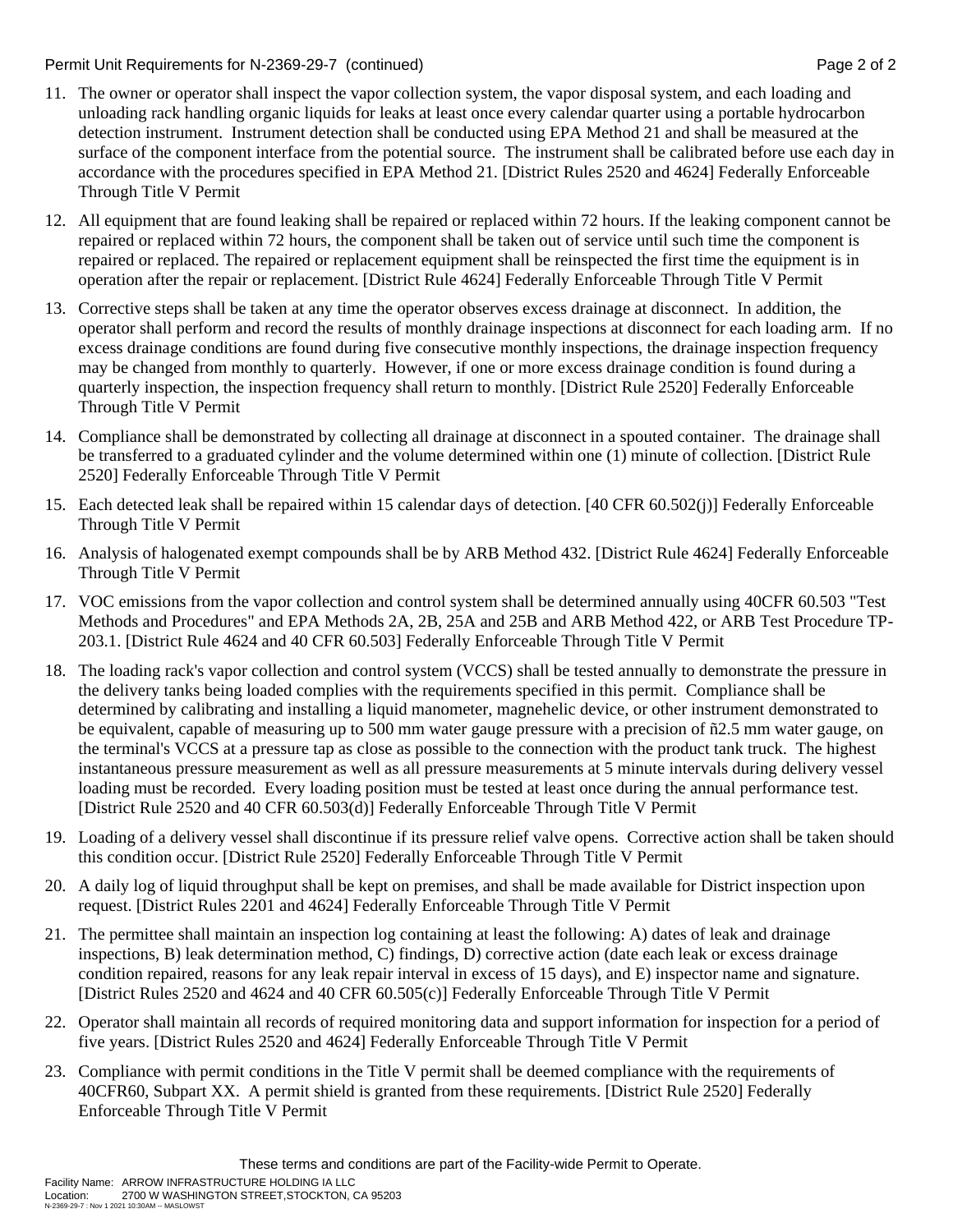### **PERMIT UNIT:** N-2369-30-5 **EXPIRATION DATE:** 06/30/2026

#### **EQUIPMENT DESCRIPTION:**

BULK OFFLOADING OPERATION WITH FOUR ORGANIC LIQUID RAILCAR OFFLOADING STATIONS

- 1. The permittee shall not offload (i.e. receive) any organic liquids with True Vapor Pressure greater than 11 psia via the railcar offloading stations. [District Rule 2201] Federally Enforceable Through Title V Permit
- 2. Each railcar offloading system shall be maintained and operated to minimize liquid component leaks. [District Rule 2201] Federally Enforceable Through Title V Permit
- 3. Railcar tank hatches shall be closed at all times, except during railcar offloading. [District Rule 2201] Federally Enforceable Through Title V Permit
- 4. The operator shall minimize emissions due to hose disconnection activity using the following procedures: 1) Verify the contents of the railcar have been completely emptied; 2) Verify the valve on the bottom of the railcar is in the closed position; 3) Disconnect the transfer hose from the railcar and empty residual product into the transfer pump by rolling the hose toward the transfer pump suction; 4) Close block valve at transfer pump suction; and 5) Tightly install hose cap on free end of hose. [District Rule 2201] Federally Enforceable Through Title V Permit
- 5. The combined amount of organic liquids received shall not exceed 1,152,000 gallons in any one day. [District Rule 2201] Federally Enforceable Through Title V Permit
- 6. VOC emissions shall not exceed 5.208 e-7 pounds per gallon of organic liquid received. [District Rules 2201 and 4624] Federally Enforceable Through Title V Permit
- 7. During the railcar offloading of organic liquids, the operator shall perform and record the results of monthly leak inspections of the offloading equipment. Leak inspections shall be conducted using sight, sound and smell methods. [District Rule 2520] Federally Enforceable Through Title V Permit
- 8. Corrective steps shall be taken any time the operator observes excess drainage of more than 2 liters (0.5 gallon) at transfer hose disconnect. In addition the operator shall perform and record the results of monthly drainage inspection at each transfer hose disconnect. If no excess drainage conditions are found during three consecutive monthly inspections, the drainage inspection frequency may be change from monthly to quarterly. However, if one or more excess drainage condition is found during a quarterly inspection, the inspection frequency shall return to monthly. [District Rule 2520] Federally Enforceable Through Title V Permit
- 9. All equipment that are found leaking shall be repaired or replaced within 72 hours. If the leaking component cannot be repaired or replaced within 72 hours, the component shall be taken out of service until such time the component is repaired or replaced. The repaired or replacement equipment shall be reinspected the first time the equipment is in operation after the repair or replacement. [District Rule 2520] Federally Enforceable Through Title V Permit
- 10. Records of the combined quantity of organic liquids received shall be maintained and updated daily. [District Rules 1070, 2201, and 4624] Federally Enforceable Through Title V Permit